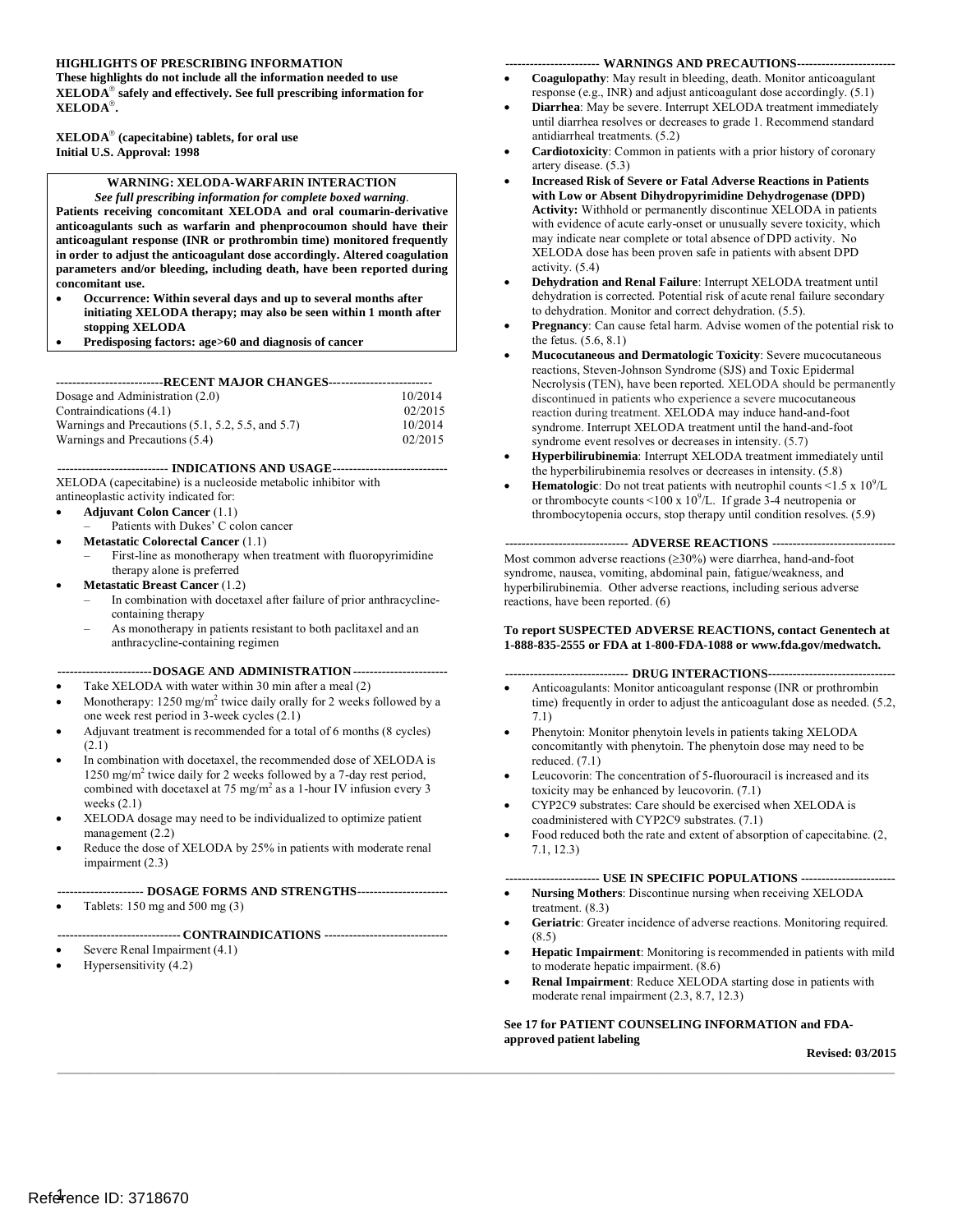#### **FULL PRESCRIBING INFORMATION: CONTENTS\***

#### **WARNING: XELODA-WARFARIN INTERACTION**

- **1 INDICATIONS AND USAGE** 
	- 1.1 Colorectal Cancer
	- 1.2 Breast Cancer
- **2 DOSAGE AND ADMINISTRATION** 
	- 2.1 Standard Starting Dose
	- 2.2 Dose Management Guidelines
	- Ì 2.3 Adjustment of Starting Dose in Special Populations

#### **3 DOSAGE FORMS AND STRENGTHS**

- **4 CONTRAINDICATIONS**
	- 4.1 Severe Renal Impairment
	- 4.2 Hypersensitivity

#### **5 WARNINGS AND PRECAUTIONS**

- 5.1 Coagulopathy
- 5.2 Diarrhea
- 5.3 Cardiotoxicity
- 5.4 Dihydropyrimidine Dehydrogenase Deficiency
- 5.5 Dehydration and Renal Failure
- 5.6 Pregnancy
- 5.7 Mucocutaneous and Dermatologic Toxicity
- 5.8 Hyperbilirubinemia
- 5.9 Hematologic
- 5.10 Geriatric Patients
- 5.11 Hepatic Insufficiency
- 5.12 Combination With Other Drugs
- **6 ADVERSE REACTIONS**
- 6.1 Adjuvant Colon Cancer
	- 6.2 Metastatic Colorectal Cancer
- 6.3 Breast Cancer
- 6.4 Clinically Relevant Adverse Events in <5% of Patients
- **7 DRUG INTERACTIONS** 
	- 7.1 Drug-Drug Interactions
	- 7.2 Drug-Food Interaction
- **8 USE IN SPECIFIC POPULATIONS**
- 8.1 Pregnancy: Category D
	- 8.3 Nursing Mothers
	- 8.4 Pediatric Use
	- 8.5 Geriatric Use
	- 8.6 Hepatic Insufficiency
	- 8.7 Renal Insufficiency
- **10 OVERDOSAGE**
- **11 DESCRIPTION**
- **12 CLINICAL PHARMACOLOGY** 
	- 12.1 Mechanism of Action
	- 12.3 Pharmacokinetics
- **13 NONCLINICAL TOXICOLOGY**
- 13.1 Carcinogenesis, Mutagenesis, Impairment of Fertility **14 CLINICAL STUDIES**
- - 14.1 Adjuvant Colon Cancer
	- 14.2 Metastatic Colorectal Cancer
	- 14.3 Breast Cancer
- **15 REFERENCES**
- **16 HOW SUPPLIED/STORAGE AND HANDLING**
- **17 PATIENT COUNSELING INFORMATION**

 \*Sections or subsections omitted from the full prescribing information are not listed.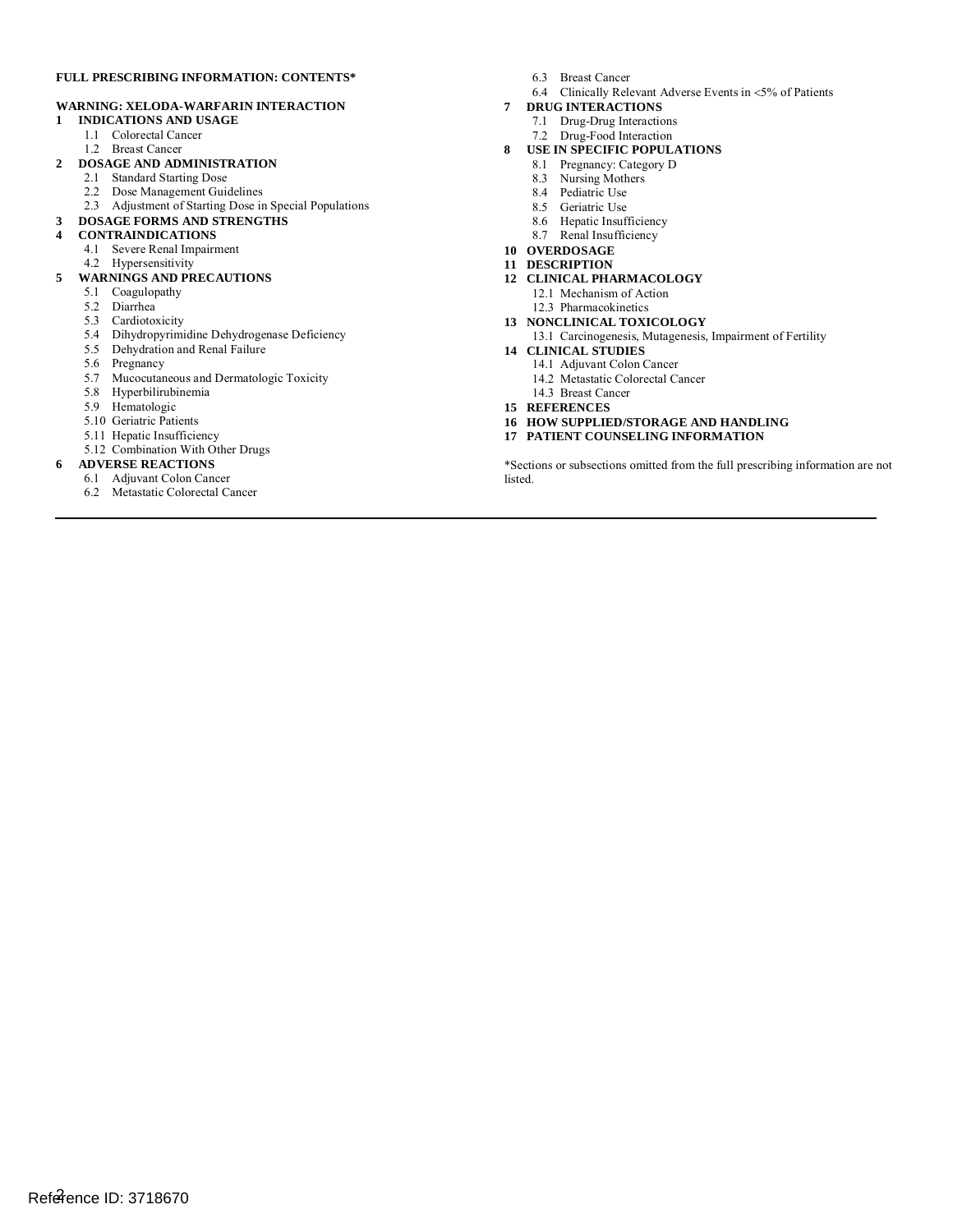### **FULL PRESCRIBING INFORMATION**

### **WARNING: XELODA-WARFARIN INTERACTION**

<span id="page-2-2"></span> **or prothrombin time) monitored frequently in order to adjust the anticoagulant dose XELODA Warfarin Interaction: Patients receiving concomitant capecitabine and oral coumarin-derivative anticoagulant therapy should have their anticoagulant response (INR accordingly. A clinically important XELODA-Warfarin drug interaction was demonstrated in a clinical pharmacology trial** *[see Warnings and Precautions [\(5.2\)](#page-6-2) and Drug Interactions [\(7.1\)\]](#page-20-1)***. Altered coagulation parameters and/or bleeding, including death, have been reported in patients taking XELODA concomitantly with coumarin-derivative anticoagulants such as warfarin and phenprocoumon. Postmarketing reports have shown clinically significant increases in prothrombin time (PT) and INR in patients who were stabilized on anticoagulants at the time XELODA was introduced. These events occurred within several days and up to several months after initiating XELODA therapy and, in a few cases, within 1 month after stopping XELODA. These events occurred in patients with and without liver metastases. Age greater than 60 and a diagnosis of cancer independently predispose patients to an increased risk of coagulopathy.** 

### **1 INDICATIONS AND USAGE**

### <span id="page-2-0"></span>**1.1 Colorectal Cancer**

- XELODA is indicated as a single agent for adjuvant treatment in patients with Dukes' C colon cancer who have undergone complete resection of the primary tumor when treatment with fluoropyrimidine therapy alone is preferred. XELODA was non-inferior to 5- fluorouracil and leucovorin (5-FU/LV) for disease-free survival (DFS). Physicians should consider results of combination chemotherapy trials, which have shown improvement in DFS and OS, when prescribing single-agent XELODA in the adjuvant treatment of Dukes' C colon cancer.
- XELODA is indicated as first-line treatment of patients with metastatic colorectal carcinoma when treatment with fluoropyrimidine therapy alone is preferred. Combination chemotherapy has shown a survival benefit compared to 5-FU/LV alone. A survival benefit over 5-FU/LV has not been demonstrated with XELODA monotherapy. Use of XELODA instead of 5- FU/LV in combinations has not been adequately studied to assure safety or preservation of the survival advantage.

### <span id="page-2-1"></span>**1.2 Breast Cancer**

- XELODA in combination with docetaxel is indicated for the treatment of patients with metastatic breast cancer after failure of prior anthracycline-containing chemotherapy.
- • XELODA monotherapy is also indicated for the treatment of patients with metastatic breast cancer resistant to both paclitaxel and an anthracycline-containing chemotherapy regimen or resistant to paclitaxel and for whom further anthracycline therapy is not indicated (e.g., patients who have received cumulative doses of 400 mg/m<sup>2</sup> of doxorubicin or doxorubicin equivalents). Resistance is defined as progressive disease while on treatment, with or without an initial response, or relapse within 6 months of completing treatment with an anthracycline-containing adjuvant regimen.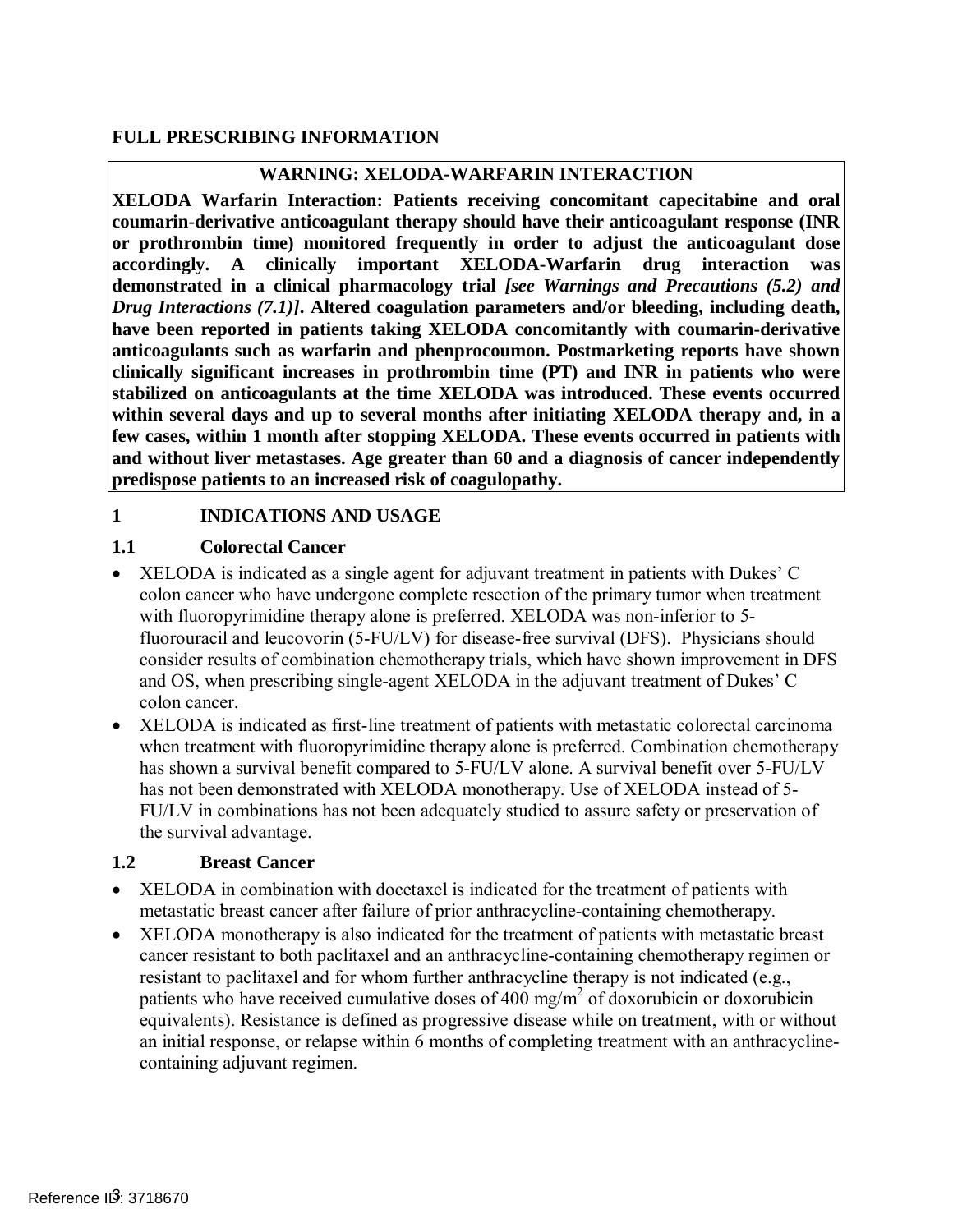## <span id="page-3-0"></span>**2 DOSAGE AND ADMINISTRATION**

 XELODA tablets should be swallowed whole with water within 30 minutes after a meal. Do not crush or cut XELODA tablets. XELODA dose is calculated according to body surface area.

## <span id="page-3-1"></span>**2.1 Standard Starting Dose**

## Monotherapy (Metastatic Colorectal Cancer, Adjuvant Colorectal Cancer, Metastatic Breast Cancer)

 $\frac{\text{Cancer}}{\text{Cancer}}$ <br>The recommended dose of XELODA is 1250 mg/m<sup>2</sup> administered orally twice daily (morning and evening; equivalent to 2500 mg/m<sup>2</sup> total daily dose) for 2 weeks followed by a 1-week rest period given as 3-week cycles (see **[Table 1](#page-3-3)**).

 Adjuvant treatment in patients with Dukes' C colon cancer is recommended for a total of 6 months [ie, XELODA 1250 mg/m<sup>2</sup> orally twice daily for 2 weeks followed by a 1-week rest period, given as 3-week cycles for a total of 8 cycles (24 weeks)].

| Dose Level $1250$ mg/m <sup>2</sup><br><b>Twice a Day</b> |                                    |                  | <b>Number of Tablets to be Taken at</b><br><b>Each Dose (Morning and Evening)</b> |
|-----------------------------------------------------------|------------------------------------|------------------|-----------------------------------------------------------------------------------|
| <b>Surface Area</b><br>$(m^2)$                            | <b>Total Daily</b><br>Dose* $(mg)$ | $150 \text{ mg}$ | 500 mg                                                                            |
| $\leq 1.25$                                               | 3000                               |                  | 3                                                                                 |
| 1.26-1.37                                                 | 3300                               |                  |                                                                                   |
| 1.38-1.51                                                 | 3600                               | $\overline{2}$   |                                                                                   |
| $1.52 - 1.65$                                             | 4000                               |                  |                                                                                   |
| 1.66-1.77                                                 | 4300                               |                  |                                                                                   |
| 1.78-1.91                                                 | 4600                               | $\mathcal{D}$    |                                                                                   |
| 1.92-2.05                                                 | 5000                               |                  |                                                                                   |
| 2.06-2.17                                                 | 5300                               |                  |                                                                                   |
| $\geq 2.18$                                               | 5600                               | 2                |                                                                                   |

<span id="page-3-3"></span>**Table 1 TABLE 1 XELODA Dose Calculation According to Body Surface Area** 

\*Total Daily Dose divided by 2 to allow equal morning and evening doses

### In Combination With Docetaxel (Metastatic Breast Cancer)

In combination with docetaxel, the recommended dose of XELODA is 1250 mg/m<sup>2</sup> twice daily for 2 weeks followed by a 1-week rest period, combined with docetaxel at 75 mg/m<sup>2</sup> as a 1-hour intravenous infusion every 3 weeks. Pre-medication, according to the docetaxel labeling, should be started prior to docetaxel administration for patients receiving the XELODA plus docetaxel combination. **[Table 1](#page-3-3)** displays the total daily dose of XELODA by body surface area and the number of tablets to be taken at each dose.

## <span id="page-3-2"></span>**2.2 Dose Management Guidelines**

## General

 XELODA dosage may need to be individualized to optimize patient management. Patients should be carefully monitored for toxicity and doses of XELODA should be modified as necessary to accommodate individual patient tolerance to treatment *[see Clinical Studies [\(14\)\]](#page-26-0)*. Toxicity due to XELODA administration may be managed by symptomatic treatment, dose interruptions and adjustment of XELODA dose. Once the dose has been reduced, it should not be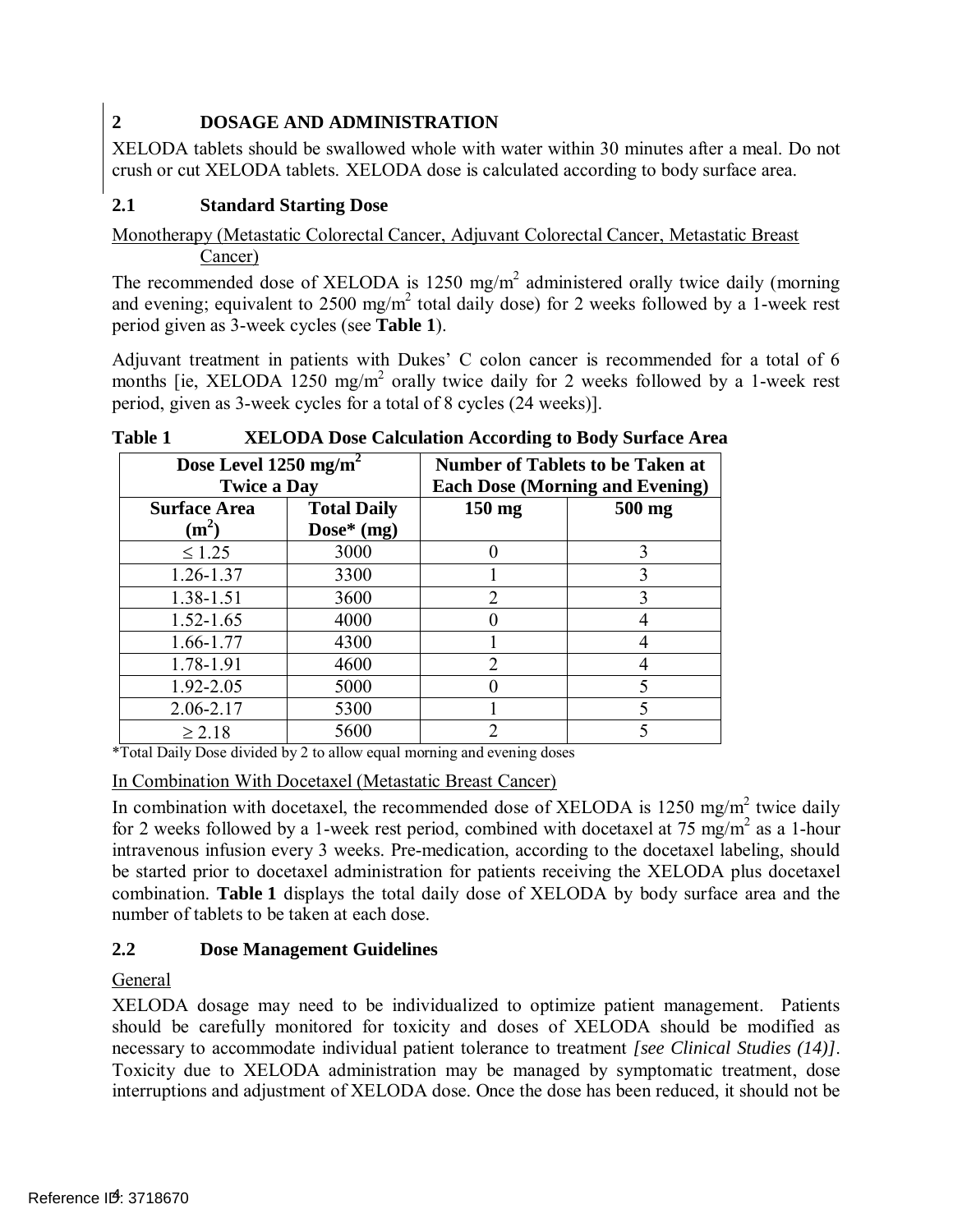increased at a later time. Doses of XELODA omitted for toxicity are not replaced or restored; instead the patient should resume the planned treatment cycles.

 The dose of phenytoin and the dose of coumarin-derivative anticoagulants may need to be reduced when either drug is administered concomitantly with XELODA *[see Drug Interactions [\(7.1\)\]](#page-20-1)*.

 Monotherapy (Metastatic Colorectal Cancer, Adjuvant Colorectal Cancer, Metastatic Breast Cancer)

 XELODA dose modification scheme as described below (see **[Table 2](#page-4-0)**) is recommended for the management of adverse reactions.

| <b>Toxicity</b><br><b>NCIC Grades*</b> | <b>During a Course of Therapy</b>                                                                                   | Dose Adjustment for Next<br>Treatment (% of starting dose) |  |  |
|----------------------------------------|---------------------------------------------------------------------------------------------------------------------|------------------------------------------------------------|--|--|
| Grade 1                                | Maintain dose level                                                                                                 | Maintain dose level                                        |  |  |
| Grade 2                                |                                                                                                                     |                                                            |  |  |
| -1st appearance                        |                                                                                                                     | 100%                                                       |  |  |
| -2nd appearance                        | Interrupt until resolved to grade 0-1                                                                               | 75%                                                        |  |  |
| -3rd appearance                        |                                                                                                                     | 50%                                                        |  |  |
| -4th appearance                        | Discontinue treatment permanently                                                                                   |                                                            |  |  |
| Grade 3                                |                                                                                                                     |                                                            |  |  |
| -1st appearance                        |                                                                                                                     | 75%                                                        |  |  |
| -2nd appearance                        | Interrupt until resolved to grade 0-1                                                                               | 50%                                                        |  |  |
| -3rd appearance                        | Discontinue treatment permanently                                                                                   |                                                            |  |  |
| Grade 4                                |                                                                                                                     |                                                            |  |  |
| -1st appearance                        | Discontinue permanently<br>OR.                                                                                      | 50%                                                        |  |  |
|                                        | If physician deems it to be in the<br>patient's best interest to continue,<br>interrupt until resolved to grade 0-1 |                                                            |  |  |

<span id="page-4-0"></span>**Table 2 Recommended Dose Modifications of XELODA** 

 \*National Cancer Institute of Canada Common Toxicity Criteria were used except for the hand-and-foot syndrome *[see Warnings and Precautions [\(5\)\]](#page-6-5)*.

In Combination With Docetaxel (Metastatic Breast Cancer)

 Dose modifications of XELODA for toxicity should be made according to **[Table 2](#page-4-0)** above for XELODA. At the beginning of a treatment cycle, if a treatment delay is indicated for either XELODA or docetaxel, then administration of both agents should be delayed until the requirements for restarting both drugs are met.

 The dose reduction schedule for docetaxel when used in combination with XELODA for the treatment of metastatic breast cancer is shown in **[Table 3](#page-5-2)**.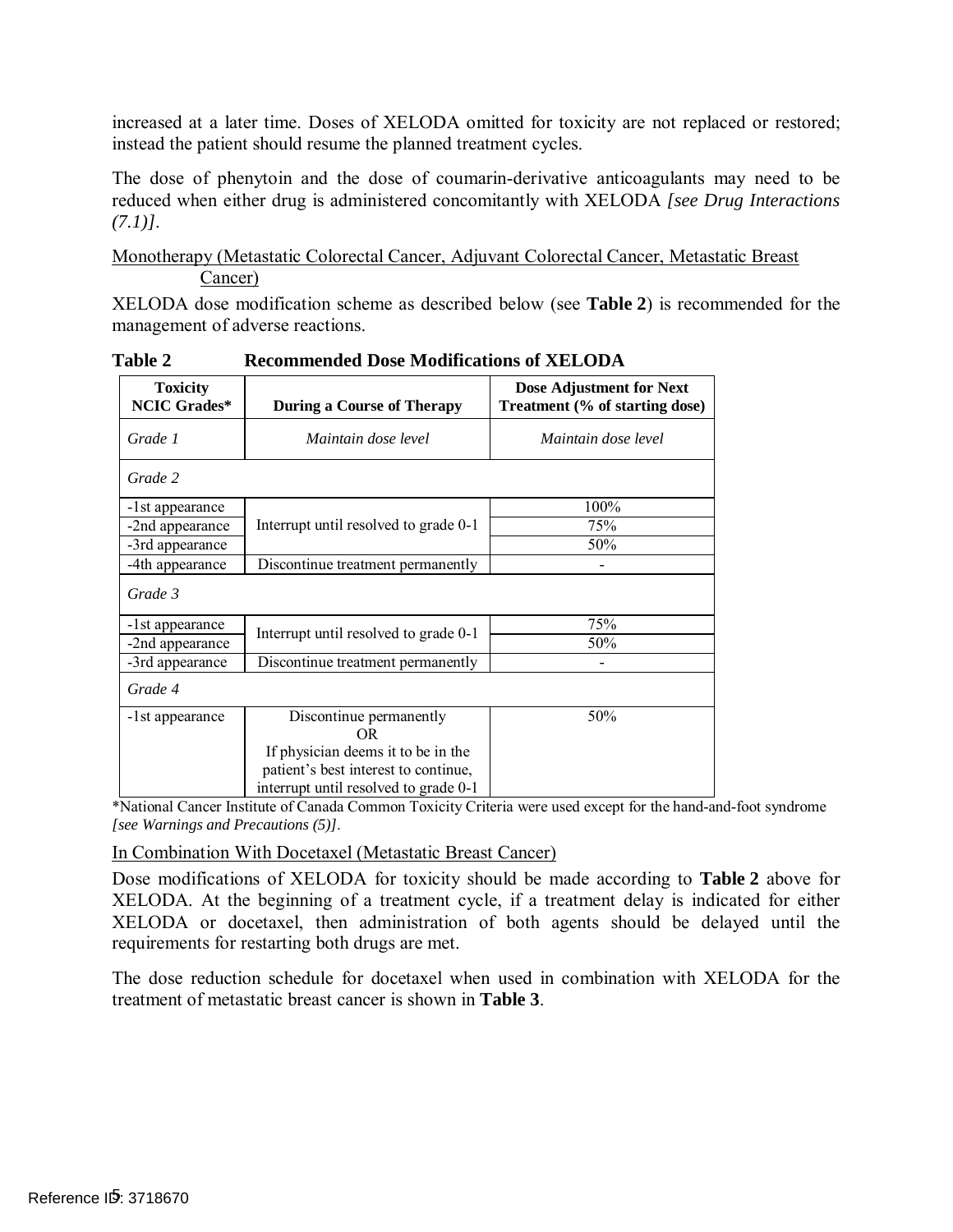| <b>Toxicity</b>     | <b>Grade 2</b>                                                                                                                 | Grade 3                                                                                          | <b>Grade 4</b>                          |
|---------------------|--------------------------------------------------------------------------------------------------------------------------------|--------------------------------------------------------------------------------------------------|-----------------------------------------|
| <b>NCIC Grades*</b> |                                                                                                                                |                                                                                                  |                                         |
| 1st appearance      | Delay treatment until<br>resolved to grade 0-1;<br>Resume treatment with<br>original dose of 75 mg/m <sup>2</sup><br>docetaxel | Delay treatment until<br>resolved to grade 0-1;<br>Resume treatment at<br>55 mg/m2 of docetaxel. | Discontinue treatment<br>with docetaxel |
| 2nd appearance      | Delay treatment until<br>resolved to grade 0-1;<br>Resume treatment at<br>55 mg/m <sup>2</sup> of docetaxel.                   | Discontinue treatment<br>with docetaxel                                                          |                                         |
| 3rd appearance      | Discontinue treatment with<br>docetaxel                                                                                        |                                                                                                  |                                         |

<span id="page-5-2"></span>**Table 3 Docetaxel Dose Reduction Schedule in Combination with XELODA** 

\*National Cancer Institute of Canada Common Toxicity Criteria were used except for hand-and-foot syndrome *[see Warnings and Precaution[s \(5\)\]](#page-6-5)*.

#### <span id="page-5-0"></span>**2.3 Adjustment of Starting Dose in Special Populations**

### Renal Impairment

 No adjustment to the starting dose of XELODA is recommended in patients with mild renal impairment (creatinine clearance = 51 to 80 mL/min [Cockroft and Gault, as shown below]). In patients with moderate renal impairment (baseline creatinine clearance = 30 to 50 mL/min), a dose reduction to 75% of the XELODA starting dose when used as monotherapy or in combination with docetaxel (from 1250 mg/m<sup>2</sup> to 950 mg/m<sup>2</sup> twice daily) is recommended *[see*] *Use in Specific Populations [\(8.7\)](#page-22-2) and Clinical Pharmacology [\(12.3\)\]](#page-23-0)*. Subsequent dose adjustment is recommended as outlined in **[Table 2](#page-4-0)** and **[Table 3](#page-5-2)** (depending on the regimen) if a patient develops a grade 2 to 4 adverse event *[see Warnings and Precautions [\(5.5\)\]](#page-7-1)*. The starting dose adjustment recommendations for patients with moderate renal impairment apply to both XELODA monotherapy and XELODA in combination use with docetaxel.

Cockroft and Gault Equation:

(140 - age [yrs]) (body wt [kg])

Creatinine clearance for males = —————————————

(72) (serum creatinine [mg/dL])

Creatinine clearance for females  $= 0.85$  x male value

#### **Geriatrics**

 Physicians should exercise caution in monitoring the effects of XELODA in the elderly. Insufficient data are available to provide a dosage recommendation.

### <span id="page-5-1"></span>**3 DOSAGE FORMS AND STRENGTHS**

 XELODA is supplied as biconvex, oblong film-coated tablets for oral administration. Each light peach-colored tablet contains 150 mg of capecitabine and each peach-colored tablet contains 500 mg of capecitabine.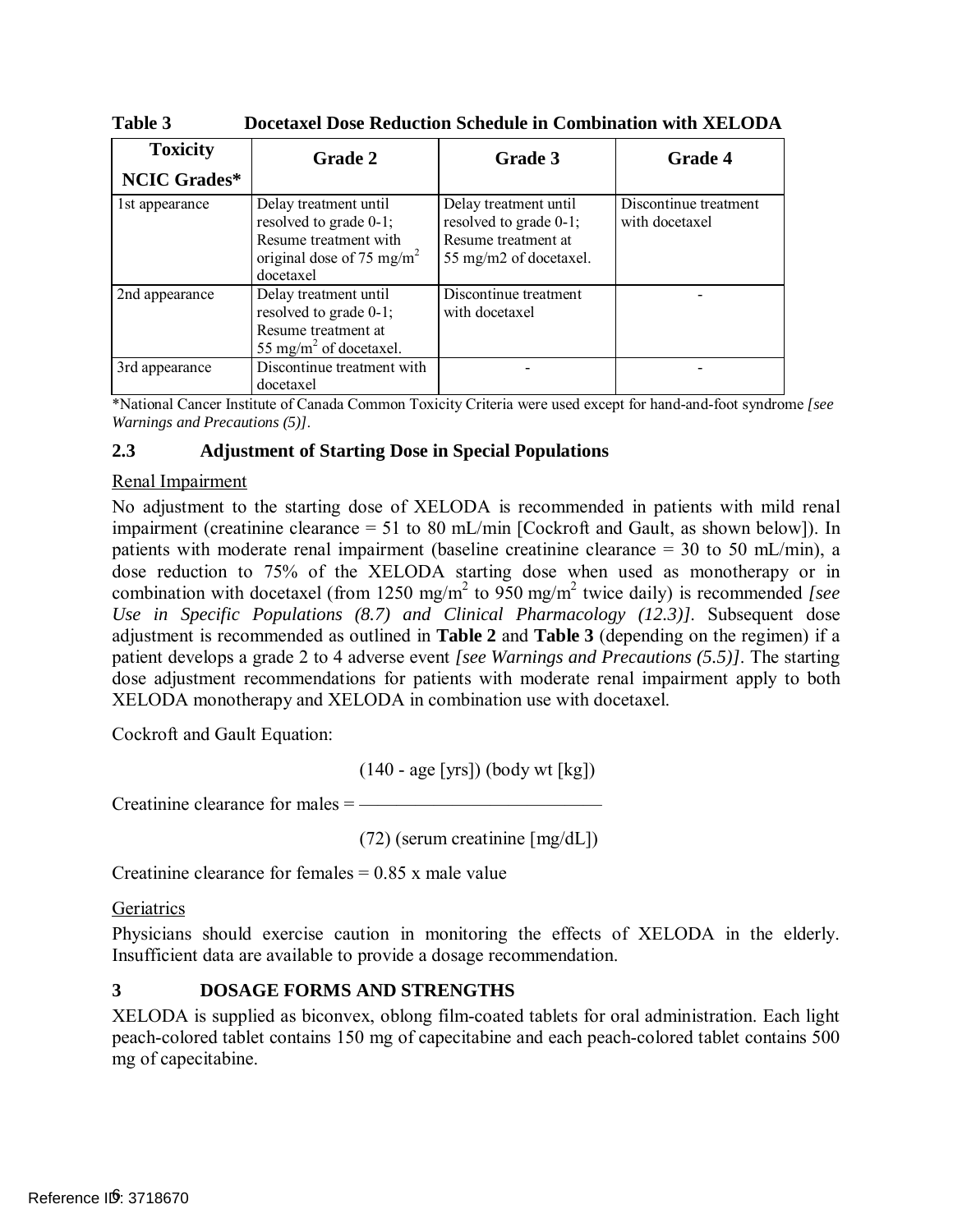## **4 CONTRAINDICATIONS**

## <span id="page-6-0"></span>**4.1 Severe Renal Impairment**

 XELODA is contraindicated in patients with severe renal impairment (creatinine clearance below 30 mL/min [Cockroft and Gault]) *[see Use in Specific Populations [\(8.7\)](#page-22-2) and Clinical Pharmacology [\(12.3\)\]](#page-23-0)*.

## <span id="page-6-1"></span>**4.2 Hypersensitivity**

 XELODA is contraindicated in patients with known hypersensitivity to capecitabine or to any of its components. XELODA is contraindicated in patients who have a known hypersensitivity to 5 fluorouracil.

## <span id="page-6-5"></span>**5 WARNINGS AND PRECAUTIONS**

## General

 Patients receiving therapy with XELODA should be monitored by a physician experienced in the use of cancer chemotherapeutic agents. Most adverse reactions are reversible and do not need to result in discontinuation, although doses may need to be withheld or reduced *[see Dosage and Administration [\(2.2\)\]](#page-3-2)*.

## <span id="page-6-3"></span>**5.1 Coagulopathy**

 Patients receiving concomitant capecitabine and oral coumarin-derivative anticoagulant therapy should have their anticoagulant response (INR or prothrombin time) monitored closely with great frequency and the anticoagulant dose should be adjusted accordingly *[see Boxed Warning and Drug Interactions [\(7.1\)\]](#page-20-1).* 

## <span id="page-6-2"></span> **5.2 Diarrhea**

 XELODA can induce diarrhea, sometimes severe. Patients with severe diarrhea should be carefully monitored and given fluid and electrolyte replacement if they become dehydrated. In 875 patients with either metastatic breast or colorectal cancer who received XELODA monotherapy, the median time to first occurrence of grade 2 to 4 diarrhea was 34 days (range from 1 to 369 days). The median duration of grade 3 to 4 diarrhea was 5 days. National Cancer Institute of Canada (NCIC) grade 2 diarrhea is defined as an increase of 4 to 6 stools/day or nocturnal stools, grade 3 diarrhea as an increase of 7 to 9 stools/day or incontinence and malabsorption, and grade 4 diarrhea as an increase of ≥10 stools/day or grossly bloody diarrhea or the need for parenteral support. If grade 2, 3 or 4 diarrhea occurs, administration of XELODA should be immediately interrupted until the diarrhea resolves or decreases in intensity to grade 1 *[see Dosage and Administration [\(2.2\)\]](#page-3-2)*. Standard antidiarrheal treatments (eg, loperamide) are recommended.

Necrotizing enterocolitis (typhlitis) has been reported.

## <span id="page-6-4"></span>**5.3 Cardiotoxicity**

 The cardiotoxicity observed with XELODA includes myocardial infarction/ischemia, angina, dysrhythmias, cardiac arrest, cardiac failure, sudden death, electrocardiographic changes, and cardiomyopathy. These adverse reactions may be more common in patients with a prior history of coronary artery disease.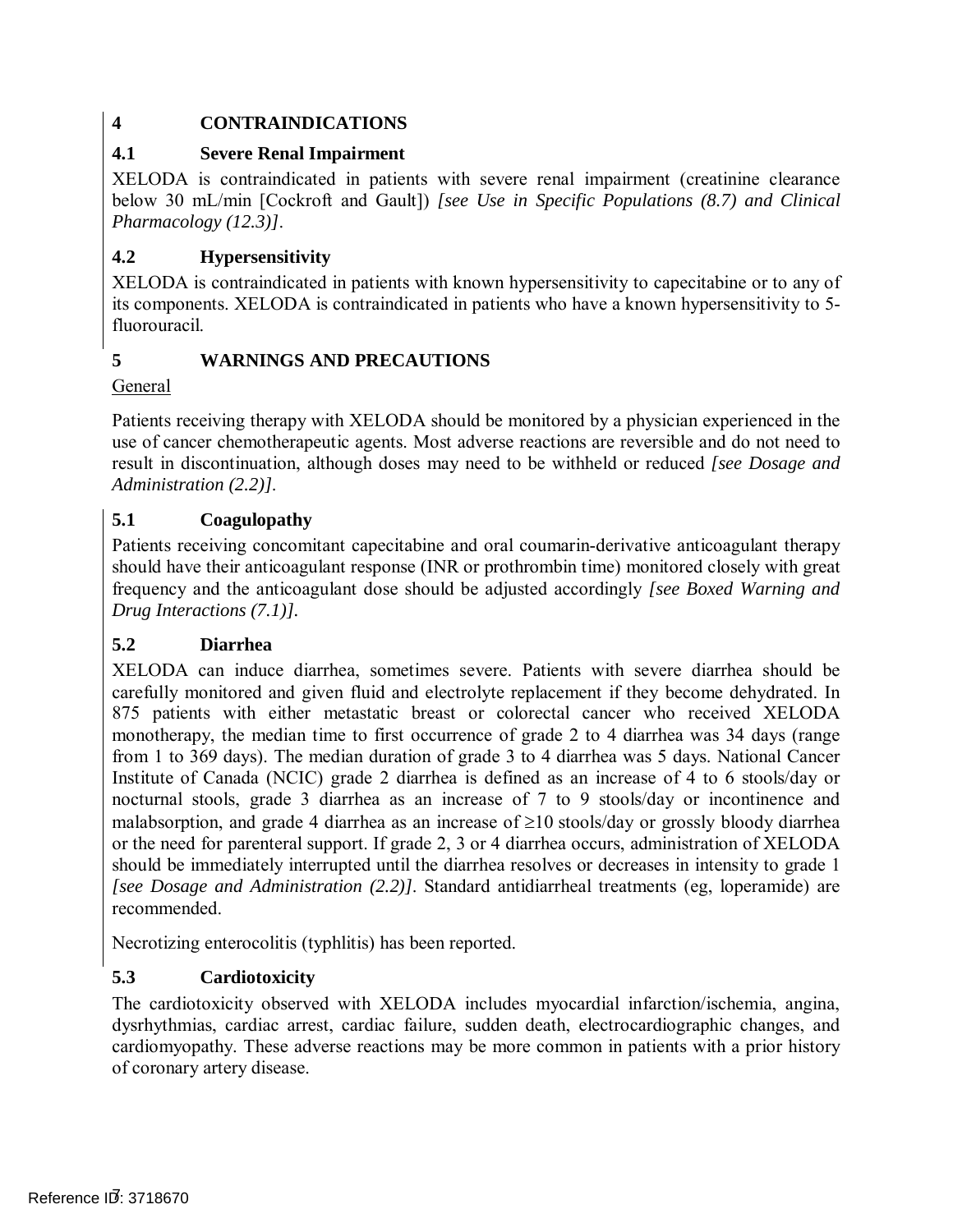## **5.4 Dihydropyrimidine Dehydrogenase Deficiency**

 Based on postmarketing reports, patients with certain homozygous or certain compound heterozygous mutations in the DPD gene that result in complete or near complete absence of DPD activity are at increased risk for acute early-onset of toxicity and severe, life-threatening, or fatal adverse reactions caused by XELODA (e.g., mucositis, diarrhea, neutropenia, and neurotoxicity). Patients with partial DPD activity may also have increased risk of severe, life-threatening, or fatal adverse reactions caused by XELODA.

 Withhold or permanently discontinue XELODA based on clinical assessment of the onset, duration and severity of the observed toxicities in patients with evidence of acute early-onset or unusually severe toxicity, which may indicate near complete or total absence of DPD activity. No XELODA dose has been proven safe for patients with complete absence of DPD activity. There is insufficient data to recommend a specific dose in patients with partial DPD activity as measured by any specific test.

#### <span id="page-7-1"></span> **5.5 Dehydration and Renal Failure**

 Dehydration has been observed and may cause acute renal failure which can be fatal. Patients with pre-existing compromised renal function or who are receiving concomitant XELODA with known nephrotoxic agents are at higher risk. Patients with anorexia, asthenia, nausea, vomiting or diarrhea may rapidly become dehydrated. Monitor patients when XELODA is administered to prevent and correct dehydration at the onset. If grade 2 (or higher) dehydration occurs, XELODA treatment should be immediately interrupted and the dehydration corrected. Treatment should not be restarted until the patient is rehydrated and any precipitating causes have been corrected or controlled. Dose modifications should be applied for the precipitating adverse event as necessary [*see Dosage and Administration [\(2.2\)](#page-3-2)*].

 Patients with moderate renal impairment at baseline require dose reduction *[see Dosage and Administration [\(2.3\)\]](#page-5-0)*. Patients with mild and moderate renal impairment at baseline should be carefully monitored for adverse reactions. Prompt interruption of therapy with subsequent dose adjustments is recommended if a patient develops a grade 2 to 4 adverse event as outlined in *Pharmacology [\(12.3\)\]](#page-23-0)*. **[Table 2](#page-4-0)** *[see Dosage and Administration [\(2.2\),](#page-3-2) Use in Specific Populations [\(8.7\),](#page-22-1) and Clinical* 

## <span id="page-7-0"></span>**5.6 Pregnancy**

 XELODA may cause fetal harm when given to a pregnant woman. Capecitabine caused embryolethality and teratogenicity in mice and embryolethality in monkeys when administered during organogenesis. If this drug is used during pregnancy, or if a patient becomes pregnant while receiving XELODA, the patient should be apprised of the potential hazard to the fetus *[see Use in Specific Populations [\(8.1\)\]](#page-20-0)*.

## **5.7 Mucocutaneous and Dermatologic Toxicity**

 Severe mucocutaneous reactions, some with fatal outcome, such as Stevens-Johnson syndrome and Toxic Epidermal Necrolysis (TEN) can occur in patients treated with XELODA [*see Adverse Reactions (6.4)*]. XELODA should be permanently discontinued in patients who experience a severe mucocutaneous reaction possibly attributable to XELODA treatment.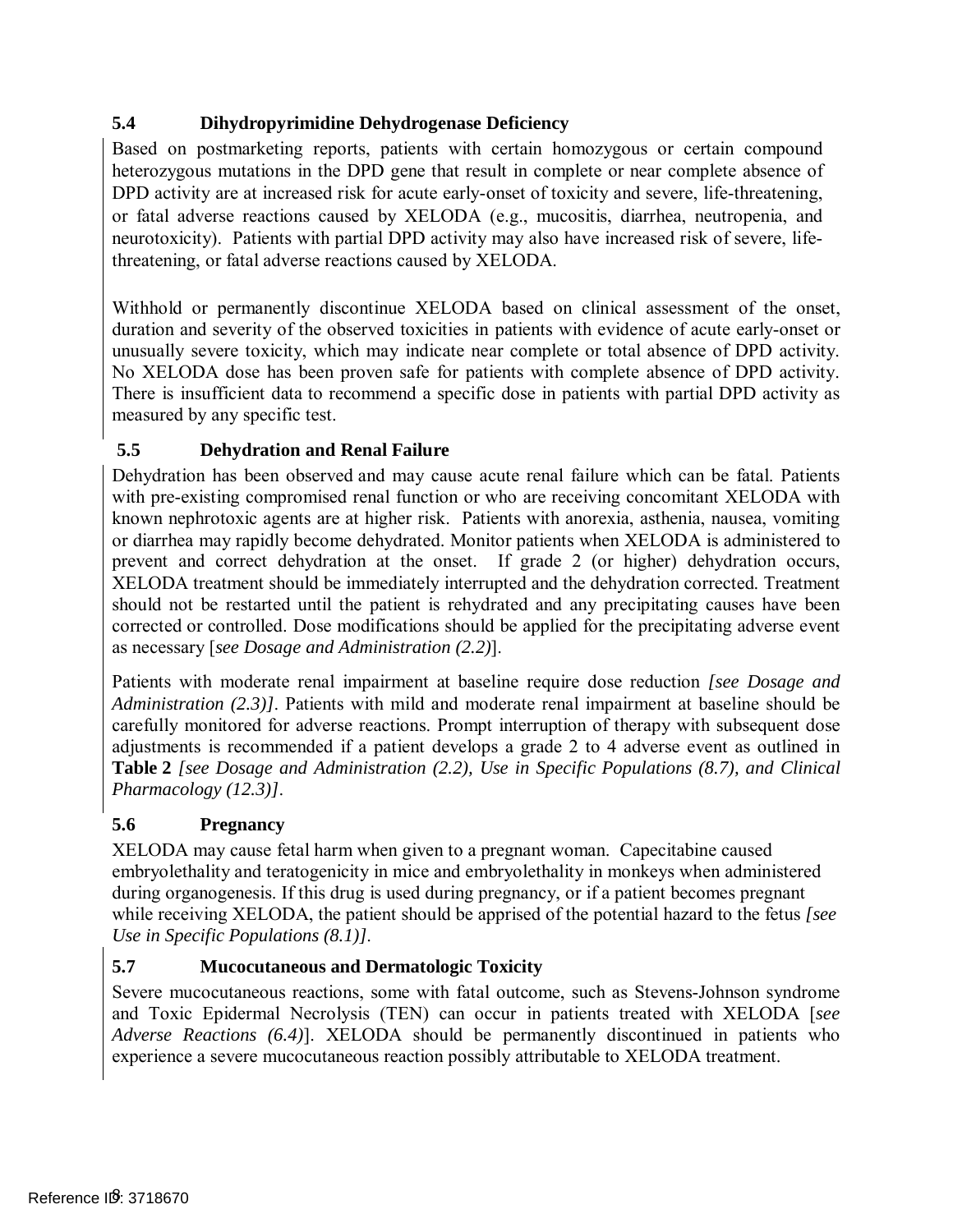Hand-and-foot syndrome (palmar-plantar erythrodysesthesia or chemotherapy-induced acral erythema) is a cutaneous toxicity. Median time to onset was 79 days (range from 11 to 360 days) with a severity range of grades 1 to 3 for patients receiving XELODA monotherapy in the metastatic setting. Grade 1 is characterized by any of the following: numbness, dysesthesia/paresthesia, tingling, painless swelling or erythema of the hands and/or feet and/or discomfort which does not disrupt normal activities. Grade 2 hand-and-foot syndrome is defined as painful erythema and swelling of the hands and/or feet and/or discomfort affecting the patient's activities of daily living. Grade 3 hand-and-foot syndrome is defined as moist desquamation, ulceration, blistering or severe pain of the hands and/or feet and/or severe discomfort that causes the patient to be unable to work or perform activities of daily living. If grade 2 or 3 hand-and-foot syndrome occurs, administration of XELODA should be interrupted until the event resolves or decreases in intensity to grade 1. Following grade 3 hand-and-foot syndrome, subsequent doses of XELODA should be decreased *[see Dosage and Administration [\(2.2\)\]](#page-3-2)*.

## <span id="page-8-0"></span>**5.8 Hyperbilirubinemia**

 In 875 patients with either metastatic breast or colorectal cancer who received at least one dose of XELODA 1250 mg/m<sup>2</sup> twice daily as monotherapy for 2 weeks followed by a 1-week rest period, grade 3 (1.5-3 x ULN) hyperbilirubinemia occurred in 15.2% (n=133) of patients and grade 4 ( $\geq$ 3 x ULN) hyperbilirubinemia occurred in 3.9% (n=34) of patients. Of 566 patients who had hepatic metastases at baseline and 309 patients without hepatic metastases at baseline, grade 3 or 4 hyperbilirubinemia occurred in 22.8% and 12.3%, respectively. Of the 167 patients with grade 3 or 4 hyperbilirubinemia, 18.6% (n=31) also had postbaseline elevations (grades 1 to 4, without elevations at baseline) in alkaline phosphatase and 27.5% (n=46) had postbaseline elevations in transaminases at any time (not necessarily concurrent). The majority of these patients, 64.5% (n=20) and 71.7% (n=33), had liver metastases at baseline. In addition, 57.5% (n=96) and 35.3% (n=59) of the 167 patients had elevations (grades 1 to 4) at both prebaseline and postbaseline in alkaline phosphatase or transaminases, respectively. Only 7.8% (n=13) and 3.0% (n=5) had grade 3 or 4 elevations in alkaline phosphatase or transaminases.

 In the 596 patients treated with XELODA as first-line therapy for metastatic colorectal cancer, the incidence of grade 3 or 4 hyperbilirubinemia was similar to the overall clinical trial safety database of XELODA monotherapy. The median time to onset for grade 3 or 4 hyperbilirubinemia in the colorectal cancer population was 64 days and median total bilirubin increased from 8 µm/L at baseline to 13 µm/L during treatment with XELODA. Of the 136 colorectal cancer patients with grade 3 or 4 hyperbilirubinemia, 49 patients had grade 3 or 4 hyperbilirubinemia as their last measured value, of which 46 had liver metastases at baseline.

 In 251 patients with metastatic breast cancer who received a combination of XELODA and docetaxel, grade 3 (1.5 to 3 x ULN) hyperbilirubinemia occurred in 7% (n=17) and grade 4 (>3 x ULN) hyperbilirubinemia occurred in 2% (n=5).

 If drug-related grade 3 to 4 elevations in bilirubin occur, administration of XELODA should be immediately interrupted until the hyperbilirubinemia decreases to ≤3.0 X ULN *[*see recommended dose modifications under *Dosage and Administration [\(2.2\)\]](#page-3-2)*.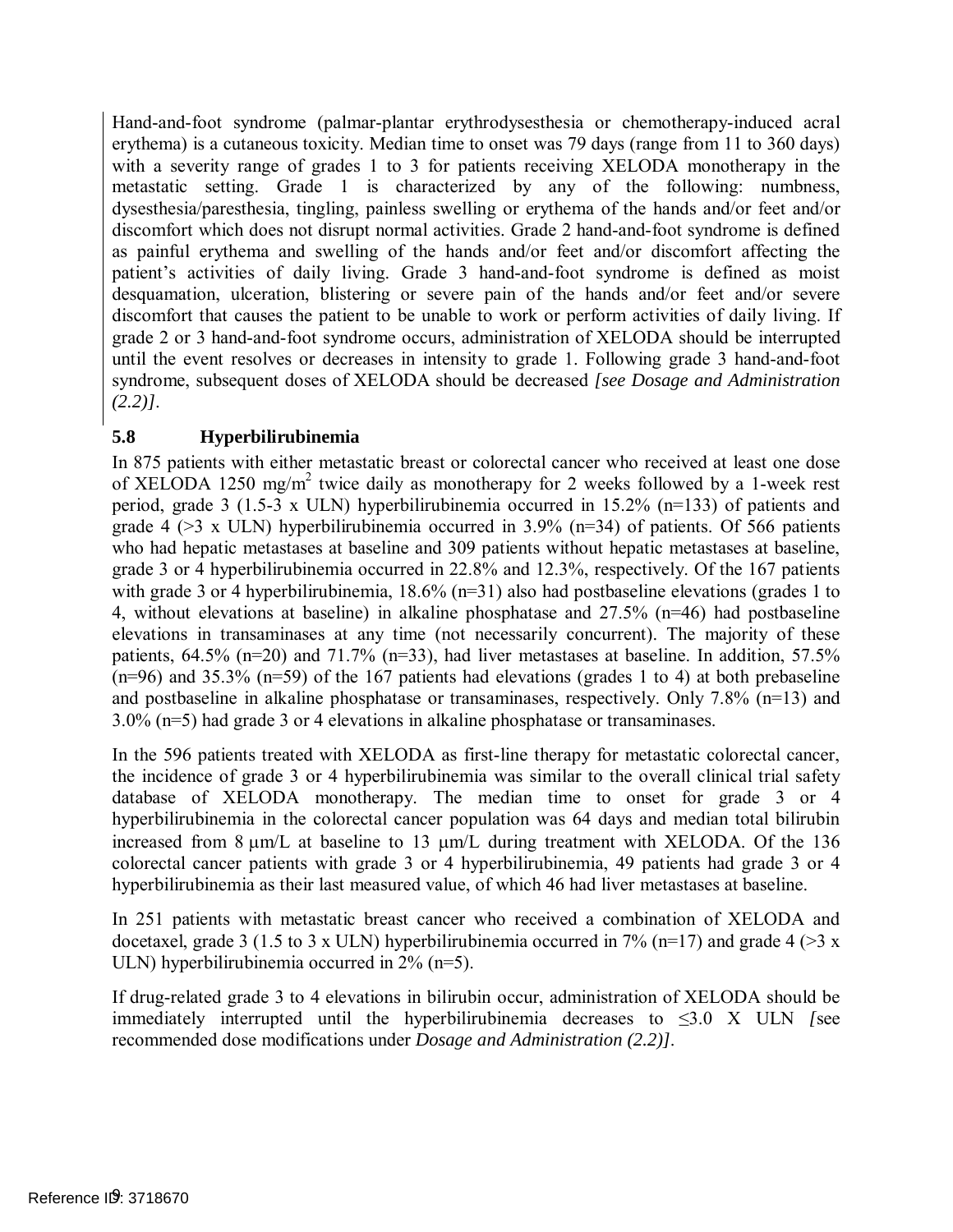## <span id="page-9-0"></span> **5.9 Hematologic**

 In 875 patients with either metastatic breast or colorectal cancer who received a dose of 1250 mg/m<sup>2</sup> administered twice daily as monotherapy for 2 weeks followed by a 1-week rest period, 3.2%, 1.7%, and 2.4% of patients had grade 3 or 4 neutropenia, thrombocytopenia or decreases in hemoglobin, respectively. In 251 patients with metastatic breast cancer who received a dose of XELODA in combination with docetaxel, 68% had grade 3 or 4 neutropenia, 2.8% had grade 3 or 4 thrombocytopenia, and 9.6% had grade 3 or 4 anemia.

Patients with baseline neutrophil counts of  $\leq 1.5 \times 10^9$ /L and/or thrombocyte counts of  $\leq 100 \text{ x}$ 10<sup>9</sup>/L should not be treated with XELODA. If unscheduled laboratory assessments during a treatment cycle show grade 3 or 4 hematologic toxicity, treatment with XELODA should be interrupted.

## **5.10 Geriatric Patients**

 Patients ≥80 years old may experience a greater incidence of grade 3 or 4 adverse reactions. In 875 patients with either metastatic breast or colorectal cancer who received XELODA monotherapy, 62% of the 21 patients ≥80 years of age treated with XELODA experienced a treatment-related grade 3 or 4 adverse event: diarrhea in 6 (28.6%), nausea in 3 (14.3%), hand- and-foot syndrome in 3 (14.3%), and vomiting in 2 (9.5%) patients. Among the 10 patients 70 years of age and greater (no patients were >80 years of age) treated with XELODA in combination with docetaxel, 30% (3 out of 10) of patients experienced grade 3 or 4 diarrhea and stomatitis, and 40% (4 out of 10) experienced grade 3 hand-and-foot syndrome.

 Among the 67 patients ≥60 years of age receiving XELODA in combination with docetaxel, the incidence of grade 3 or 4 treatment-related adverse reactions, treatment-related serious adverse reactions, withdrawals due to adverse reactions, treatment discontinuations due to adverse reactions and treatment discontinuations within the first two treatment cycles was higher than in the <60 years of age patient group.

 In 995 patients receiving XELODA as adjuvant therapy for Dukes' C colon cancer after resection of the primary tumor, 41% of the 398 patients ≥65 years of age treated with XELODA experienced a treatment-related grade 3 or 4 adverse event: hand-and-foot syndrome in 75 (18.8%), diarrhea in 52 (13.1%), stomatitis in 12 (3.0%), neutropenia/granulocytopenia in 11  $(2.8\%)$ , vomiting in 6 (1.5%), and nausea in 5 (1.3%) patients. In patients ≥65 years of age (all randomized population; capecitabine 188 patients, 5-FU/LV 208 patients) treated for Dukes' C colon cancer after resection of the primary tumor, the hazard ratios for disease-free survival and overall survival for XELODA compared to 5-FU/LV were 1.01 (95% C.I. 0.80 – 1.27) and 1.04 (95% C.I. 0.79 – 1.37), respectively.

## <span id="page-9-1"></span> **5.11 Hepatic Insufficiency**

 Patients with mild to moderate hepatic dysfunction due to liver metastases should be carefully monitored when XELODA is administered. The effect of severe hepatic dysfunction on the disposition of XELODA is not known *[see Use in Specific Populations [\(8.6\)](#page-22-1) and Clinical Pharmacology [\(12.3\)\]](#page-23-0)*.

## **5.12 Combination With Other Drugs**

Use of XELODA in combination with irinotecan has not been adequately studied.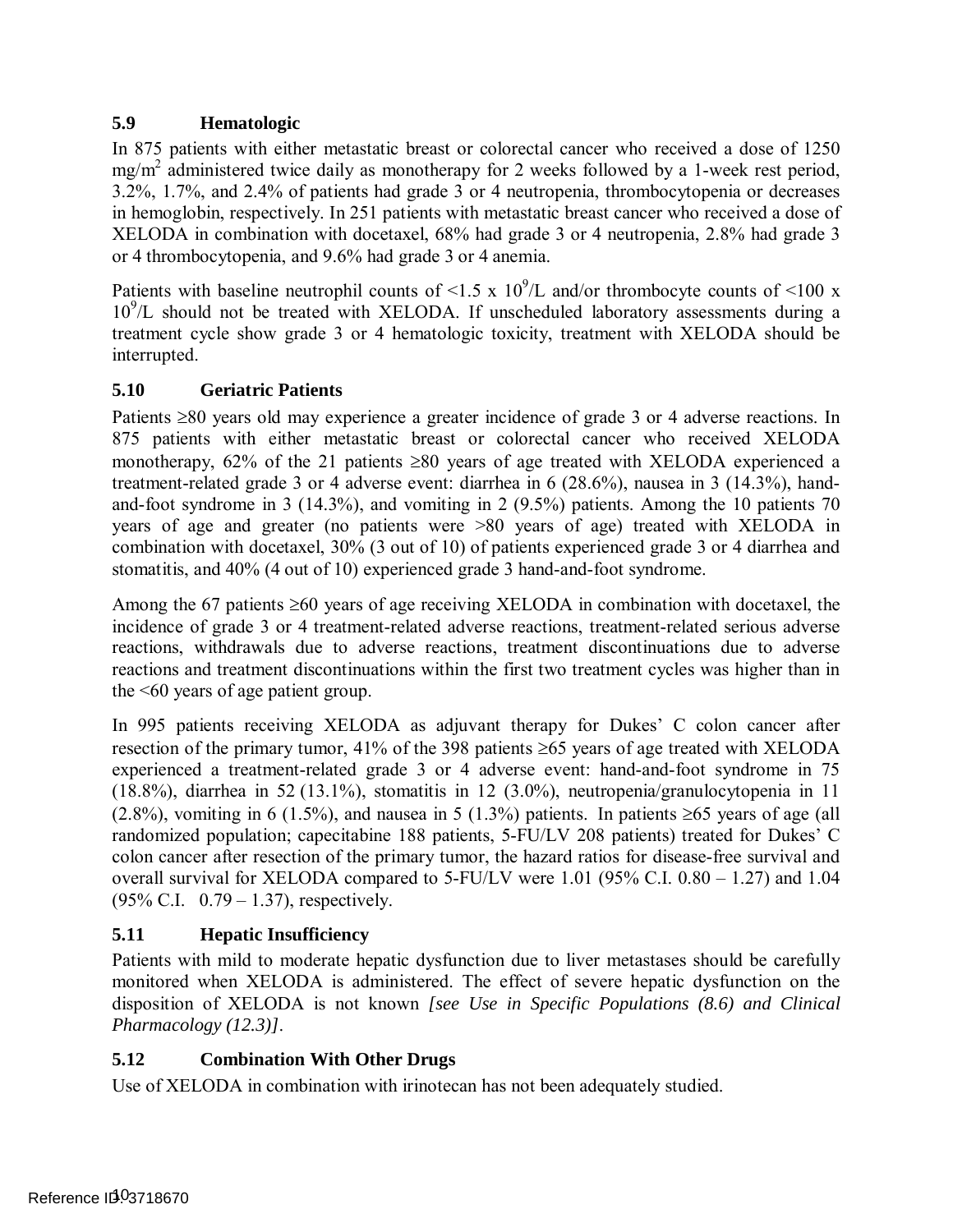## <span id="page-10-0"></span>**6 ADVERSE REACTIONS**

 Because clinical trials are conducted under widely varying conditions, adverse reaction rates observed in the clinical trials of a drug cannot be directly compared to rates in the clinical trials of another drug and may not reflect the rates observed in practice.

### **6.1 Adjuvant Colon Cancer**

 **[Table 4](#page-10-1)** shows the adverse reactions occurring in ≥5% of patients from one phase 3 trial in patients with Dukes' C colon cancer who received at least one dose of study medication and had at least one safety assessment. A total of 995 patients were treated with  $1250 \text{ mg/m}^2$  twice a day of XELODA administered for 2 weeks followed by a 1-week rest period, and 974 patients were administered 5-FU and leucovorin (20 mg/m<sup>2</sup> leucovorin IV followed by 425 mg/m<sup>2</sup> IV bolus 5- FU on days 1-5 every 28 days). The median duration of treatment was 164 days for capecitabine- treated patients and 145 days for 5-FU/LV-treated patients. A total of 112 (11%) and 73 (7%) capecitabine and 5-FU/LV-treated patients, respectively, discontinued treatment because of adverse reactions. A total of 18 deaths due to all causes occurred either on study or within 28 days of receiving study drug: 8 (0.8%) patients randomized to XELODA and 10 (1.0%) randomized to 5-FU/LV.

 **[Table 5](#page-12-0)** shows grade 3/4 laboratory abnormalities occurring in ≥1% of patients from one phase 3 trial in patients with Dukes' C colon cancer who received at least one dose of study medication and had at least one safety assessment.

|                                             |                                                     |                | Colon Cancel in the Aujuvant Setting (Salety Topulation) |                |  |  |  |  |  |
|---------------------------------------------|-----------------------------------------------------|----------------|----------------------------------------------------------|----------------|--|--|--|--|--|
|                                             | <b>Adjuvant Treatment for Colon Cancer (N=1969)</b> |                |                                                          |                |  |  |  |  |  |
|                                             |                                                     | <b>XELODA</b>  | 5-FU/LV                                                  |                |  |  |  |  |  |
|                                             |                                                     | $(N=995)$      |                                                          | $(N=974)$      |  |  |  |  |  |
| <b>Body System/</b><br><b>Adverse Event</b> | <b>All Grades</b>                                   | Grade 3/4      | <b>All Grades</b>                                        | Grade 3/4      |  |  |  |  |  |
| <b>Gastrointestinal</b>                     |                                                     |                |                                                          |                |  |  |  |  |  |
| <b>Disorders</b>                            |                                                     |                |                                                          |                |  |  |  |  |  |
| Diarrhea                                    | 47                                                  | 12             | 65                                                       | 14             |  |  |  |  |  |
| Nausea                                      | 34                                                  | $\overline{2}$ | 47                                                       | 2              |  |  |  |  |  |
| Stomatitis                                  | 22                                                  | $\overline{2}$ | 60                                                       | 14             |  |  |  |  |  |
| Vomiting                                    | 15                                                  | $\overline{2}$ | 21                                                       | $\overline{2}$ |  |  |  |  |  |
| Abdominal Pain                              | 14                                                  | 3              | 16                                                       | $\overline{2}$ |  |  |  |  |  |
| Constipation                                | 9                                                   |                | 11                                                       | $\leq$ 1       |  |  |  |  |  |
| <b>Upper Abdominal</b>                      | 7                                                   | $<$ 1          | 7                                                        | $\leq$ 1       |  |  |  |  |  |
| Pain                                        |                                                     |                |                                                          |                |  |  |  |  |  |
| Dyspepsia                                   | 6                                                   | $\leq$ 1       | 5                                                        |                |  |  |  |  |  |
| <b>Skin and Subcutaneous</b>                |                                                     |                |                                                          |                |  |  |  |  |  |
| <b>Tissue Disorders</b>                     |                                                     |                |                                                          |                |  |  |  |  |  |
| Hand-and-Foot                               | 60                                                  | 17             | 9                                                        | $\leq$ 1       |  |  |  |  |  |
| Syndrome                                    |                                                     |                |                                                          |                |  |  |  |  |  |
| Alopecia                                    | 6                                                   |                | 22                                                       | $<$ l          |  |  |  |  |  |

#### <span id="page-10-1"></span>**Table 4** Percent Incidence of Adverse Reactions Reported **in** ≥**5% of Patients Treated With XELODA or 5-FU/LV for Colon Cancer in the Adjuvant Setting (Safety Population)**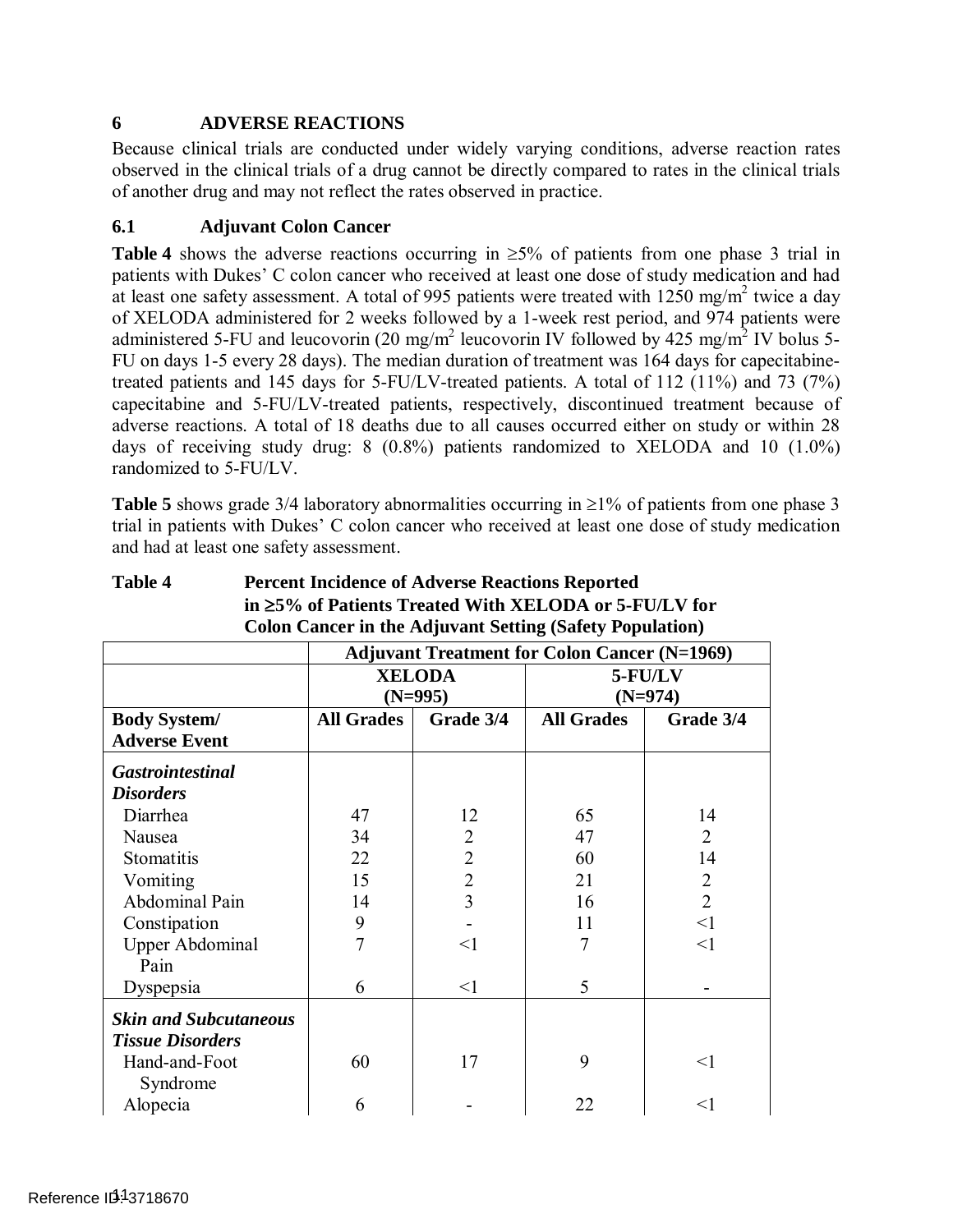|                              | <b>Adjuvant Treatment for Colon Cancer (N=1969)</b> |                              |                   |                          |  |  |  |
|------------------------------|-----------------------------------------------------|------------------------------|-------------------|--------------------------|--|--|--|
|                              |                                                     | <b>XELODA</b>                |                   | 5-FU/LV                  |  |  |  |
|                              | $(N=995)$                                           |                              |                   | $(N=974)$                |  |  |  |
| <b>Body System/</b>          | <b>All Grades</b>                                   | Grade 3/4                    | <b>All Grades</b> | Grade 3/4                |  |  |  |
| <b>Adverse Event</b>         |                                                     |                              |                   |                          |  |  |  |
| Rash                         | $\overline{7}$                                      | $\qquad \qquad \blacksquare$ | 8                 | $\overline{\phantom{0}}$ |  |  |  |
| Erythema                     | 6                                                   | 1                            | 5                 | $\leq$ 1                 |  |  |  |
| <b>General Disorders and</b> |                                                     |                              |                   |                          |  |  |  |
| <b>Administration Site</b>   |                                                     |                              |                   |                          |  |  |  |
| <b>Conditions</b>            |                                                     |                              |                   |                          |  |  |  |
| Fatigue                      | 16                                                  | <1                           | 16                | $\mathbf{1}$             |  |  |  |
| Pyrexia                      | 7                                                   | $\leq$ 1                     | 9                 | $\leq$ 1                 |  |  |  |
| Asthenia                     | 10                                                  | $\leq$ 1                     | 10                | $\mathbf{1}$             |  |  |  |
| Lethargy                     | 10                                                  | $\leq$ 1                     | 9                 | $\leq$ 1                 |  |  |  |
| <b>Nervous System</b>        |                                                     |                              |                   |                          |  |  |  |
| <b>Disorders</b>             |                                                     |                              |                   |                          |  |  |  |
| <b>Dizziness</b>             | 6                                                   | $\leq$ 1                     | 6                 |                          |  |  |  |
| Headache                     | 5                                                   | $\leq$ 1                     | 6                 | $\leq$ 1                 |  |  |  |
| Dysgeusia                    | 6                                                   |                              | 9                 |                          |  |  |  |
| <b>Metabolism and</b>        |                                                     |                              |                   |                          |  |  |  |
| <b>Nutrition Disorders</b>   |                                                     |                              |                   |                          |  |  |  |
| Anorexia                     | 9                                                   | $\leq$ 1                     | 11                | $\leq$ 1                 |  |  |  |
| <b>Eye Disorders</b>         |                                                     |                              |                   |                          |  |  |  |
| Conjunctivitis               | 5                                                   | $\leq$ 1                     | 6                 | $\leq$ 1                 |  |  |  |
| <b>Blood and Lymphatic</b>   |                                                     |                              |                   |                          |  |  |  |
| <b>System Disorders</b>      |                                                     |                              |                   |                          |  |  |  |
| Neutropenia                  | $\overline{2}$                                      | $<$ 1                        | 8                 | 5                        |  |  |  |
| <b>Respiratory Thoracic</b>  |                                                     |                              |                   |                          |  |  |  |
| and Mediastinal              |                                                     |                              |                   |                          |  |  |  |
| <b>Disorders</b>             |                                                     |                              |                   |                          |  |  |  |
| Epistaxis                    | $\overline{2}$                                      |                              | 5                 |                          |  |  |  |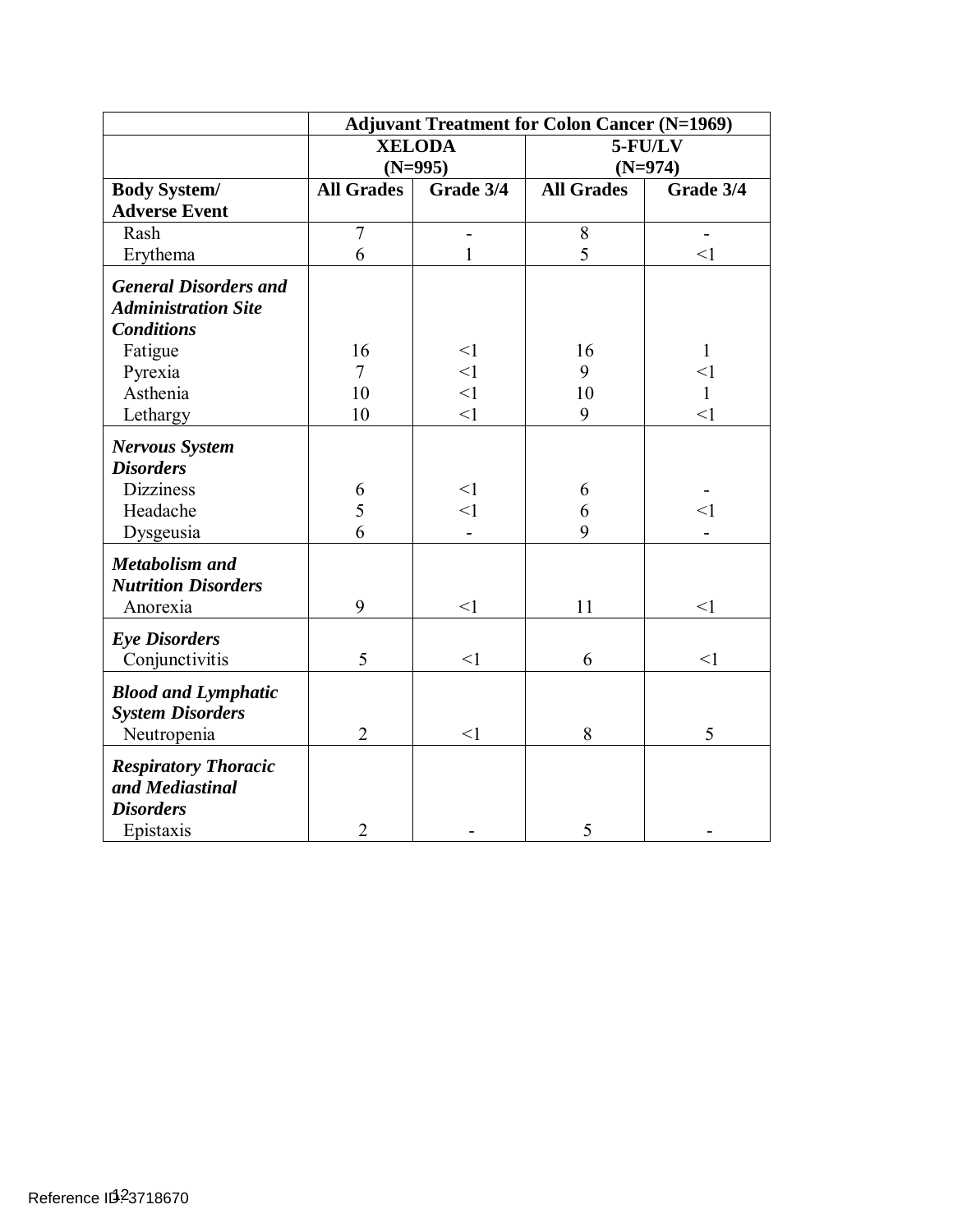#### <span id="page-12-0"></span>Table 5 **Percent Incidence of Grade 3/4 Laboratory Abnormalities Reported in** ≥**1% of Patients Receiving XELODA Monotherapy for Adjuvant Treatment of Colon Cancer (Safety Population)**

|                                    | <b>XELODA</b>                   | <b>IV 5-FU/LV</b>               |
|------------------------------------|---------------------------------|---------------------------------|
| Adverse Event                      | $(n=995)$<br><b>Grade 3/4 %</b> | $(n=974)$<br><b>Grade 3/4 %</b> |
| Increased ALAT (SGPT)              | 1.6                             | 0.6                             |
| Increased calcium                  | 11                              | 0.7                             |
| Decreased calcium                  | 2.3                             | 2.2                             |
| Decreased hemoglobin               | 10                              | 1.2                             |
| Decreased lymphocytes              | 13.0                            | 13.0                            |
| Decreased neutrophils*             | 2.2                             | 26.2                            |
| Decreased neutrophils/granulocytes | 2.4                             | 26.4                            |
| Decreased platelets                | 1.0                             | 0.7                             |
| Increased bilirubin**              | 20                              | 63                              |

 \*The incidence of grade 3/4 white blood cell abnormalities was 1.3% in the XELODA arm and 4.9% in the IV 5- FU/LV arm.

 \*\*It should be noted that grading was according to NCIC CTC Version 1 (May, 1994). In the NCIC-CTC Version 1, hyperbilirubinemia grade 3 indicates a bilirubin value of 1.5 to 3.0  $\times$  upper limit of normal (ULN) range, and grade 4 a value of  $> 3.0 \times$  ULN. The NCI CTC Version 2 and above define a grade 3 bilirubin value of  $> 3.0$  to 10.0  $\times$ ULN, and grade 4 values  $>10.0 \times$  ULN.

### **6.2 Metastatic Colorectal Cancer**

#### Monotherapy

**Table 6** shows the adverse reactions occurring in  $\geq$ 5% of patients from pooling the two phase 3 trials in first line metastatic colorectal cancer. A total of 596 patients with metastatic colorectal cancer were treated with 1250 mg/m<sup>2</sup> twice a day of XELODA administered for 2 weeks followed by a 1-week rest period, and 593 patients were administered 5-FU and leucovorin in the Mayo regimen (20 mg/m<sup>2</sup> leucovorin IV followed by 425 mg/m<sup>2</sup> IV bolus 5-FU, on days 1-5, every 28 days). In the pooled colorectal database the median duration of treatment was 139 days for capecitabine-treated patients and 140 days for 5-FU/LV-treated patients. A total of 78 (13%) and 63 (11%) capecitabine and 5-FU/LV-treated patients, respectively, discontinued treatment because of adverse reactions/intercurrent illness. A total of 82 deaths due to all causes occurred either on study or within 28 days of receiving study drug: 50 (8.4%) patients randomized to XELODA and 32 (5.4%) randomized to 5-FU/LV.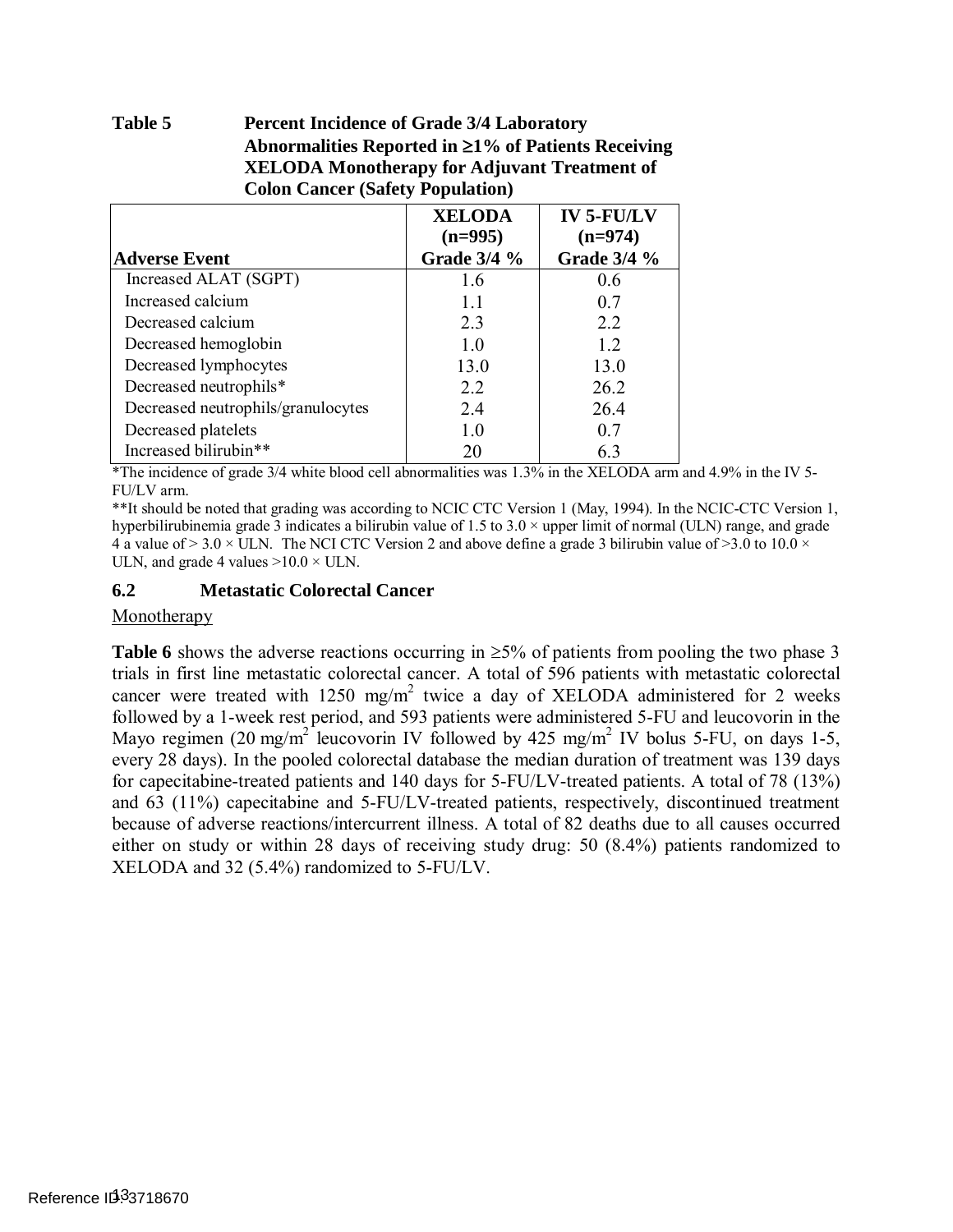| <b>Adverse Event</b>                                            | <b>XELODA</b>   |                | $5$ - $FU/LV$            |                |                |                |  |
|-----------------------------------------------------------------|-----------------|----------------|--------------------------|----------------|----------------|----------------|--|
|                                                                 |                 | $(n=596)$      |                          |                | $(n=593)$      |                |  |
|                                                                 | <b>Total</b>    | Grade $3$      | Grade 4                  | <b>Total</b>   | Grade 3        | Grade 4        |  |
|                                                                 | $\frac{0}{0}$   | $\frac{1}{2}$  | $\frac{1}{2}$            | $\frac{0}{0}$  | $\frac{0}{0}$  | $\frac{1}{2}$  |  |
| <b>Number of Patients With &gt; One</b><br><b>Adverse Event</b> | 96              | 52             | 9                        | 94             | 45             | 9              |  |
| <b>Body System/Adverse Event</b>                                |                 |                |                          |                |                |                |  |
| <b>GI</b>                                                       |                 |                |                          |                |                |                |  |
| Diarrhea                                                        | 55              | 13             | 2                        | 61             | 10             | $\overline{2}$ |  |
| Nausea                                                          | 43              | $\overline{4}$ |                          | 51             | 3              | $\leq$ 1       |  |
| Vomiting                                                        | 27              | $\overline{4}$ | $\leq$ 1                 | 30             | $\overline{4}$ | $\leq$ 1       |  |
| Stomatitis                                                      | 25              | $\overline{2}$ | $\leq$ 1                 | 62             | 14             | $\mathbf{1}$   |  |
| Abdominal Pain                                                  | 35              | 9              | $\leq$ 1                 | 31             | 5              |                |  |
| Gastrointestinal Motility Disorder                              | 10              | $\leq$ 1       |                          | $\tau$         | <1             |                |  |
| Constipation                                                    | 14              | $\mathbf{1}$   | <1                       | 17             | $\mathbf{1}$   |                |  |
| Oral Discomfort                                                 | 10              |                |                          | 10             |                |                |  |
| <b>Upper GI Inflammatory Disorders</b>                          | 8               | <1             |                          | 10             | $\mathbf{1}$   |                |  |
| Gastrointestinal Hemorrhage                                     | 6               | $\mathbf{1}$   | <1                       | 3              | 1              |                |  |
| Ileus                                                           | 6               | $\overline{4}$ | $\mathbf{1}$             | 5              | $\overline{2}$ | $\mathbf{1}$   |  |
| <b>Skin and Subcutaneous</b>                                    |                 |                |                          |                |                |                |  |
| Hand-and-Foot Syndrome                                          | 54              | 17             | <b>NA</b>                | 6              | $\mathbf{1}$   | NA             |  |
| Dermatitis                                                      | 27              | $\mathbf{1}$   |                          | 26             | $\mathbf{1}$   |                |  |
| Skin Discoloration                                              | 7               | <1             |                          | 5              |                |                |  |
| Alopecia                                                        | 6               |                |                          | 21             | $\leq$ 1       |                |  |
| General                                                         |                 |                |                          |                |                |                |  |
| Fatigue/Weakness                                                | 42              | 4              |                          | 46             | 4              |                |  |
| Pyrexia                                                         | 18              | $\mathbf{1}$   |                          | 21             | $\overline{c}$ |                |  |
| Edema                                                           | 15              | $\mathbf{1}$   |                          | 9              | $\mathbf{1}$   |                |  |
| Pain                                                            | 12              | 1              |                          | 10             | 1              |                |  |
| Chest Pain                                                      | 6               | 1              |                          | 6              | $\mathbf{1}$   | <1             |  |
| Neurological                                                    |                 |                |                          |                |                |                |  |
| Peripheral Sensory Neuropathy                                   | 10              |                |                          | $\overline{4}$ |                |                |  |
| Headache                                                        | 10              | $\mathbf{1}$   |                          | 7              |                |                |  |
| Dizziness*                                                      | 8               | $\leq$ 1       | $\overline{\phantom{0}}$ | 8              | $<$ 1          |                |  |
| Insomnia                                                        | 7               |                |                          | $\overline{7}$ |                |                |  |
| <b>Taste Disturbance</b>                                        | 6               | $\mathbf{1}$   | $\overline{\phantom{0}}$ | 11             | $\leq$ 1       | $\mathbf{1}$   |  |
| <b>Metabolism</b>                                               |                 |                |                          |                |                |                |  |
| Appetite Decreased                                              | 26              | 3              | $\leq$ 1                 | 31             | 2              | $\leq$ 1       |  |
| Dehydration                                                     | $7\phantom{.0}$ | $\overline{2}$ | $\leq$ 1                 | 8              | $\overline{3}$ | $\mathbf{1}$   |  |
| Eye                                                             |                 |                |                          |                |                |                |  |
| Eye Irritation                                                  | 13              |                |                          | 10             | $\leq$ 1       |                |  |
| Vision Abnormal                                                 | 5               |                |                          | $\overline{2}$ |                |                |  |

<span id="page-13-0"></span>Table 6 Pooled Phase 3 Colorectal Trials: Percent Incidence **of Adverse Reactions in** ≥**5% of Patients**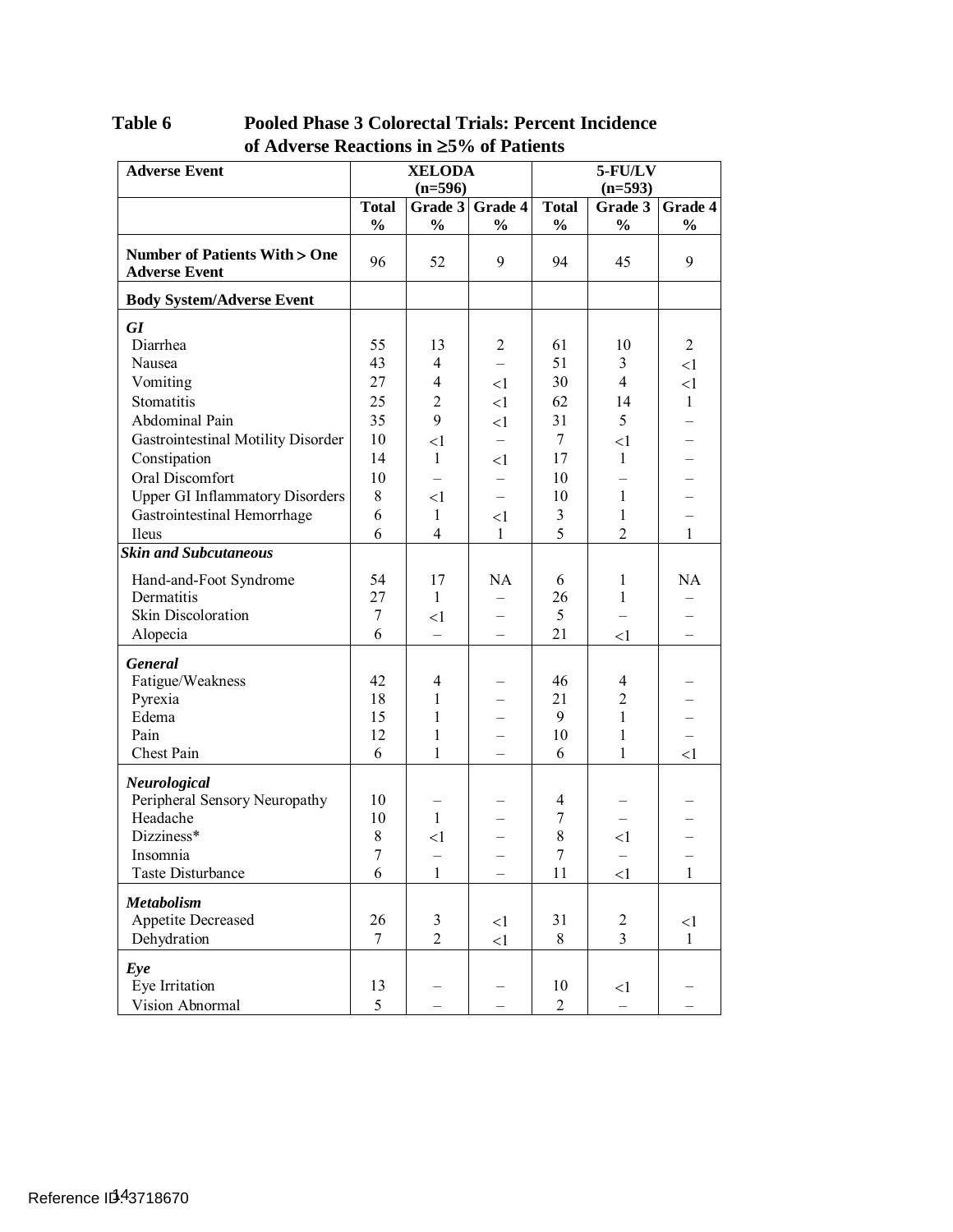| <b>Adverse Event</b>       | <b>XELODA</b>  |                | $5$ - $FU/LV$  |                |                |               |
|----------------------------|----------------|----------------|----------------|----------------|----------------|---------------|
|                            |                | $(n=596)$      |                |                | $(n=593)$      |               |
|                            | <b>Total</b>   | Grade 3        | Grade 4        | <b>Total</b>   | Grade 3        | Grade 4       |
|                            | $\frac{0}{0}$  | $\frac{0}{0}$  | $\frac{0}{0}$  | $\frac{0}{0}$  | $\frac{0}{0}$  | $\frac{0}{0}$ |
| <b>Respiratory</b>         |                |                |                |                |                |               |
| Dyspnea                    | 14             | $\mathbf{1}$   |                | 10             | $\leq$ 1       | $\mathbf{1}$  |
| Cough                      | 7              | $\leq$ 1       | $\mathbf{1}$   | 8              |                |               |
| Pharyngeal Disorder        |                |                |                | 5              |                |               |
| Epistaxis                  | $\frac{5}{3}$  | <1             |                | 6              |                |               |
| Sore Throat                | $\overline{2}$ |                |                | 6              |                |               |
| <b>Musculoskeletal</b>     |                |                |                |                |                |               |
| <b>Back Pain</b>           | 10             | $\overline{2}$ |                | 9              | $\leq$ 1       |               |
| Arthralgia                 | 8              | 1              |                | 6              | $\mathbf{1}$   |               |
| <b>Vascular</b>            |                |                |                |                |                |               |
| Venous Thrombosis          | 8              | 3              | $\leq$ 1       | 6              | $\overline{2}$ |               |
| Psychiatric                |                |                |                |                |                |               |
| Mood Alteration            | 5              |                |                | 6              | $\leq$ 1       |               |
| Depression                 | 5              |                |                | $\overline{4}$ | $\leq$ 1       |               |
| <b>Infections</b>          |                |                |                |                |                |               |
| Viral                      | 5              | <1             |                | 5              | <1             |               |
| <b>Blood and Lymphatic</b> |                |                |                |                |                |               |
| Anemia                     | 80             | $\overline{2}$ | $\leq$ 1       | 79             | 1              | $<$ l         |
| Neutropenia                | 13             | 1              | $\overline{2}$ | 46             | 8              | 13            |
| Hepatobiliary              |                |                |                |                |                |               |
| Hyperbilirubinemia         | 48             | 18             | 5              | 17             | 3              | 3             |

– Not observed

\* Excluding vertigo

NA = Not Applicable

### **6.3 Breast Cancer**

#### In Combination with Docetaxel

 The following data are shown for the combination study with XELODA and docetaxel in patients with metastatic breast cancer in **[Table 7](#page-15-0)** and **[Table 8](#page-16-0)**. In the XELODA and docetaxel combination arm the treatment was XELODA administered orally 1250 mg/m<sup>2</sup> twice daily as intermittent therapy (2 weeks of treatment followed by 1 week without treatment) for at least 6 weeks and docetaxel administered as a 1-hour intravenous infusion at a dose of 75 mg/m<sup>2</sup> on the first day of each 3-week cycle for at least 6 weeks. In the monotherapy arm docetaxel was administered as a 1-hour intravenous infusion at a dose of 100 mg/m<sup>2</sup> on the first day of each 3- week cycle for at least 6 weeks. The mean duration of treatment was 129 days in the combination arm and 98 days in the monotherapy arm. A total of 66 patients (26%) in the combination arm and 49 (19%) in the monotherapy arm withdrew from the study because of adverse reactions. The percentage of patients requiring dose reductions due to adverse reactions was 65% in the combination arm and 36% in the monotherapy arm. The percentage of patients requiring treatment interruptions due to adverse reactions in the combination arm was 79%. Treatment interruptions were part of the dose modification scheme for the combination therapy arm but not for the docetaxel monotherapy-treated patients.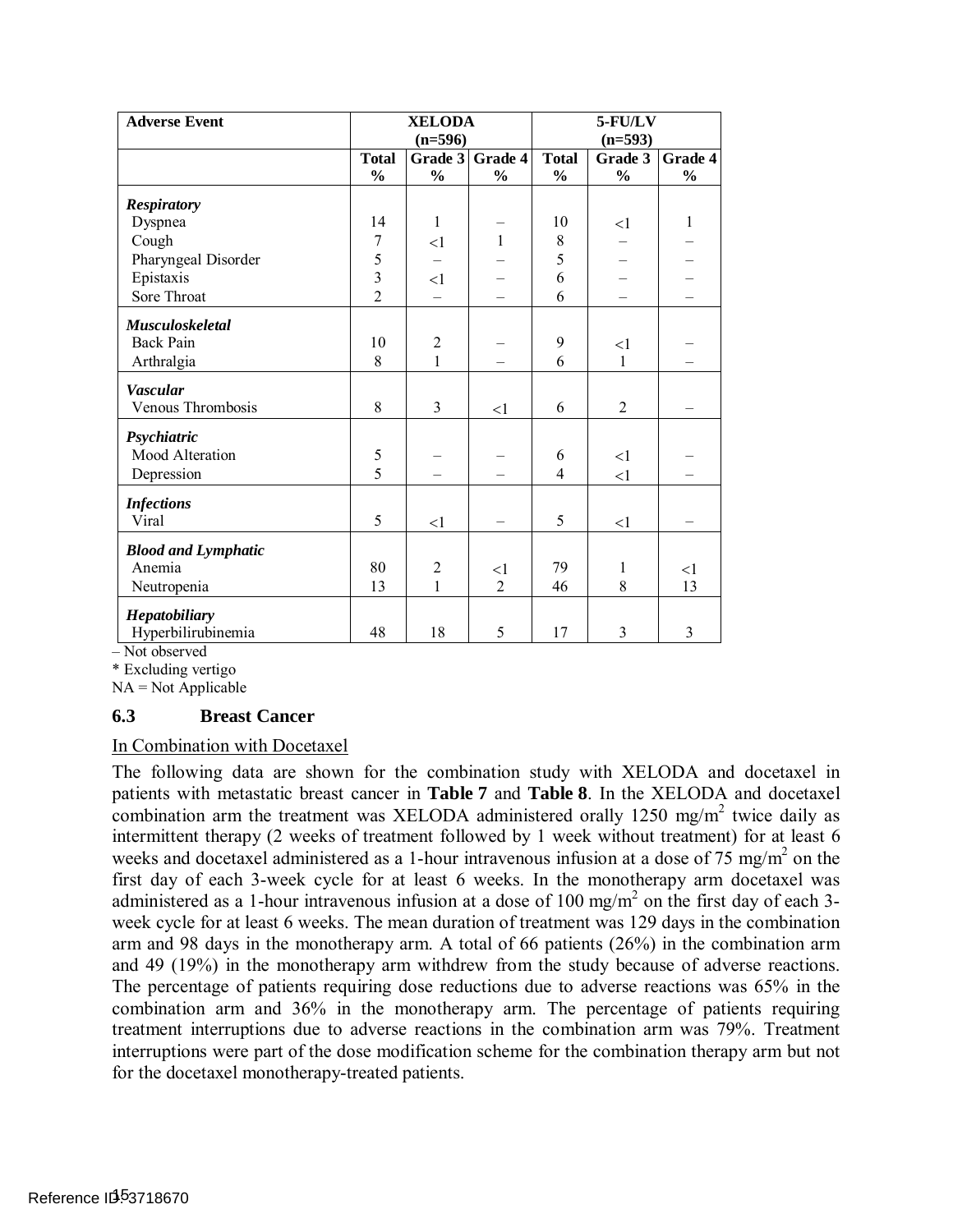#### <span id="page-15-0"></span>Table 7 **Percent Incidence of Adverse Events Considered Related or Unrelated to Treatment in** ≥**5% of Patients Participating in the XELODA and Docetaxel Combination vs Docetaxel Monotherapy Study**

| <b>Adverse Event</b>              |                       | <b>XELODA</b> 1250 mg/m <sup>2</sup> /bid |                | <b>Docetaxel</b>               |                |       |
|-----------------------------------|-----------------------|-------------------------------------------|----------------|--------------------------------|----------------|-------|
|                                   | <b>With Docetaxel</b> |                                           |                | 100 mg/m <sup>2</sup> /3 weeks |                |       |
|                                   |                       | 75 mg/m <sup>2</sup> /3 weeks             |                |                                |                |       |
|                                   |                       | $(n=251)$                                 |                |                                | $(n=255)$      |       |
|                                   | <b>Total</b>          | Grade                                     | <b>Grade</b>   | <b>Total</b>                   | <b>Grade</b>   | Grade |
|                                   | $\frac{0}{0}$         | $3\%$                                     | $4\%$          | $\frac{0}{0}$                  | $3\%$          | $4\%$ |
| <b>Number of Patients With at</b> |                       |                                           |                |                                |                |       |
| <b>Least One Adverse Event</b>    | 99                    | 76.5                                      | 29.1           | 97                             | 57.6           | 31.8  |
| <b>Body System/Adverse Event</b>  |                       |                                           |                |                                |                |       |
| GI                                |                       |                                           |                |                                |                |       |
| Diarrhea                          | 67                    | 14                                        | $\leq$ 1       | 48                             | 5              | <1    |
| Stomatitis                        | 67                    | 17                                        | <1             | 43                             | 5              |       |
| Nausea                            | 45                    | 7                                         |                | 36                             | $\overline{2}$ |       |
| Vomiting                          | 35                    | $\overline{4}$                            | $\mathbf{1}$   | 24                             | $\overline{2}$ |       |
| Constipation                      | 20                    | $\overline{2}$                            |                | 18                             |                |       |
| Abdominal Pain                    | 30                    | $\leq$ 3                                  | $\leq$ 1       | 24                             | $\overline{2}$ |       |
| Dyspepsia                         | 14                    | $\overline{\phantom{0}}$                  |                | $8\,$                          | $\mathbf{1}$   |       |
| Dry Mouth                         | 6                     | $\leq$ 1                                  | $\overline{a}$ | 5                              |                |       |
| <b>Skin and Subcutaneous</b>      |                       |                                           |                |                                |                |       |
| Hand-and-Foot Syndrome            | 63                    | 24                                        | <b>NA</b>      | 8                              | $\mathbf{1}$   | NA    |
| Alopecia                          | 41                    | 6                                         |                | 42                             | $\overline{7}$ |       |
| Nail Disorder                     | 14                    | $\overline{2}$                            |                | 15                             |                |       |
| Dermatitis                        | 8                     |                                           |                | 11                             | $\mathbf{1}$   |       |
| Rash Erythematous                 | 9                     | $<$ 1                                     |                | 5                              |                |       |
| Nail Discoloration                | 6                     |                                           |                | $\overline{4}$                 | $<$ 1          |       |
| Onycholysis                       | 5                     | $\mathbf{1}$                              |                | 5                              | $\mathbf{1}$   |       |
| Pruritus                          | $\overline{4}$        |                                           |                | 5                              |                |       |
| General                           |                       |                                           |                |                                |                |       |
| Pyrexia                           | 28                    | 2                                         |                | 34                             | $\overline{2}$ |       |
| Asthenia                          | 26                    | $\overline{4}$                            | $\leq$ 1       | 25                             | 6              |       |
| Fatigue                           | 22                    | $\overline{4}$                            |                | 27                             | 6              |       |
| Weakness                          | 16                    | $\overline{2}$                            |                | 11                             | $\overline{2}$ |       |
| Pain in Limb                      | 13                    | $\leq$ 1                                  |                | 13                             | $\overline{2}$ |       |
| Lethargy                          | 7                     |                                           |                | 6                              | $\overline{2}$ |       |
| Pain                              | $\overline{7}$        | <1                                        |                | 5                              | $\mathbf{1}$   |       |
| Chest Pain (non-cardiac)          | $\overline{4}$        | $\leq$ 1                                  |                | 6                              | $\overline{2}$ |       |
| Influenza-like Illness            | 5                     | $\qquad \qquad -$                         |                | 5                              |                |       |
| Neurological                      |                       |                                           |                |                                |                |       |
| <b>Taste Disturbance</b>          | 16                    | $<$ l                                     |                | 14                             | <1             |       |
| Headache                          | 15                    | $\overline{3}$                            |                | 15                             | $\overline{2}$ |       |
| Paresthesia                       | 12                    | $\leq$ 1                                  |                | 16                             | $\mathbf{1}$   |       |
| <b>Dizziness</b>                  | 12                    |                                           |                | 8                              | <1             |       |
| Insomnia                          | 8                     |                                           |                | 10                             | $\leq$ 1       |       |
| Peripheral Neuropathy             | 6                     |                                           |                | 10                             | $\mathbf{1}$   |       |
| Hypoaesthesia                     | $\overline{4}$        | <1                                        |                | 8                              | $\leq$ 1       |       |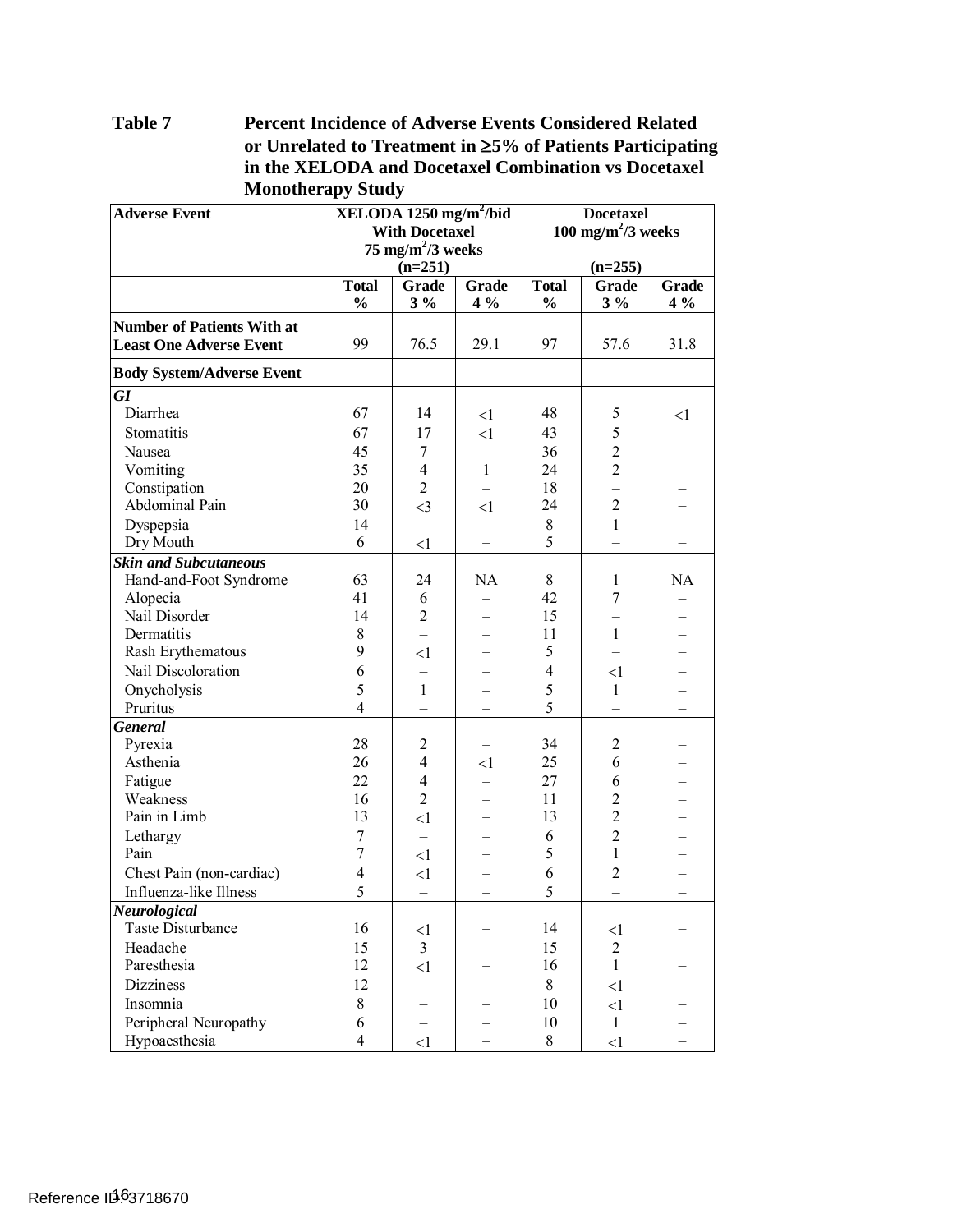| <b>Adverse Event</b>           |                | $XELODA 1250$ mg/m <sup>2</sup> /bid<br><b>With Docetaxel</b><br>75 mg/m <sup>2</sup> /3 weeks<br>$(n=251)$ |       |                | <b>Docetaxel</b><br>100 mg/m <sup>2</sup> /3 weeks<br>$(n=255)$ |              |
|--------------------------------|----------------|-------------------------------------------------------------------------------------------------------------|-------|----------------|-----------------------------------------------------------------|--------------|
|                                | <b>Total</b>   | <b>Grade</b>                                                                                                | Grade | <b>Total</b>   | Grade                                                           | Grade        |
|                                | $\frac{0}{0}$  | $3\%$                                                                                                       | $4\%$ | $\frac{0}{0}$  | $3\%$                                                           | $4\%$        |
| <b>Metabolism</b>              |                |                                                                                                             |       |                |                                                                 |              |
| Anorexia                       | 13             | 1                                                                                                           |       | 11             | <1                                                              |              |
| <b>Appetite Decreased</b>      | 10             |                                                                                                             |       | 5              |                                                                 |              |
| Weight Decreased               | $\overline{7}$ |                                                                                                             |       | 5              |                                                                 |              |
| Dehydration                    | 10             | $\overline{2}$                                                                                              |       | 7              | <1                                                              | <1           |
| Eye                            |                |                                                                                                             |       |                |                                                                 |              |
| Lacrimation Increased          | 12             |                                                                                                             |       | 7              | $<$ 1                                                           |              |
| Conjunctivitis                 | 5              |                                                                                                             |       | $\overline{4}$ |                                                                 |              |
| Eye Irritation                 | 5              |                                                                                                             |       | $\mathbf{1}$   |                                                                 |              |
| <b>Musculoskeletal</b>         |                |                                                                                                             |       |                |                                                                 |              |
| Arthralgia                     | 15             | $\overline{2}$                                                                                              |       | 24             | 3                                                               |              |
| Myalgia                        | 15             | $\overline{2}$                                                                                              |       | 25             | $\overline{2}$                                                  |              |
| <b>Back Pain</b>               | 12             | <1                                                                                                          |       | 11             | 3                                                               |              |
| <b>Bone Pain</b>               | 8              | <1                                                                                                          |       | 10             | $\overline{2}$                                                  |              |
| Cardiac                        |                |                                                                                                             |       |                |                                                                 |              |
| Edema                          | 33             | $\leq$ 2                                                                                                    |       | 34             | $\leq$ 3                                                        | $\mathbf{1}$ |
| <b>Blood</b>                   |                |                                                                                                             |       |                |                                                                 |              |
| Neutropenic Fever              | 16             | $\overline{3}$                                                                                              | 13    | 21             | 5                                                               | 16           |
| <b>Respiratory</b>             |                |                                                                                                             |       |                |                                                                 |              |
| Dyspnea                        | 14             | $\overline{2}$                                                                                              | $<$ 1 | 16             | $\overline{2}$                                                  |              |
| Cough                          | 13             | $\mathbf{1}$                                                                                                |       | 22             | $\leq$ 1                                                        |              |
| Sore Throat                    | 12             | $\overline{2}$                                                                                              |       | 11             | $\leq$ 1                                                        |              |
| Epistaxis                      | $\overline{7}$ | $\leq$ 1                                                                                                    |       | 6              | $\equiv$                                                        |              |
| Rhinorrhea                     | 5              | $\overline{\phantom{0}}$                                                                                    |       | 3              |                                                                 |              |
| Pleural Effusion               | $\overline{2}$ | $\mathbf{1}$                                                                                                |       | $\overline{7}$ | 4                                                               |              |
| <b>Infection</b>               |                |                                                                                                             |       |                |                                                                 |              |
| Oral Candidiasis               | 7              | $<$ 1                                                                                                       |       | 8              | $<$ 1                                                           |              |
| Urinary Tract Infection        | 6              | $\leq$ 1                                                                                                    |       | $\overline{4}$ |                                                                 |              |
| <b>Upper Respiratory Tract</b> | $\overline{4}$ | $\overline{\phantom{0}}$                                                                                    |       | 5              | 1                                                               |              |
| <b>Vascular</b>                |                |                                                                                                             |       |                |                                                                 |              |
| Flushing                       | 5              |                                                                                                             |       | 5              |                                                                 |              |
| Lymphoedema                    | $\overline{3}$ | $\leq$ 1                                                                                                    |       | 5              | $\mathbf{1}$                                                    |              |
| Psychiatric                    |                |                                                                                                             |       |                |                                                                 |              |
| Depression                     | 5              |                                                                                                             |       | 5              | $\mathbf{1}$                                                    |              |

– Not observed

NA = Not Applicable

#### <span id="page-16-0"></span>Table 8 **Table 8 Percent of Patients With Laboratory Abnormalities Participating in the XELODA and Docetaxel Combination vs Docetaxel Monotherapy Study**

| <b>Adverse Event</b>             | $XELODA 1250 mg/m^2/bid$<br><b>With Docetaxel</b><br>75 mg/m <sup>2</sup> /3 weeks |       |       | <b>Docetaxel</b><br>100 mg/m <sup>2</sup> /3 weeks |       |       |
|----------------------------------|------------------------------------------------------------------------------------|-------|-------|----------------------------------------------------|-------|-------|
|                                  | $(n=251)$                                                                          |       |       | $(n=255)$                                          |       |       |
| <b>Body System/Adverse Event</b> | <b>Total</b>                                                                       | Grade | Grade | <b>Total</b>                                       | Grade | Grade |
|                                  | $\frac{6}{9}$                                                                      | $3\%$ | $4\%$ | $\%$                                               | $3\%$ | $4\%$ |
| Hematologic                      |                                                                                    |       |       |                                                    |       |       |
| Leukopenia                       | 91                                                                                 | 37    | 24    | 88                                                 | 42    | 33    |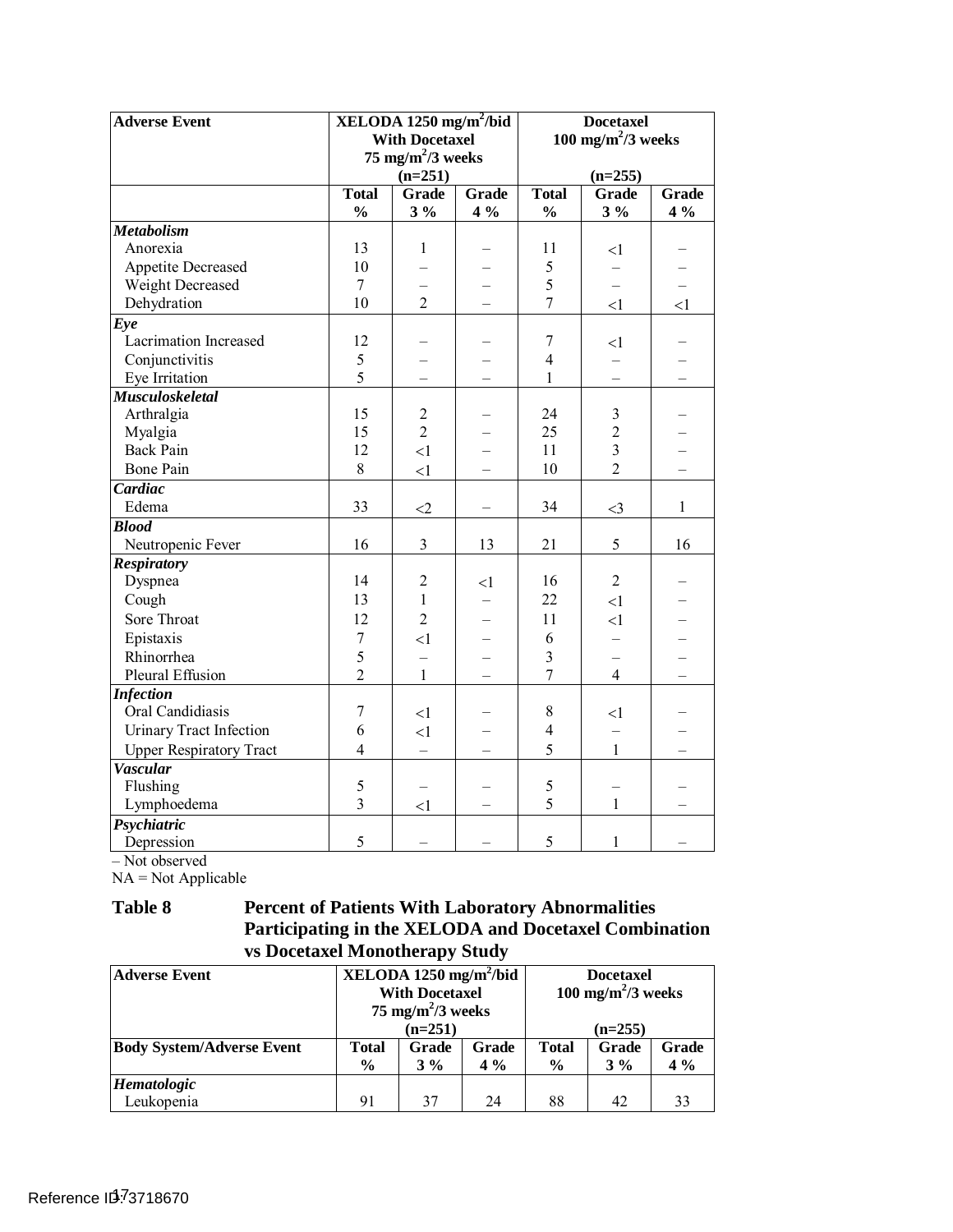| XELODA 1250 mg/m <sup>2</sup> /bid<br><b>Adverse Event</b><br>100 mg/m <sup>2</sup> /3 weeks<br><b>With Docetaxel</b><br>75 mg/m <sup>2</sup> /3 weeks<br>$(n=251)$ |                                                                   |    |                               | <b>Docetaxel</b><br>$(n=255)$ |                |                |
|---------------------------------------------------------------------------------------------------------------------------------------------------------------------|-------------------------------------------------------------------|----|-------------------------------|-------------------------------|----------------|----------------|
| <b>Body System/Adverse Event</b>                                                                                                                                    | Grade<br><b>Total</b><br>Grade<br>$\frac{6}{9}$<br>$4\%$<br>$3\%$ |    | <b>Total</b><br>$\frac{6}{9}$ | Grade<br>$3\%$                | Grade<br>$4\%$ |                |
| Neutropenia/Granulocytopenia                                                                                                                                        | 86                                                                | 20 | 49                            | 87                            | 10             | 66             |
| Thrombocytopenia                                                                                                                                                    | 41                                                                | 2  |                               | 23                            |                | 2              |
| Anemia                                                                                                                                                              | 80                                                                |    | 3                             | 83                            |                | $<$ 1          |
| Lymphocytopenia                                                                                                                                                     | 99                                                                | 48 | 41                            | 98                            | 44             | 40             |
| <b>Hepatobiliary</b>                                                                                                                                                |                                                                   |    |                               |                               |                |                |
| Hyperbilirubinemia                                                                                                                                                  | 20                                                                |    | ↑                             | 6                             | $\mathfrak{D}$ | $\mathfrak{D}$ |

#### Monotherapy

Monotherapy<br>The following data are shown for the study in stage IV breast cancer patients who received a dose of 1250 mg/m<sup>2</sup> administered twice daily for 2 weeks followed by a 1-week rest period. The mean duration of treatment was 114 days. A total of 13 out of 162 patients (8%) discontinued treatment because of adverse reactions/intercurrent illness.

#### **Table 9** Percent Incidence of Adverse Reactions Considered Remotely, **Possibly or Probably Related to Treatment in** ≥**5% of Patients Participating in the Single Arm Trial in Stage IV Breast Cancer**

| <b>Adverse Event</b>             | <b>Phase 2 Trial in Stage IV Breast Cancer</b><br>$(n=162)$ |                          |                          |
|----------------------------------|-------------------------------------------------------------|--------------------------|--------------------------|
| <b>Body System/Adverse Event</b> | <b>Total</b><br>$\frac{0}{0}$                               | Grade 3<br>$\frac{0}{0}$ | Grade 4<br>$\frac{0}{0}$ |
| GI                               |                                                             |                          |                          |
| Diarrhea                         | 57                                                          | 12                       | 3                        |
| Nausea                           | 53                                                          | 4                        |                          |
| Vomiting                         | 37                                                          | 4                        |                          |
| Stomatitis                       | 24                                                          |                          |                          |
| Abdominal Pain                   | 20                                                          | 4                        |                          |
| Constipation                     | 15                                                          |                          |                          |
| Dyspepsia                        | 8                                                           |                          |                          |
| <b>Skin and Subcutaneous</b>     |                                                             |                          |                          |
| Hand-and-Foot Syndrome           | 57                                                          | 11                       | <b>NA</b>                |
| Dermatitis                       | 37                                                          | 1                        |                          |
| Nail Disorder                    | 7                                                           |                          |                          |
| <b>General</b>                   |                                                             |                          |                          |
| Fatigue                          | 41                                                          | 8                        |                          |
| Pyrexia                          | 12                                                          |                          |                          |
| Pain in Limb                     | 6                                                           |                          |                          |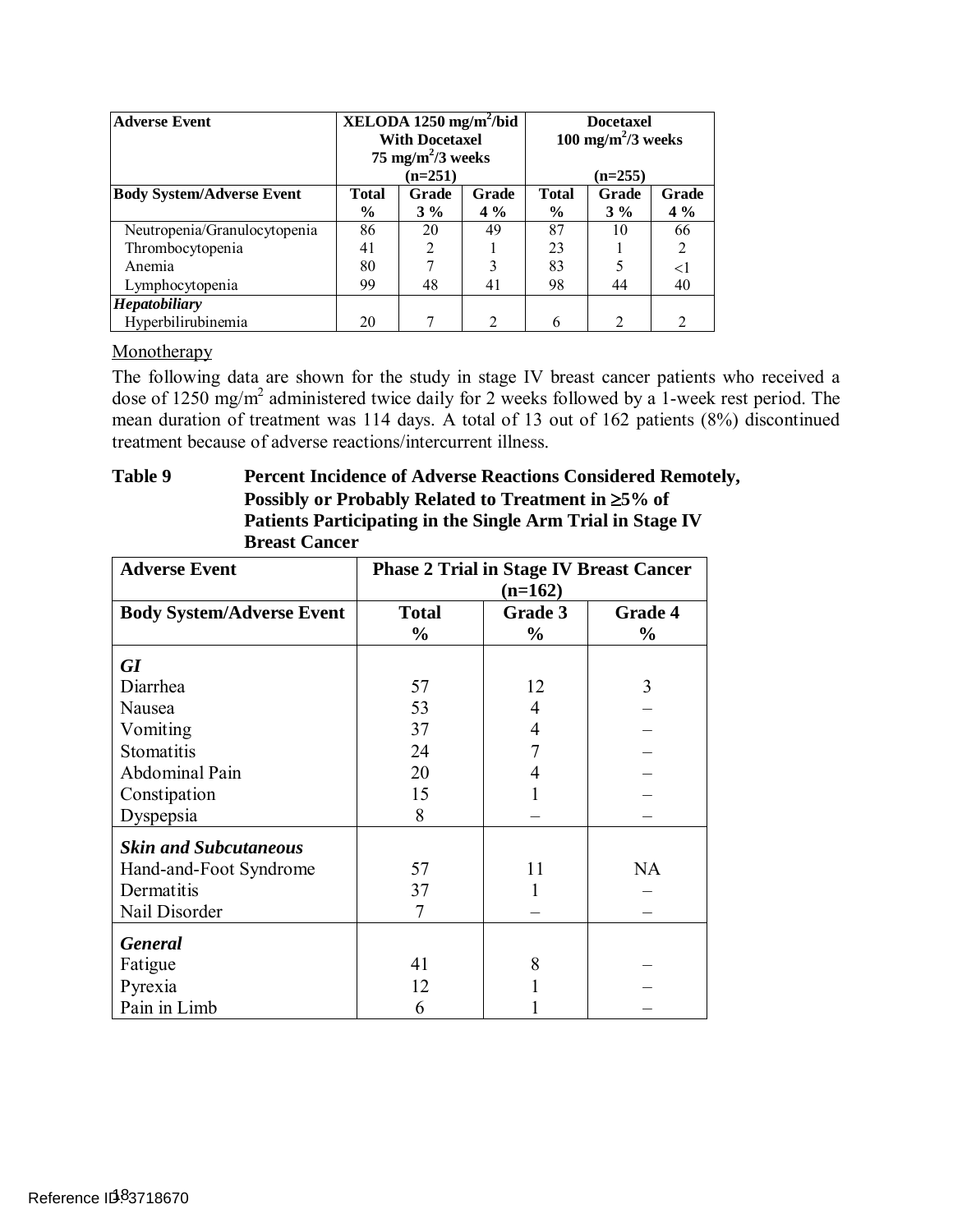| <b>Adverse Event</b>             | <b>Phase 2 Trial in Stage IV Breast Cancer</b><br>$(n=162)$ |                          |                                 |
|----------------------------------|-------------------------------------------------------------|--------------------------|---------------------------------|
| <b>Body System/Adverse Event</b> | <b>Total</b><br>$\frac{0}{0}$                               | Grade 3<br>$\frac{0}{0}$ | <b>Grade 4</b><br>$\frac{0}{0}$ |
| <b>Neurological</b>              |                                                             |                          |                                 |
| Paresthesia                      | 21                                                          | 1                        |                                 |
| Headache                         | 9                                                           | 1                        |                                 |
| <b>Dizziness</b>                 | 8                                                           |                          |                                 |
| Insomnia                         | 8                                                           |                          |                                 |
| <b>Metabolism</b>                |                                                             |                          |                                 |
| Anorexia                         | 23                                                          | 3                        |                                 |
| Dehydration                      | 7                                                           | 4                        |                                 |
| Eye                              |                                                             |                          |                                 |
| Eye Irritation                   | 15                                                          |                          |                                 |
| <b>Musculoskeletal</b>           |                                                             |                          |                                 |
| Myalgia                          | 9                                                           |                          |                                 |
| Cardiac                          |                                                             |                          |                                 |
| Edema                            | 9                                                           | 1                        |                                 |
| <b>Blood</b>                     |                                                             |                          |                                 |
| Neutropenia                      | 26                                                          | $\overline{c}$           | 2                               |
| Thrombocytopenia                 | 24                                                          | $\frac{3}{3}$            |                                 |
| Anemia                           | 72                                                          |                          |                                 |
| Lymphopenia                      | 94                                                          | 44                       | 15                              |
| <b>Hepatobiliary</b>             |                                                             |                          |                                 |
| Hyperbilirubinemia               | 22                                                          | 9                        | $\overline{2}$                  |

– Not observed

NA = Not Applicable

## **6.4 Clinically Relevant Adverse Events in** <**5% of Patients**

 Clinically relevant adverse events reported in <5% of patients treated with XELODA either as monotherapy or in combination with docetaxel that were considered at least remotely related to treatment are shown below; occurrences of each grade 3 and 4 adverse event are provided in parentheses.

 Monotherapy (Metastatic Colorectal Cancer, Adjuvant Colorectal Cancer, Metastatic Breast Cancer)

| Gastrointestinal: | abdominal distension, dysphagia, proctalgia, ascites $(0.1\%)$ , gastric ulcer       |  |  |  |
|-------------------|--------------------------------------------------------------------------------------|--|--|--|
|                   | $(0.1\%)$ , ileus $(0.3\%)$ , toxic dilation of intestine, gastroenteritis $(0.1\%)$ |  |  |  |
| Skin & Subcutan.: | nail disorder $(0.1\%)$ , sweating increased $(0.1\%)$ , photosensitivity reaction   |  |  |  |
|                   | $(0.1\%)$ , skin ulceration, pruritus, radiation recall syndrome $(0.2\%)$           |  |  |  |
| General:          | chest pain $(0.2\%)$ , influenza-like illness, hot flushes, pain $(0.1\%)$ ,         |  |  |  |
|                   | hoarseness, irritability, difficulty in walking, thirst, chest mass, collapse,       |  |  |  |
|                   | fibrosis $(0.1\%)$ , hemorrhage, edema, sedation                                     |  |  |  |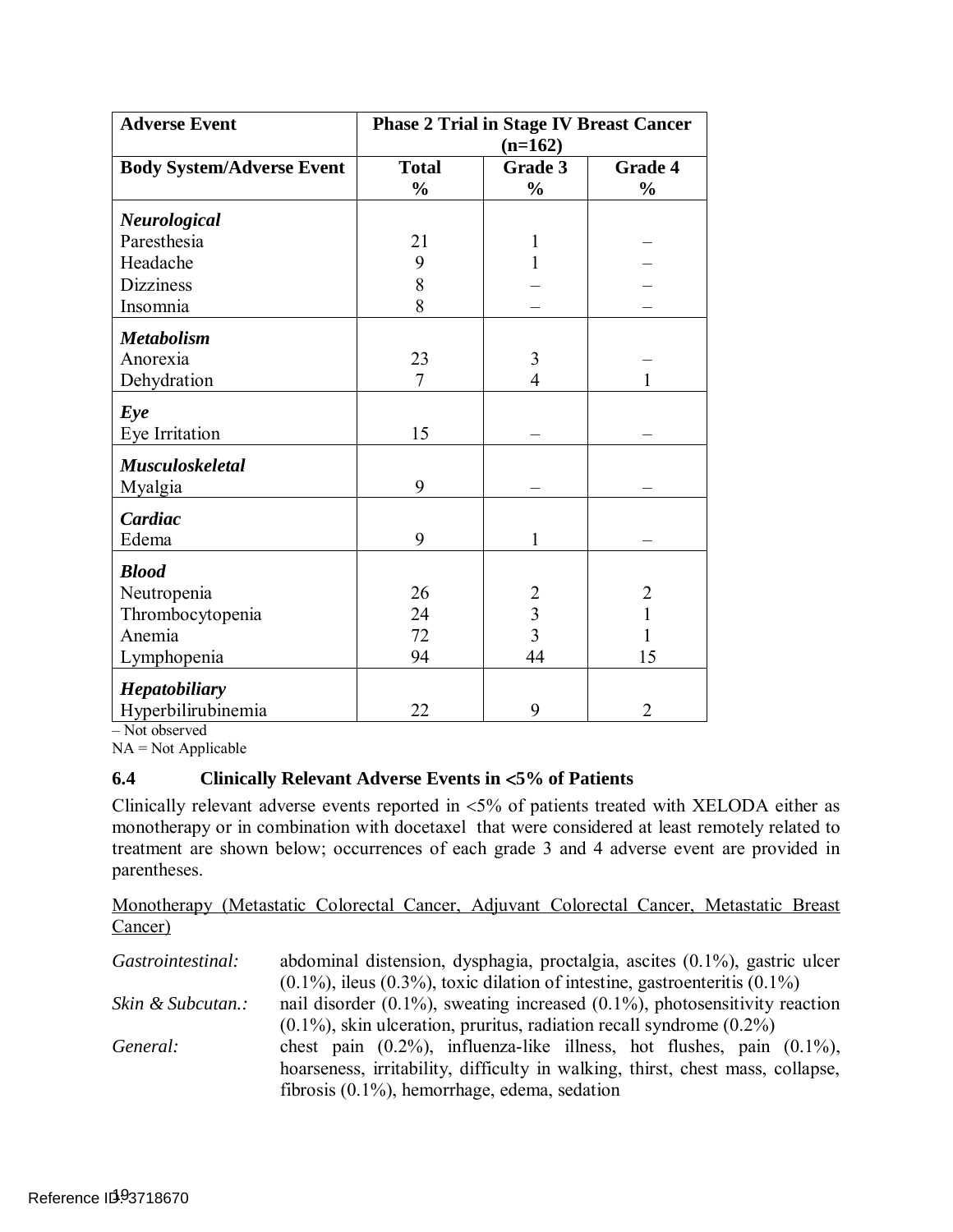| Neurological:       | insomnia, ataxia $(0.5\%)$ , tremor, dysphasia, encephalopathy $(0.1\%)$ ,<br>abnormal coordination, dysarthria, loss of consciousness (0.2%), impaired<br>balance                                                                                                                                                                                                                                   |
|---------------------|------------------------------------------------------------------------------------------------------------------------------------------------------------------------------------------------------------------------------------------------------------------------------------------------------------------------------------------------------------------------------------------------------|
| Metabolism:         | increased weight, cachexia (0.4%), hypertriglyceridemia<br>$(0.1\%)$<br>hypokalemia, hypomagnesemia                                                                                                                                                                                                                                                                                                  |
| $Eye$ :             | conjunctivitis                                                                                                                                                                                                                                                                                                                                                                                       |
| <i>Respiratory:</i> | cough $(0.1\%)$ , epistaxis $(0.1\%)$ , asthma $(0.2\%)$ , hemoptysis, respiratory<br>distress $(0.1\%)$ , dyspnea                                                                                                                                                                                                                                                                                   |
| Cardiac:            | tachycardia $(0.1\%)$ , bradycardia, atrial<br>fibrillation,<br>ventricular<br>extrasystoles, extrasystoles, myocarditis $(0.1\%)$ , pericardial effusion                                                                                                                                                                                                                                            |
| Infections:         | bronchitis<br>$(1.0\%)$ ,<br>$(0.2\%)$ , pneumonia<br>laryngitis<br>$(0.2\%)$ ,<br>bronchopneumonia (0.2%), keratoconjunctivitis, sepsis (0.3%), fungal<br>infections (including candidiasis) $(0.2\%)$                                                                                                                                                                                              |
| Musculoskeletal:    | myalgia, bone pain $(0.1\%)$ , arthritis $(0.1\%)$ , muscle weakness                                                                                                                                                                                                                                                                                                                                 |
|                     | <i>Blood &amp; Lymphatic:</i> leukopenia (0.2%), coagulation disorder (0.1%), bone marrow depression<br>$(0.1\%)$ , idiopathic thrombocytopenia purpura $(1.0\%)$ , pancytopenia $(0.1\%)$                                                                                                                                                                                                           |
| Vascular:           | hypotension (0.2%), hypertension (0.1%), lymphoedema (0.1%),<br>pulmonary embolism $(0.2\%)$ , cerebrovascular accident $(0.1\%)$                                                                                                                                                                                                                                                                    |
| Psychiatric:        | depression, confusion $(0.1\%)$                                                                                                                                                                                                                                                                                                                                                                      |
| Renal:              | renal impairment $(0.6\%)$                                                                                                                                                                                                                                                                                                                                                                           |
| Ear:                | vertigo                                                                                                                                                                                                                                                                                                                                                                                              |
| Hepatobiliary:      | hepatic fibrosis $(0.1\%)$ , hepatitis $(0.1\%)$ , cholestatic hepatitis $(0.1\%)$ ,<br>abnormal liver function tests                                                                                                                                                                                                                                                                                |
| Immune System:      | drug hypersensitivity $(0.1\%)$                                                                                                                                                                                                                                                                                                                                                                      |
| Postmarketing:      | hepatic failure, lacrimal duct stenosis, acute renal failure secondary to<br>dehydration including fatal outcome [see Warnings and Precautions (5.5)],<br>cutaneous lupus erythematosus, corneal disorders including keratitis, toxic<br>leukoencephalopathy, severe skin reactions such as Stevens-Johnson<br>Syndrome and Toxic Epidermal Necrolysis (TEN) [see Warnings and<br>Precautions (5.7)] |
|                     | <b>XELODA In Combination With Docetaxel (Metastatic Breast Cancer)</b>                                                                                                                                                                                                                                                                                                                               |
| Gastrointestinal:   | ileus $(0.4\%)$ , necrotizing enterocolitis $(0.4\%)$ , esophageal ulcer $(0.4\%)$ ,<br>hemorrhagic diarrhea (0.8%)                                                                                                                                                                                                                                                                                  |
| Neurological:       | ataxia $(0.4\%)$ , syncope $(1.2\%)$ , taste loss $(0.8\%)$ , polyneuropathy $(0.4\%)$ ,<br>migraine $(0.4\%)$                                                                                                                                                                                                                                                                                       |
| Cardiac:            | supraventricular tachycardia $(0.4\%)$                                                                                                                                                                                                                                                                                                                                                               |
| Infection:          | neutropenic sepsis (2.4%), sepsis (0.4%), bronchopneumonia (0.4%)                                                                                                                                                                                                                                                                                                                                    |
| Blood & Lymphatic:  | agranulocytosis $(0.4\%)$ , prothrombin decreased $(0.4\%)$                                                                                                                                                                                                                                                                                                                                          |
| Vascular:           | hypotension $(1.2\%)$ , venous phlebitis and thrombophlebitis $(0.4\%)$ ,                                                                                                                                                                                                                                                                                                                            |
|                     | postural hypotension $(0.8\%)$                                                                                                                                                                                                                                                                                                                                                                       |
| Renal:              | renal failure $(0.4\%)$                                                                                                                                                                                                                                                                                                                                                                              |
| Hepatobiliary:      | jaundice $(0.4\%)$ , abnormal liver function tests $(0.4\%)$ , hepatic failure<br>$(0.4\%)$ , hepatic coma $(0.4\%)$ , hepatotoxicity $(0.4\%)$                                                                                                                                                                                                                                                      |
| Immune System:      | hypersensitivity $(1.2\%)$                                                                                                                                                                                                                                                                                                                                                                           |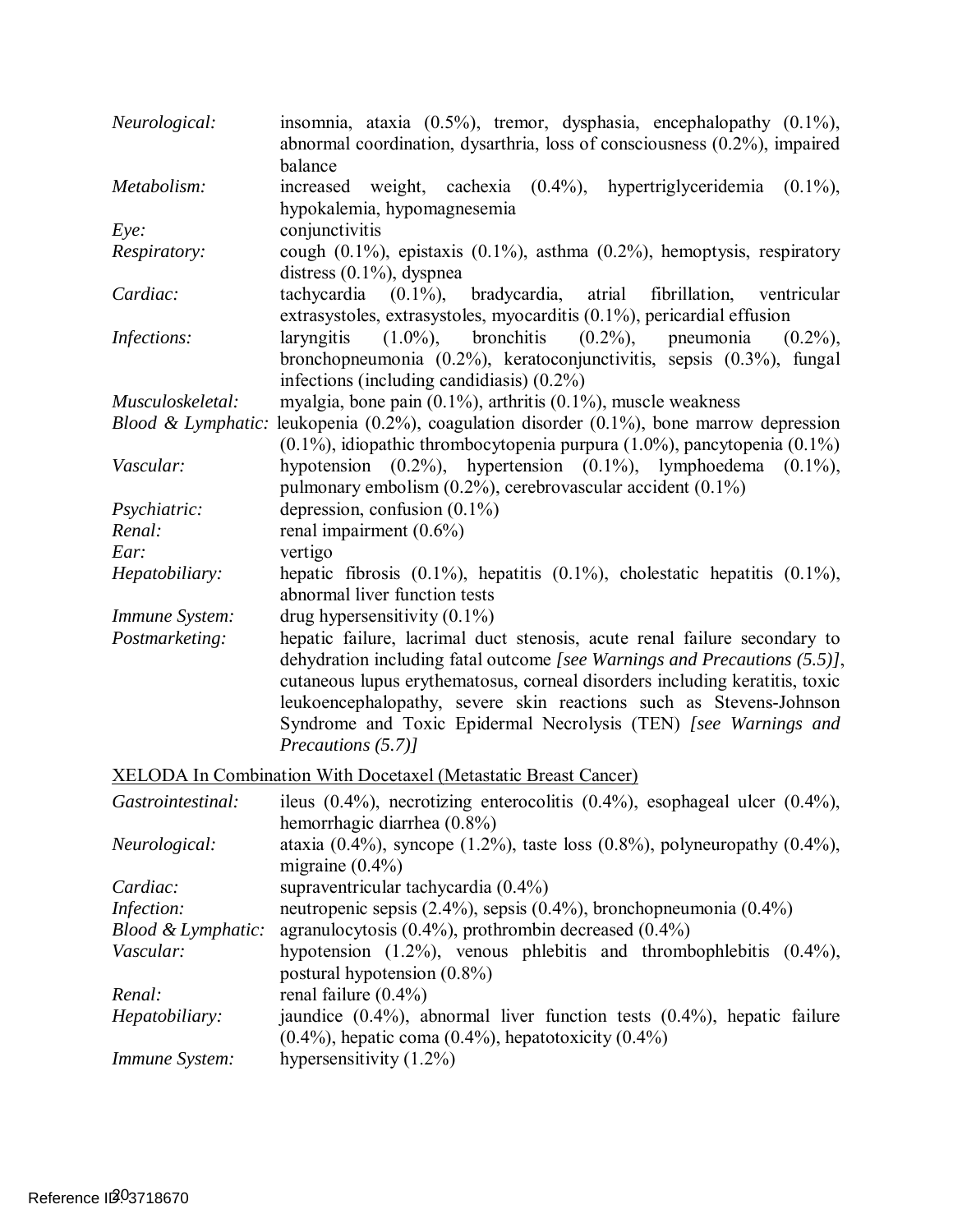## **7 DRUG INTERACTIONS**

## <span id="page-20-1"></span>**7.1 Drug-Drug Interactions**

### Anticoagulants

 Altered coagulation parameters and/or bleeding have been reported in patients taking XELODA concomitantly with coumarin-derivative anticoagulants such as warfarin and phenprocoumon *[see [Boxed Warning\]](#page-2-2)*. These events occurred within several days and up to several months after initiating XELODA therapy and, in a few cases, within 1 month after stopping XELODA. These events occurred in patients with and without liver metastases. In a drug interaction study with single-dose warfarin administration, there was a significant increase in the mean AUC of S-warfarin *[see Clinical Pharmacology [\(12.3\)\]](#page-23-0)*. The maximum observed INR value increased by 91%. This interaction is probably due to an inhibition of cytochrome P450 2C9 by capecitabine and/or its metabolites.

### Phenytoin

 The level of phenytoin should be carefully monitored in patients taking XELODA and phenytoin dose may need to be reduced *[see Dosage and Administration [\(2.2\)\]](#page-3-2)*. Postmarketing reports indicate that some patients receiving XELODA and phenytoin had toxicity associated with elevated phenytoin levels. Formal drug-drug interaction studies with phenytoin have not been conducted, but the mechanism of interaction is presumed to be inhibition of the CYP2C9 isoenzyme by capecitabine and/or its metabolites.

### Leucovorin

 The concentration of 5-fluorouracil is increased and its toxicity may be enhanced by leucovorin. Deaths from severe enterocolitis, diarrhea, and dehydration have been reported in elderly patients receiving weekly leucovorin and fluorouracil.

### CYP2C9 substrates

 Other than warfarin, no formal drug-drug interaction studies between XELODA and other CYP2C9 substrates have been conducted. Care should be exercised when XELODA is coadministered with CYP2C9 substrates.

### <span id="page-20-2"></span> **7.2 Drug-Food Interaction**

 Food was shown to reduce both the rate and extent of absorption of capecitabine *[see Clinical Pharmacology [\(12.3\)\]](#page-23-0)*. In all clinical trials, patients were instructed to administer XELODA within 30 minutes after a meal. It is recommended that XELODA be administered with food *[see Dosage and Administration [\(2\)\]](#page-3-0).* 

## **8 USE IN SPECIFIC POPULATIONS**

## <span id="page-20-0"></span>**8.1 Pregnancy: Category D**

 XELODA can cause fetal harm when administered to a pregnant woman. Capecitabine at doses of 198 mg/kg/day during organogenesis caused malformations and embryo death in mice. In separate pharmacokinetic studies, this dose in mice produced 5'-DFUR AUC values about 0.2 times the corresponding values in patients administered the recommended daily dose. Malformations in mice included cleft palate, anophthalmia, microphthalmia, oligodactyly, polydactyly, syndactyly, kinky tail and dilation of cerebral ventricles. At doses of 90 mg/kg/day, capecitabine given to pregnant monkeys during organogenesis caused fetal death. This dose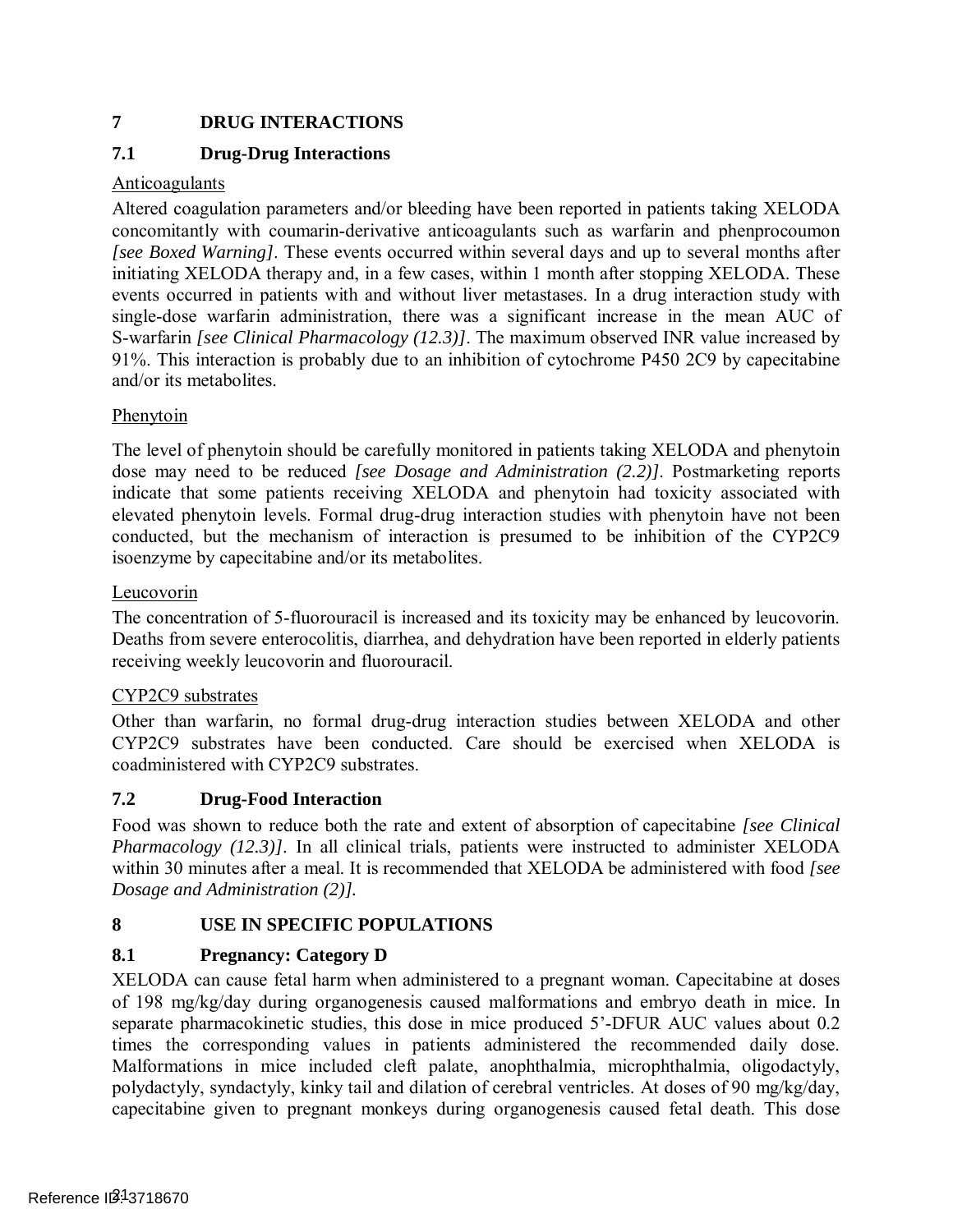produced 5'-DFUR AUC values about 0.6 times the corresponding values in patients administered the recommended daily dose.

 There are no adequate and well controlled studies of XELODA in pregnant women. If this drug is used during pregnancy, or if a patient becomes pregnant while receiving XELODA, the patient should be apprised of the potential hazard to the fetus. Women should be advised to avoid becoming pregnant while receiving treatment with XELODA *[see Warnings and Precautions [\(5.6\)\]](#page-7-0).* 

## <span id="page-21-0"></span>**8.3 Nursing Mothers**

 Lactating mice given a single oral dose of capecitabine excreted significant amounts of capecitabine metabolites into the milk. It is not known whether this drug is excreted in human milk. Because many drugs are excreted in human milk and because of the potential for serious adverse reactions in nursing infants from capecitabine, a decision should be made whether to discontinue nursing or to discontinue the drug, taking into account the importance of the drug to the mother.

## **8.4 Pediatric Use**

 The safety and effectiveness of XELODA in pediatric patients have not been established. No clinical benefit was demonstrated in two single arm trials in pediatric patients with newly diagnosed brainstem gliomas and high grade gliomas. In both trials, pediatric patients received an investigational pediatric formulation of capecitabine concomitantly with and following completion of radiation therapy (total dose of 5580 cGy in 180 cGy fractions). The relative bioavailability of the investigational formulation to XELODA was similar.

 The first trial was conducted in 22 pediatric patients (median age 8 years, range 5-17 years) with newly diagnosed non-disseminated intrinsic diffuse brainstem gliomas and high grade gliomas. In the dose-finding portion of the trial, patients received capecitabine with concomitant radiation therapy at doses ranging from 500 mg/m<sup>2</sup> to 850 mg/m<sup>2</sup> every 12 hours for up to 9 weeks. After a 2 week break, patients received  $1250$  mg/m<sup>2</sup> capecitabine every 12 hours on Days 1-14 of a 21- day cycle for up to 3 cycles. The maximum tolerated dose (MTD) of capecitabine administered concomitantly with radiation therapy was  $650 \text{ mg/m}^2$  every 12 hours. The major dose limiting toxicities were palmar-plantar erythrodysesthesia and alanine aminotransferase (ALT) elevation.

 The second trial was conducted in 34 additional pediatric patients with newly diagnosed non- disseminated intrinsic diffuse brainstem gliomas (median age 7 years, range 3-16 years) and 10 eligibility criteria for this trial. All patients received 650 mg/m<sup>2</sup> capecitabine every 12 hours with concomitant radiation therapy for up to 9 weeks. After a 2 week break, patients received 1250 mg/m2 capecitabine every 12 hours on Days 1-14 of a 21-day cycle for up to 3 cycles. pediatric patients who received the MTD of capecitabine in the dose-finding trial and met the

 There was no improvement in one-year progression-free survival rate and one-year overall survival rate in pediatric patients with newly diagnosed intrinsic brainstem gliomas who received capecitabine relative to a similar population of pediatric patients who participated in other clinical trials.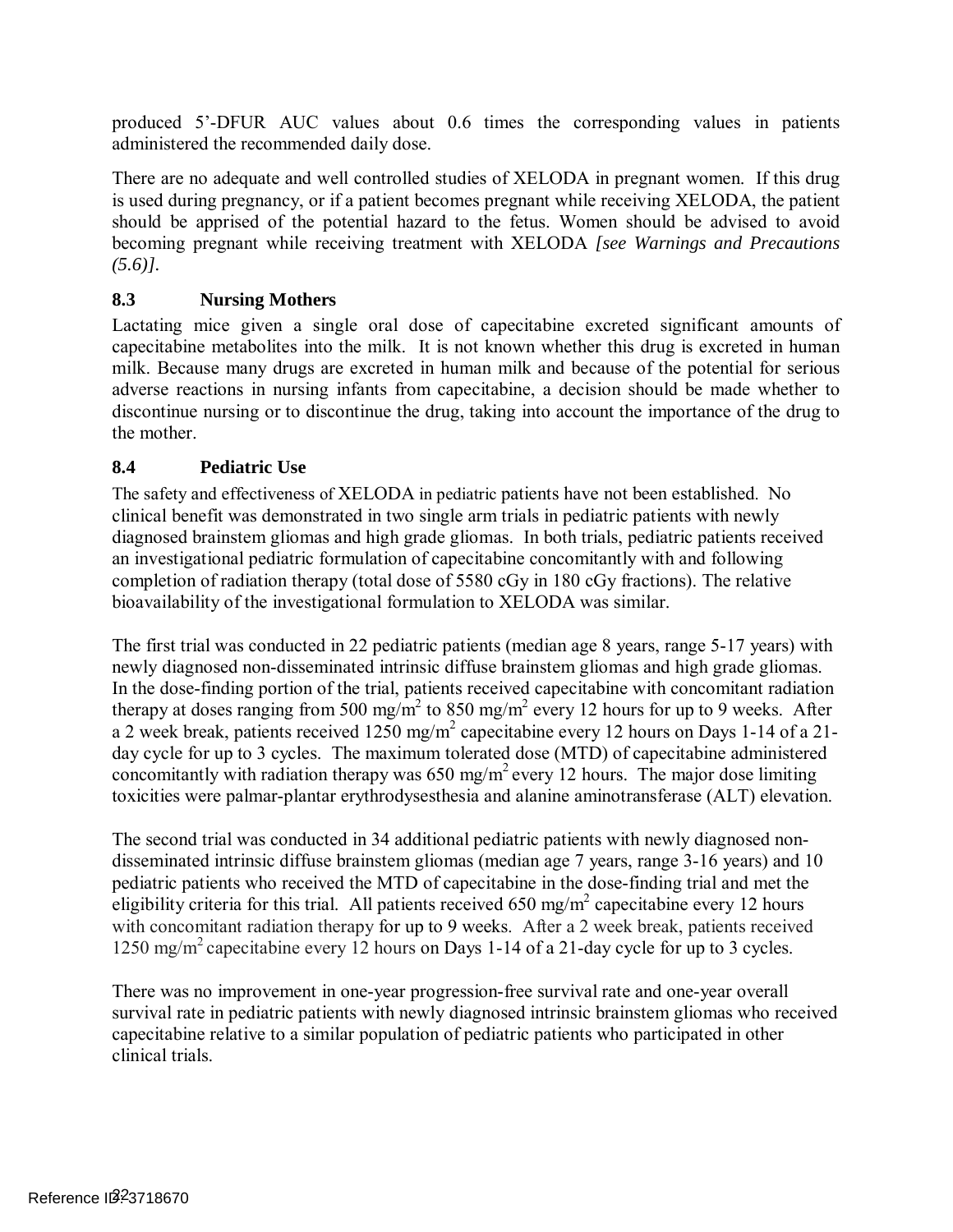The adverse reaction profile of capecitabine was consistent with the known adverse reaction profile in adults, with the exception of laboratory abnormalities which occurred more commonly in pediatric patients. The most frequently reported laboratory abnormalities (per-patient incidence ≥40%) were increased ALT (75%), lymphocytopenia (73%), leukopenia (73%), hypokalemia (68%), thrombocytopenia (57%), hypoalbuminemia (55%), neutropenia (50%), low hematocrit (50%), hypocalcemia (48%), hypophosphatemia (45%) and hyponatremia (45%).

## <span id="page-22-0"></span>**8.5 Geriatric Use**

 Physicians should pay particular attention to monitoring the adverse effects of XELODA in the elderly *[see Warnings and Precautions [\(5.11\)\]](#page-9-1)*.

## <span id="page-22-1"></span>**8.6 Hepatic Insufficiency**

 Exercise caution when patients with mild to moderate hepatic dysfunction due to liver metastases are treated with XELODA. The effect of severe hepatic dysfunction on XELODA is not known *[see Warnings and Precautions (5.12) and Clinical Pharmacology [\(12.3\)\]](#page-23-0).* 

## <span id="page-22-2"></span>**8.7 Renal Insufficiency**

 Patients with moderate (creatinine clearance = 30 to 50 mL/min) and severe (creatinine clearance <30 mL/min) renal impairment showed higher exposure for capecitabine, 5-DFUR, and FBAL than in those with normal renal function *[see Contraindications [\(4.2\),](#page-6-0) Warnings and Precautions [\(5.5\),](#page-7-1) Dosage and Administration [\(2.3\),](#page-5-0) and Clinical Pharmacology [\(12.3\)\]](#page-23-0)*.

## **10 OVERDOSAGE**

 The manifestations of acute overdose would include nausea, vomiting, diarrhea, gastrointestinal irritation and bleeding, and bone marrow depression. Medical management of overdose should include customary supportive medical interventions aimed at correcting the presenting clinical manifestations. Although no clinical experience using dialysis as a treatment for XELODA overdose has been reported, dialysis may be of benefit in reducing circulating concentrations of 5'-DFUR, a low–molecular-weight metabolite of the parent compound.

 Single doses of XELODA were not lethal to mice, rats, and monkeys at doses up to 2000 mg/kg  $(2.4, 4.8,$  and 9.6 times the recommended human daily dose on a mg/m<sup>2</sup> basis).

## **11 DESCRIPTION**

 XELODA (capecitabine) is a fluoropyrimidine carbamate with antineoplastic activity. It is an orally administered systemic prodrug of 5'-deoxy-5-fluorouridine (5'-DFUR) which is converted to 5-fluorouracil.

 The chemical name for capecitabine is 5'-deoxy-5-fluoro-N-[(pentyloxy) carbonyl]-cytidine and has a molecular weight of 359.35. Capecitabine has the following structural formula:

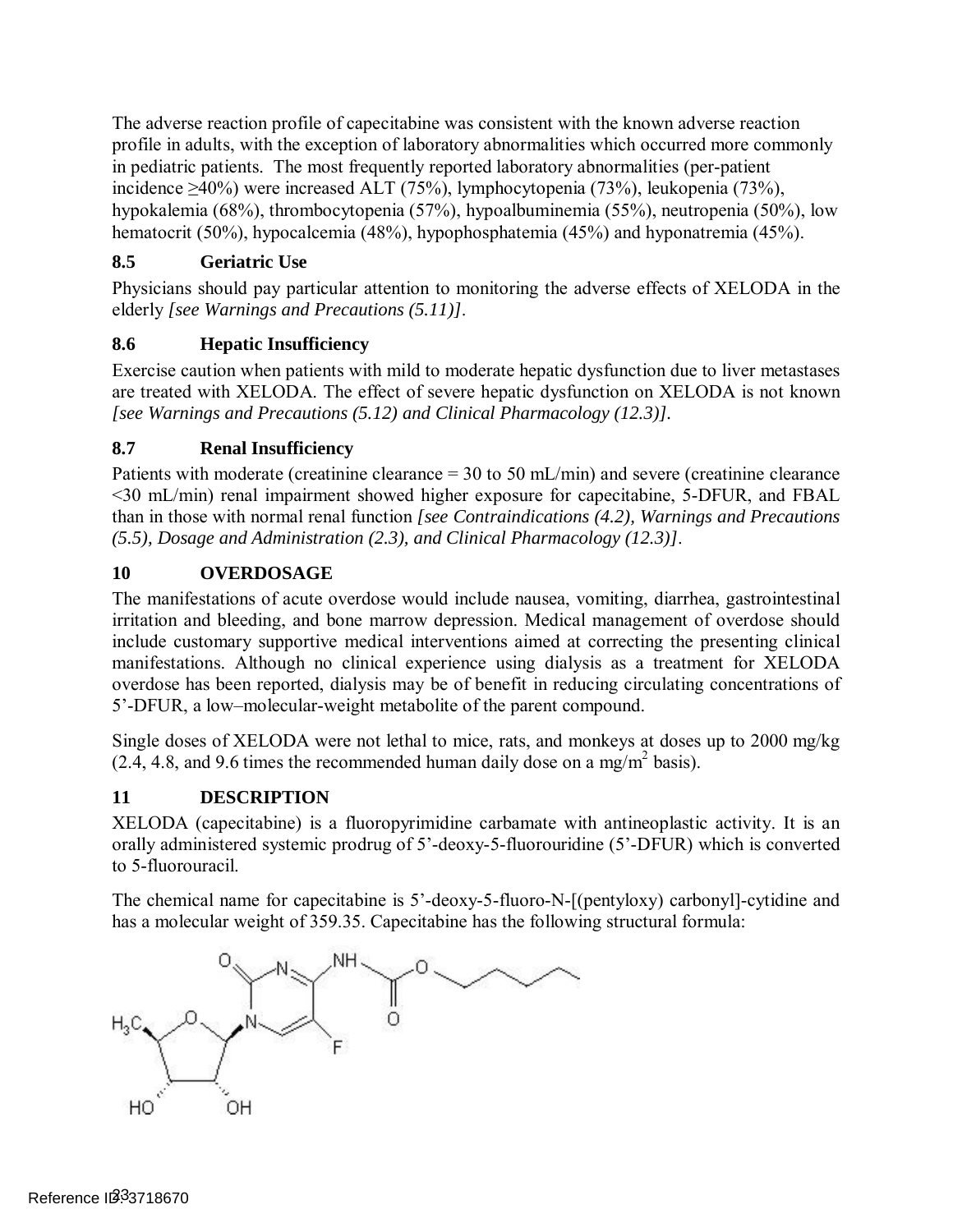Capecitabine is a white to off-white crystalline powder with an aqueous solubility of 26 mg/mL at 20ºC.

 XELODA is supplied as biconvex, oblong film-coated tablets for oral administration. Each light peach-colored tablet contains 150 mg capecitabine and each peach-colored tablet contains 500 mg capecitabine. The inactive ingredients in XELODA include: anhydrous lactose, croscarmellose sodium, hydroxypropyl methylcellulose, microcrystalline cellulose, magnesium stearate and purified water. The peach or light peach film coating contains hydroxypropyl methylcellulose, talc, titanium dioxide, and synthetic yellow and red iron oxides.

## **12 CLINICAL PHARMACOLOGY**

## **12.1 Mechanism of Action**

 Enzymes convert capecitabine to 5-fluorouracil (5-FU) *in vivo*. Both normal and tumor cells metabolize 5-FU to 5-fluoro-2'-deoxyuridine monophosphate (FdUMP) and 5-fluorouridine triphosphate (FUTP). These metabolites cause cell injury by two different mechanisms. First, FdUMP and the folate cofactor,  $N^{5-10}$ -methylenetetrahydrofolate, bind to thymidylate synthase (TS) to form a covalently bound ternary complex. This binding inhibits the formation of thymidylate from 2'-deoxyuridylate. Thymidylate is the necessary precursor of thymidine triphosphate, which is essential for the synthesis of DNA, so that a deficiency of this compound can inhibit cell division. Second, nuclear transcriptional enzymes can mistakenly incorporate FUTP in place of uridine triphosphate (UTP) during the synthesis of RNA. This metabolic error can interfere with RNA processing and protein synthesis.

## <span id="page-23-0"></span>**12.3 Pharmacokinetics**

## *Absorption*

Following oral administration of 1255 mg/m<sup>2</sup> BID to cancer patients, capecitabine reached peak blood levels in about 1.5 hours  $(T_{max})$  with peak 5-FU levels occurring slightly later, at 2 hours. Food reduced both the rate and extent of absorption of capecitabine with mean  $C_{\text{max}}$  and  $\text{AUC}_{0-\infty}$ decreased by 60% and 35%, respectively. The  $C_{\text{max}}$  and  $AUC_{0-\infty}$  of 5-FU were also reduced by food by 43% and 21%, respectively. Food delayed  $T_{max}$  of both parent and 5-FU by 1.5 hours  $(7.2)$ ]. *[see Warnings and Precautions [\(5\),](#page-6-5) Dosage and Administration [\(2\),](#page-3-0) and Drug-Food Interaction* 

 *(7.2)]*. The pharmacokinetics of XELODA and its metabolites have been evaluated in about 200 cancer patients over a dosage range of 500 to 3500 mg/m<sup>2</sup>/day. Over this range, the pharmacokinetics of XELODA and its metabolite, 5'-DFCR were dose proportional and did not change over time. The increases in the AUCs of 5'-DFUR and 5-FU, however, were greater than proportional to the increase in dose and the AUC of 5-FU was 34% higher on day 14 than on day 1. The interpatient variability in the  $C_{\text{max}}$  and AUC of 5-FU was greater than 85%.

## *Distribution*

 Plasma protein binding of capecitabine and its metabolites is less than 60% and is not concentration-dependent. Capecitabine was primarily bound to human albumin (approximately 35%). XELODA has a low potential for pharmacokinetic interactions related to plasma protein binding.

## *Bioactivation and Metabolism*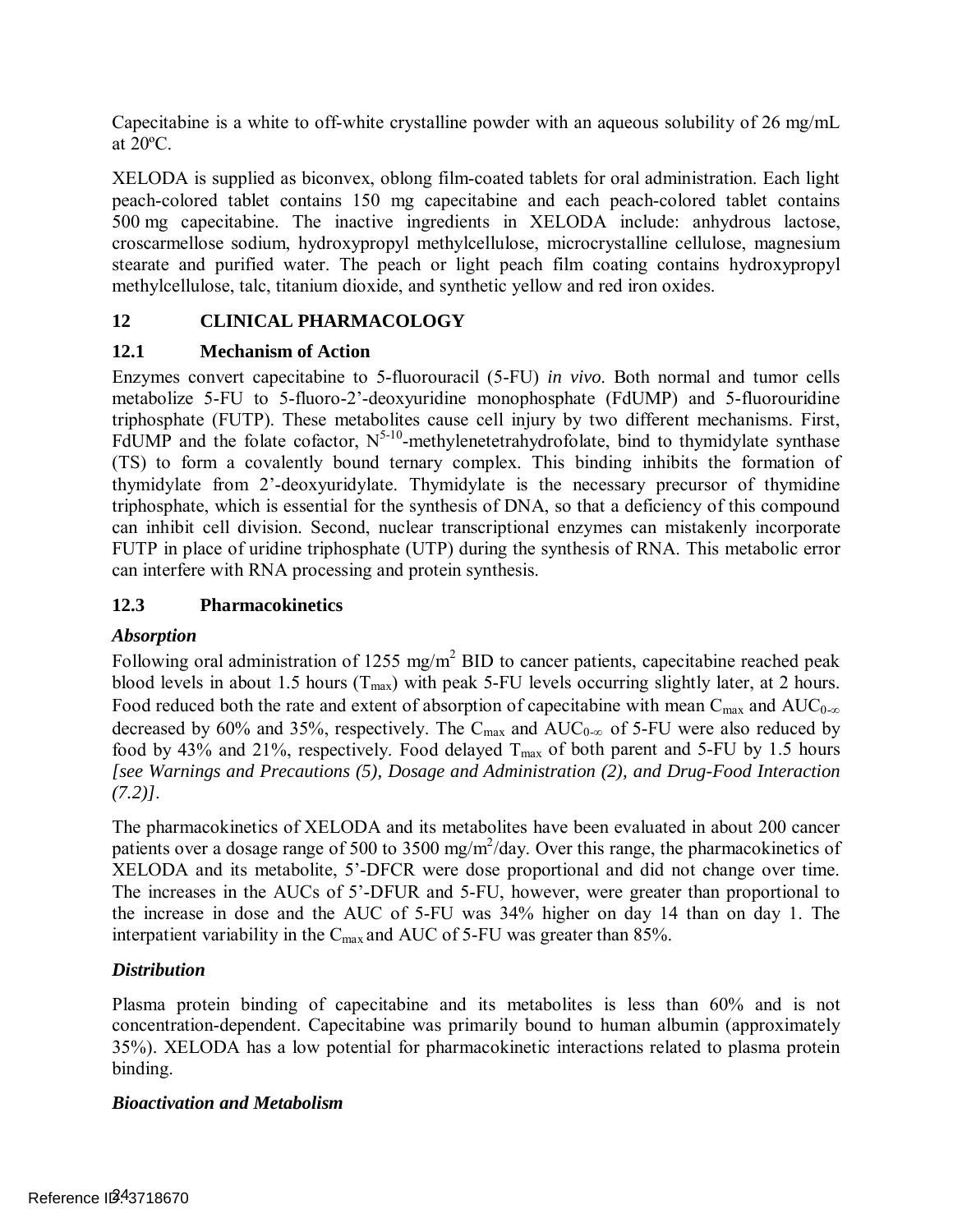Capecitabine is extensively metabolized enzymatically to 5-FU. In the liver, a 60 kDa carboxylesterase hydrolyzes much of the compound to 5'-deoxy-5-fluorocytidine (5'-DFCR). Cytidine deaminase, an enzyme found in most tissues, including tumors, subsequently converts 5'-DFCR to 5'-DFUR. The enzyme, thymidine phosphorylase (dThdPase), then hydrolyzes 5'- DFUR to the active drug 5-FU. Many tissues throughout the body express thymidine phosphorylase. Some human carcinomas express this enzyme in higher concentrations than surrounding normal tissues. Following oral administration of XELODA 7 days before surgery in patients with colorectal cancer, the median ratio of 5-FU concentration in colorectal tumors to adjacent tissues was 2.9 (range from 0.9 to 8.0). These ratios have not been evaluated in breast cancer patients or compared to 5-FU infusion.





 The enzyme dihydropyrimidine dehydrogenase hydrogenates 5-FU, the product of capecitabine metabolism, to the much less toxic 5-fluoro-5, 6-dihydro-fluorouracil  $(FUH_2)$ . Dihydropyrimidinase cleaves the pyrimidine ring to yield 5-fluoro-ureido-propionic acid (FUPA). Finally, β-ureido-propionase cleaves FUPA to α-fluoro-β-alanine (FBAL) which is cleared in the urine.

 In vitro enzymatic studies with human liver microsomes indicated that capecitabine and its metabolites (5'-DFUR, 5'-DFCR, 5-FU, and FBAL) did not inhibit the metabolism of test substrates by cytochrome P450 isoenzymes 1A2, 2A6, 3A4, 2C19, 2D6, and 2E1.

## *Excretion*

 Capecitabine and its metabolites are predominantly excreted in urine; 95.5% of administered capecitabine dose is recovered in urine. Fecal excretion is minimal (2.6%). The major metabolite excreted in urine is FBAL which represents 57% of the administered dose. About 3% of the administered dose is excreted in urine as unchanged drug. The elimination half-life of both parent capecitabine and 5-FU was about 0.75 hour.

## *Effect of Age, Gender, and Race on the Pharmacokinetics of Capecitabine*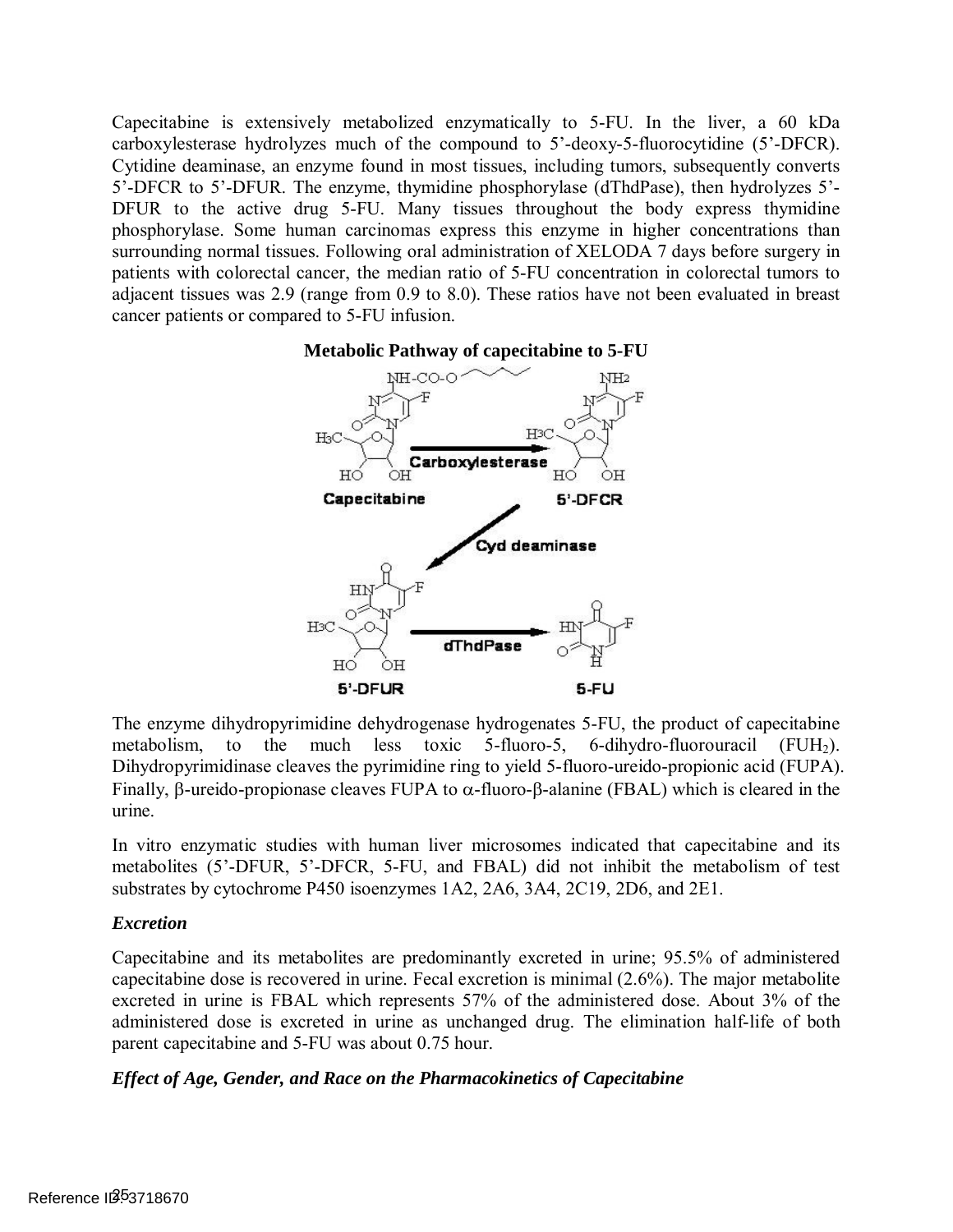A population analysis of pooled data from the two large controlled studies in patients with metastatic colorectal cancer ( $n=505$ ) who were administered XELODA at 1250 mg/m<sup>2</sup> twice a day indicated that gender (202 females and 303 males) and race (455 white/Caucasian patients, 22 black patients, and 28 patients of other race) have no influence on the pharmacokinetics of 5'- DFUR, 5-FU and FBAL. Age has no significant influence on the pharmacokinetics of 5'-DFUR and 5-FU over the range of 27 to 86 years. A 20% increase in age results in a 15% increase in AUC of FBAL *[see Warnings and Precautions [\(5.11\)](#page-9-1) and Dosage and Administration [\(2.3\)\]](#page-5-0)*.

Following oral administration of 825 mg/m<sup>2</sup> capecitabine twice daily for 14 days, Japanese patients ( $n=18$ ) had about 36% lower C<sub>max</sub> and 24% lower AUC for capecitabine than the Caucasian patients (n=22). Japanese patients had also about 25% lower  $C_{\text{max}}$  and 34% lower AUC for FBAL than the Caucasian patients. The clinical significance of these differences is unknown. No significant differences occurred in the exposure to other metabolites (5'-DFCR, 5'- DFUR, and 5-FU).

### *Effect of Hepatic Insufficiency*

 XELODA has been evaluated in 13 patients with mild to moderate hepatic dysfunction due to liver metastases defined by a composite score including bilirubin, AST/ALT and alkaline phosphatase following a single 1255 mg/m<sup>2</sup> dose of XELODA. Both AUC<sub>0-∞</sub> and C<sub>max</sub> of capecitabine increased by 60% in patients with hepatic dysfunction compared to patients with normal hepatic function (n=14). The  $AUC_{0-\infty}$  and  $C_{\max}$  of 5-FU were not affected. In patients with mild to moderate hepatic dysfunction due to liver metastases, caution should be exercised when XELODA is administered. The effect of severe hepatic dysfunction on XELODA is not  known *[see Warnings and Precautions [\(5.11\)](#page-9-1) and Use in Special Populations [\(8.6\)\]](#page-22-1).* 

### *Effect of Renal Insufficiency*

Following oral administration of 1250 mg/m<sup>2</sup> capecitabine twice a day to cancer patients with varying degrees of renal impairment, patients with moderate (creatinine clearance = 30 to 50 mL/min) and severe (creatinine clearance <30 mL/min) renal impairment showed 85% and 258% higher systemic exposure to FBAL on day 1 compared to normal renal function patients (creatinine clearance >80 mL/min). Systemic exposure to 5'-DFUR was 42% and 71% greater in moderately and severely renal impaired patients, respectively, than in normal patients. Systemic exposure to capecitabine was about 25% greater in both moderately and severely renal impaired patients *[see Dosage and Administration [\(2.3\),](#page-5-0) Contraindications [\(4.2\),](#page-6-0) Warnings and Precautions [\(5.5\),](#page-7-1) and Use in Special Populations [\(8.7\)\]](#page-22-2)*.

### *Effect of Capecitabine on the Pharmacokinetics of Warfarin*

In four patients with cancer, chronic administration of capecitabine (1250 mg/m<sup>2</sup> bid) with a single 20 mg dose of warfarin increased the mean AUC of S-warfarin by 57% and decreased its clearance by 37%. Baseline corrected AUC of INR in these 4 patients increased by 2.8-fold, and the maximum observed mean INR value was increased by 91% *[see Boxed Warning and Drug Interactions [\(7.1\)\]](#page-20-1).* 

### *Effect of Antacids on the Pharmacokinetics of Capecitabine*

When Maalox® (20 mL), an aluminum hydroxide- and magnesium hydroxide-containing antacid, was administered immediately after XELODA (1250 mg/m<sup>2</sup>, n=12 cancer patients), AUC and  $C_{\text{max}}$  increased by 16% and 35%, respectively, for capecitabine and by 18% and 22%,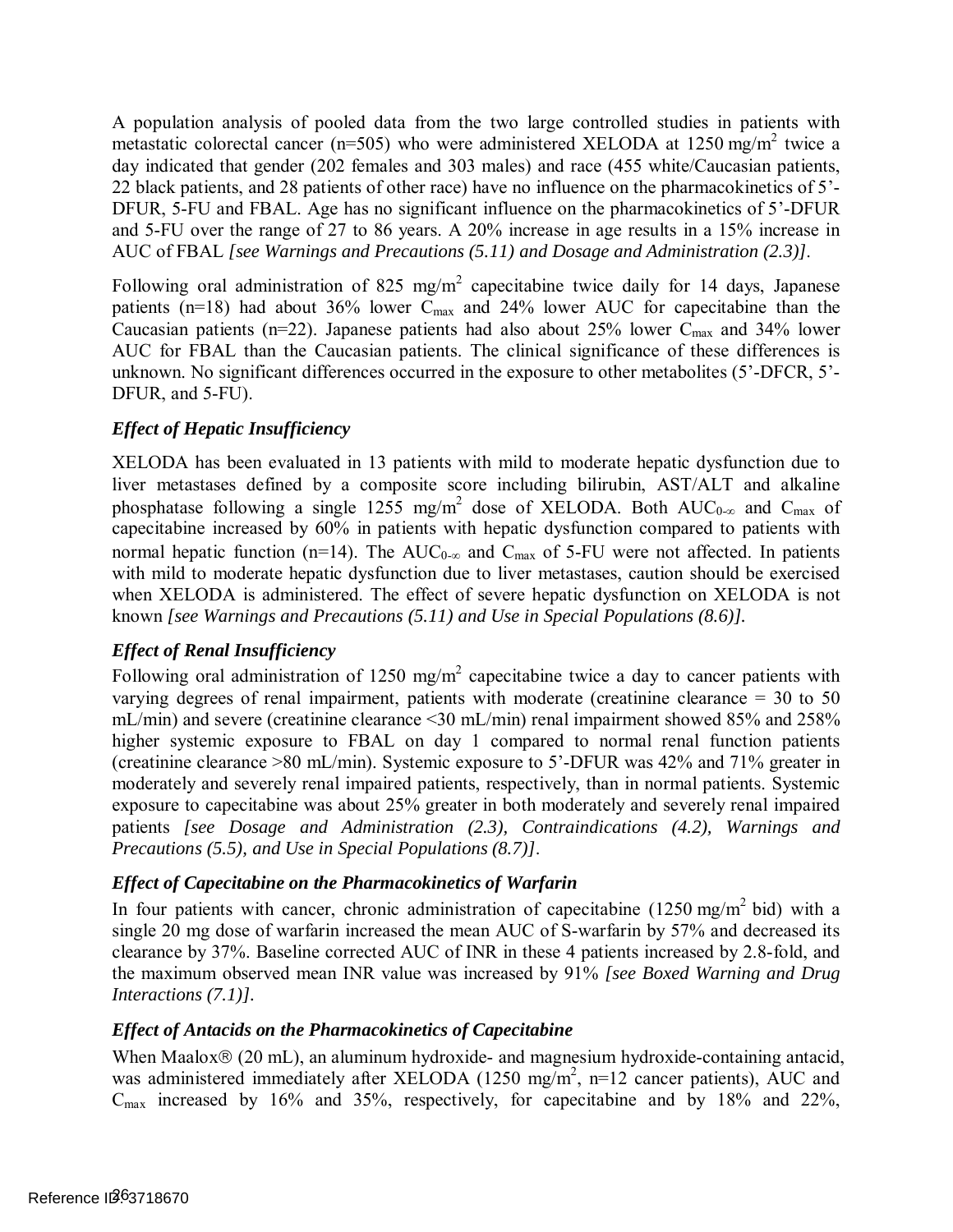respectively, for 5'-DFCR. No effect was observed on the other three major metabolites (5'-DFUR, 5-FU, FBAL) of XELODA.

## *Effect of Capecitabine on the Pharmacokinetics of Docetaxel and Vice Versa*

 A Phase 1 study evaluated the effect of XELODA on the pharmacokinetics of docetaxel (Taxotere $^{\circledast}$ ) and the effect of docetaxel on the pharmacokinetics of XELODA was conducted in 26 patients with solid tumors. XELODA was found to have no effect on the pharmacokinetics of docetaxel ( $C_{\text{max}}$  and AUC) and docetaxel has no effect on the pharmacokinetics of capecitabine and the 5-FU precursor 5'-DFUR.

## **13 NONCLINICAL TOXICOLOGY**

## **13.1 Carcinogenesis, Mutagenesis, Impairment of Fertility**

 Adequate studies investigating the carcinogenic potential of XELODA have not been conducted. Capecitabine was not mutagenic *in vitro* to bacteria (Ames test) or mammalian cells (Chinese hamster V79/HPRT gene mutation assay). Capecitabine was clastogenic in vitro to human peripheral blood lymphocytes but not clastogenic *in vivo* to mouse bone marrow (micronucleus test). Fluorouracil causes mutations in bacteria and yeast. Fluorouracil also causes chromosomal abnormalities in the mouse micronucleus test *in vivo*.

## Impairment of Fertility

 In studies of fertility and general reproductive performance in female mice, oral capecitabine doses of 760 mg/kg/day (about 2300 mg/m<sup>2</sup>/day) disturbed estrus and consequently caused a decrease in fertility. In mice that became pregnant, no fetuses survived this dose. The disturbance in estrus was reversible. In males, this dose caused degenerative changes in the testes, including decreases in the number of spermatocytes and spermatids. In separate pharmacokinetic studies, this dose in mice produced 5'-DFUR AUC values about 0.7 times the corresponding values in patients administered the recommended daily dose.

## <span id="page-26-0"></span>**14 CLINICAL STUDIES**

## **14.1 Adjuvant Colon Cancer**

 A multicenter randomized, controlled phase 3 clinical trial in patients with Dukes' C colon cancer (X-ACT) provided data concerning the use of XELODA for the adjuvant treatment of patients with colon cancer. The primary objective of the study was to compare disease-free survival (DFS) in patients receiving XELODA to those receiving IV 5-FU/LV alone. In this trial, 1987 patients were randomized either to treatment with XELODA 1250 mg/m<sup>2</sup> orally twice daily for 2 weeks followed by a 1-week rest period, given as 3-week cycles for a total of 8 cycles (24 weeks) or IV bolus 5-FU 425 mg/m<sup>2</sup> and 20 mg/m<sup>2</sup> IV leucovorin on days 1 to 5, given as 4- week cycles for a total of 6 cycles (24 weeks). Patients in the study were required to be between 18 and 75 years of age with histologically-confirmed Dukes' stage C colon cancer with at least one positive lymph node and to have undergone (within 8 weeks prior to randomization) complete resection of the primary tumor without macroscopic or microscopic evidence of remaining tumor. Patients were also required to have no prior cytotoxic chemotherapy or immunotherapy (except steroids), and have an ECOG performance status of 0 or 1 (KPS  $\geq$  70%), ANC  $\geq 1.5x10^9/L$ , platelets  $\geq 100x10^9/L$ , serum creatinine  $\leq 1.5$  ULN, total bilirubin  $\leq 1.5$  ULN,  $\text{AST}/\text{ALT} \leq 2.5 \text{ ULN}$  and CEA within normal limits at time of randomization.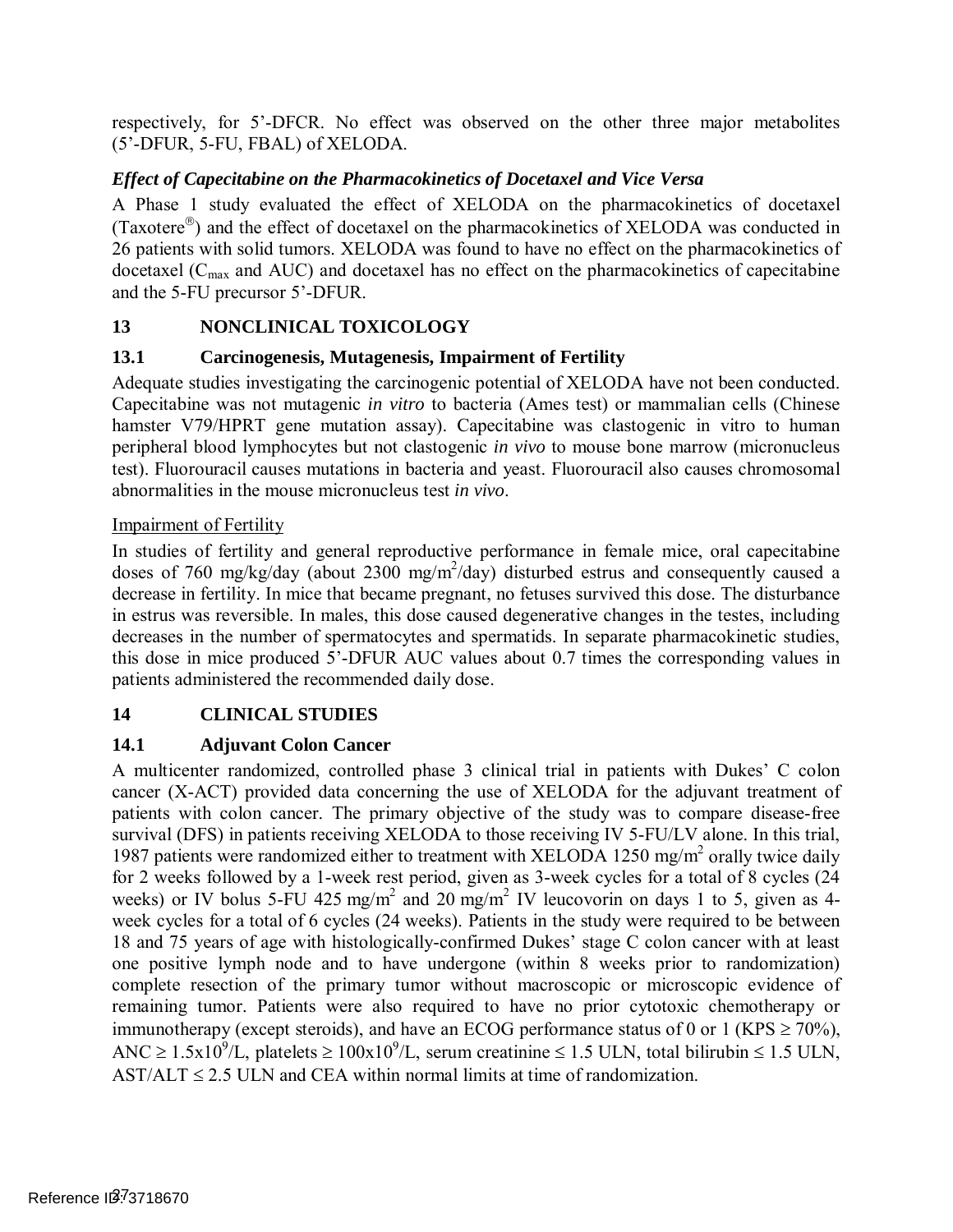The baseline demographics for XELODA and 5-FU/LV patients are shown in **Table 10**. The baseline characteristics were well-balanced between arms.

|                         | <b>XELODA</b> | 5-FU/LV   |  |
|-------------------------|---------------|-----------|--|
|                         | $(n=1004)$    | $(n=983)$ |  |
| Age (median, years)     | 62            | 63        |  |
| Range                   | $(25-80)$     | $(22-82)$ |  |
| Gender                  |               |           |  |
| Male $(n, %)$           | 542 (54)      | 532 (54)  |  |
| Female $(n, %)$         | 461 (46)      | 451 (46)  |  |
| <b>ECOG PS</b>          |               |           |  |
| 0(n, %)                 | 849 (85)      | 830 (85)  |  |
| 1(n, %)                 | 152(15)       | 147(15)   |  |
| Staging – Primary Tumor |               |           |  |
| PT1 $(n, %)$            | 12(1)         | 6(0.6)    |  |
| PT2 $(n, %)$            | 90(9)         | 92(9)     |  |
| PT3 $(n, %)$            | 763 (76)      | 746 (76)  |  |
| PT4(n, %)               | 138 (14)      | 139 (14)  |  |
| Other $(n, %)$          | 1(0.1)        | 0(0)      |  |
| Staging – Lymph Node    |               |           |  |
| $pN1$ (n, %)            | 695 (69)      | 694 (71)  |  |
| pN2 (n, %)              | 305(30)       | 288 (29)  |  |
| Other $(n, %)$          | 4(0.4)        | 1(0.1)    |  |

**Table 10 Raseline Demographics** 

 All patients with normal renal function or mild renal impairment began treatment at the full starting dose of 1250 mg/m<sup>2</sup> orally twice daily. The starting dose was reduced in patients with moderate renal impairment (calculated creatinine clearance 30 to 50 mL/min) at baseline *[see Dosage and Administration [\(2.3\)\]](#page-5-0)*. Subsequently, for all patients, doses were adjusted when needed according to toxicity. Dose management for XELODA included dose reductions, cycle delays and treatment interruptions (see **[Table 11](#page-27-0)**).

<span id="page-27-0"></span>**Table 11 Summary of Dose Modifications in X-ACT Study** 

|                                                     | <b>XELODA</b><br>$N = 995$ | 5-FU/LV<br>$N = 974$ |
|-----------------------------------------------------|----------------------------|----------------------|
| Median relative dose intensity $(\% )$              | 93                         | 92                   |
| Patients completing full course of treatment $(\%)$ | 83                         | 87                   |
| Patients with treatment interruption $(\%)$         | 15                         |                      |
| Patients with cycle delay $(\% )$                   | 46                         | 29                   |
| Patients with dose reduction $(\% )$                | 42                         | 44                   |
| Patients with treatment interruption, cycle delay,  | 57                         | 52                   |
| or dose reduction $(\% )$                           |                            |                      |

 The median follow-up at the time of the analysis was 83 months (6.9 years). The hazard ratio for DFS for XELODA compared to 5-FU/LV was 0.88 (95% C.I. 0.77 – 1.01) (see **[Table 12](#page-28-0)** and **[Figure 1](#page-28-1)**). Because the upper 2-sided 95% confidence limit of hazard ratio was less than 1.20,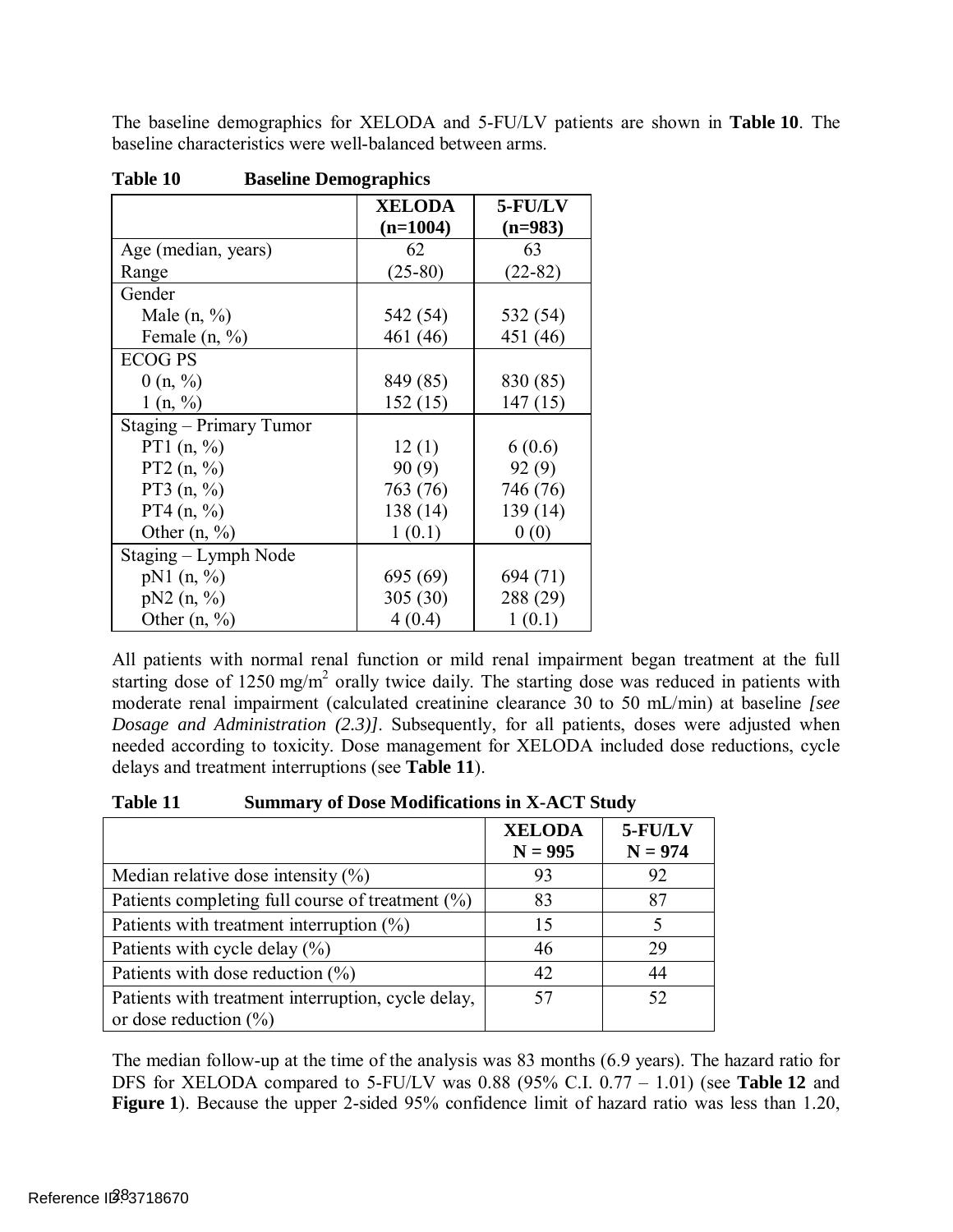XELODA was non-inferior to 5-FU/LV. The choice of the non-inferiority margin of 1.20 corresponds to the retention of approximately 75% of the 5-FU/LV effect on DFS. The hazard ratio for XELODA compared to 5-FU/LV with respect to overall survival was 0.86 (95% C.I. 0.74 – 1.01). The 5-year overall survival rates were 71.4% for XELODA and 68.4% for 5- FU/LV (see **[Figure 2\)](#page-29-0)**.

| TTeamnent of Colon Cancel                 |                 |           |  |  |
|-------------------------------------------|-----------------|-----------|--|--|
| <b>All Randomized Population</b>          | <b>XELODA</b>   | 5-FU/LV   |  |  |
|                                           | $(n=1004)$      | $(n=983)$ |  |  |
| <b>Median follow-up (months)</b>          | 83              | 83        |  |  |
| <b>5-year Disease-free Survival Rates</b> | 59.1            | 54.6      |  |  |
| $(9/0)^b$                                 |                 |           |  |  |
| <b>Hazard Ratio</b>                       | 0.88            |           |  |  |
| (XELODA/5-FU/LV)                          | $(0.77 - 1.01)$ |           |  |  |
| (95% C.I. for Hazard Ratio)               |                 |           |  |  |
| p-value <sup>c</sup>                      | $p = 0.068$     |           |  |  |
|                                           |                 |           |  |  |

<span id="page-28-0"></span>**Table 12 Efficacy of XELODA vs 5-FU/LV in Adjuvant Treatment of Colon Cancera** 

<sup>a</sup> Approximately 93.4% had 5-year DFS information

 $b$ Based on Kaplan-Meier estimates

Test of superiority of XELODA vs 5-FU/LV (Wald chi-square test)

<span id="page-28-1"></span>**Figure 1 Kaplan-Meier Estimates of Disease-Free Survival (All Randomized Population)<sup>a</sup>**



**a XELODA has been demonstrated to be non-inferior to 5-FU/LV.**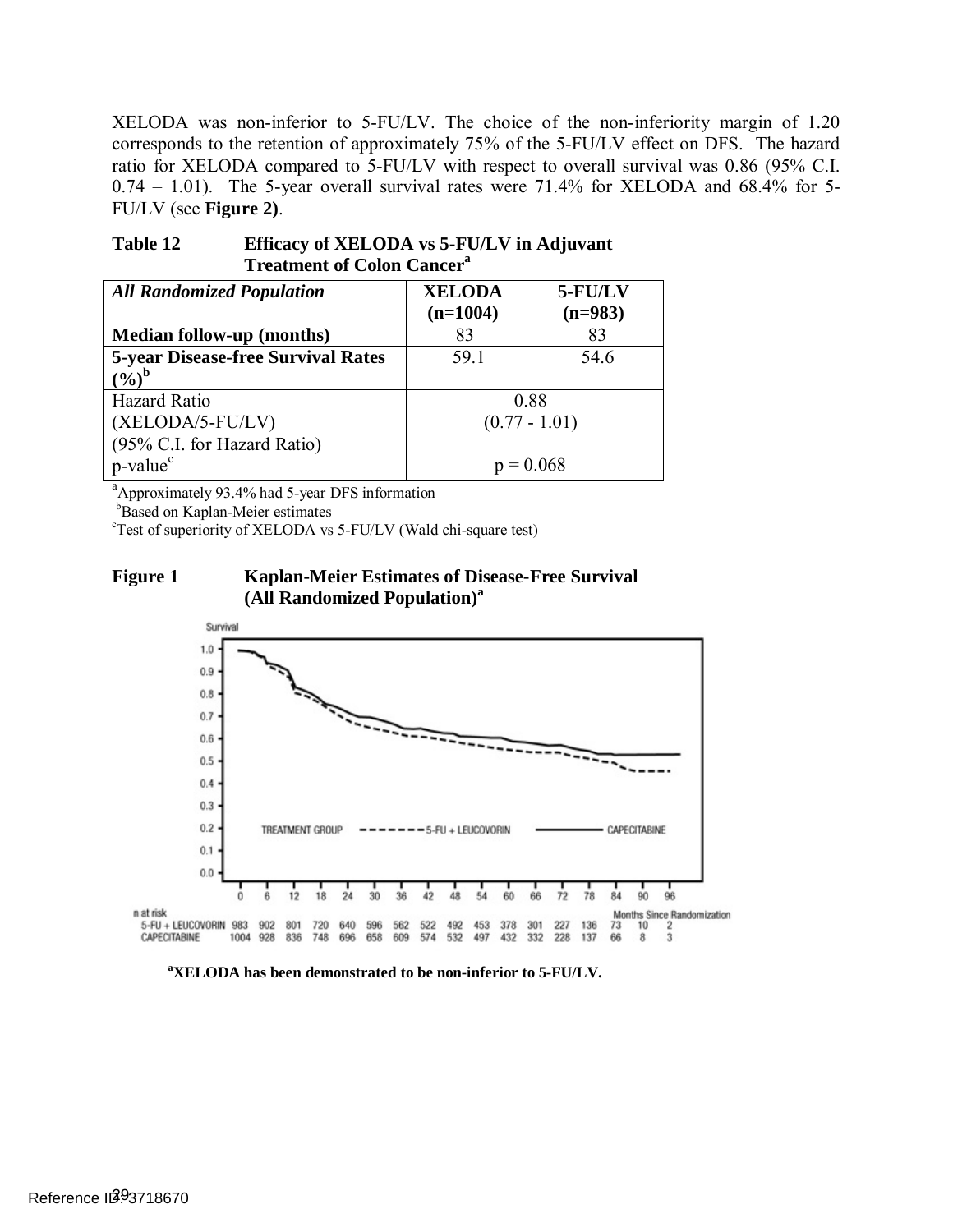<span id="page-29-0"></span>

#### **14.2 Metastatic Colorectal Cancer**

#### General

 The recommended dose of XELODA was determined in an open-label, randomized clinical study, exploring the efficacy and safety of continuous therapy with capecitabine (1331 mg/m<sup>2</sup>/day in two divided doses, n=39), intermittent therapy with capecitabine (2510 mg/m<sup>2</sup>/day in two divided doses, n=34), and intermittent therapy with capecitabine in combination with oral leucovorin (LV) (capecitabine 1657 mg/m<sup>2</sup>/day in two divided doses, n=35; leucovorin 60 mg/day) in patients with advanced and/or metastatic colorectal carcinoma in the first-line metastatic setting. There was no apparent advantage in response rate to adding leucovorin to XELODA; however, toxicity was increased. XELODA, 1250 mg/m<sup>2</sup> twice daily for 14 days followed by a 1-week rest, was selected for further clinical development based on the overall safety and efficacy profile of the three schedules studied.

#### Monotherapy

 Data from two open-label, multicenter, randomized, controlled clinical trials involving 1207 patients support the use of XELODA in the first-line treatment of patients with metastatic colorectal carcinoma. The two clinical studies were identical in design and were conducted in 120 centers in different countries. Study 1 was conducted in the US, Canada, Mexico, and Brazil; Study 2 was conducted in Europe, Israel, Australia, New Zealand, and Taiwan. Altogether, in both trials, 603 patients were randomized to treatment with XELODA at a dose of 1250 mg/m<sup>2</sup> twice daily for 2 weeks followed by a 1-week rest period and given as 3-week cycles; 604 patients were randomized to treatment with 5-FU and leucovorin (20 mg/m<sup>2</sup> leucovorin IV followed by 425 mg/m<sup>2</sup> IV bolus 5-FU, on days 1 to 5, every 28 days).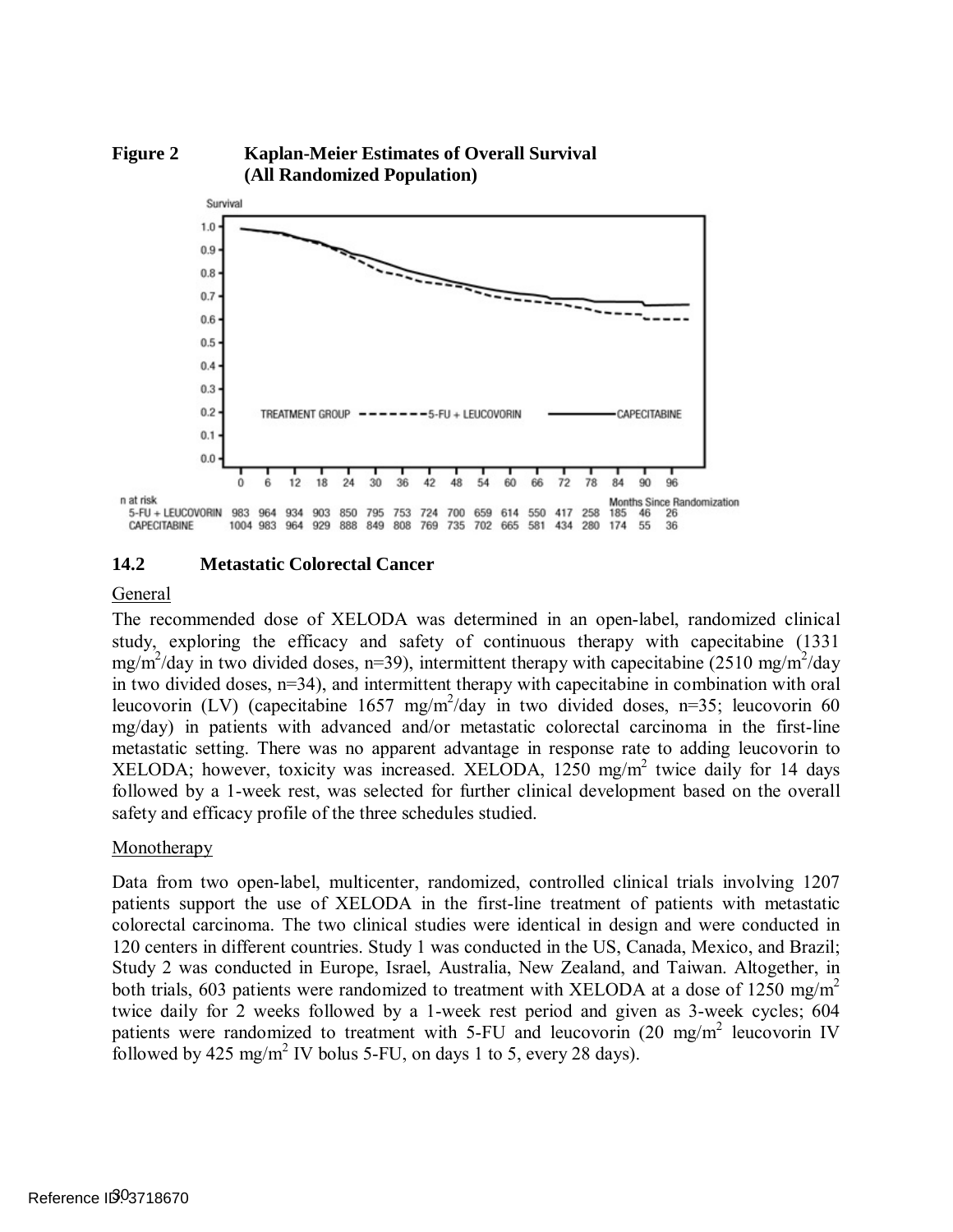In both trials, overall survival, time to progression and response rate (complete plus partial responses) were assessed. Responses were defined by the World Health Organization criteria and submitted to a blinded independent review committee (IRC). Differences in assessments between the investigator and IRC were reconciled by the sponsor, blinded to treatment arm, according to a specified algorithm. Survival was assessed based on a non-inferiority analysis.

The baseline demographics for XELODA and 5-FU/LV patients are shown in **[Table 13](#page-30-0)**.

|                                 | Study 1       |               | Study 2       |            |  |  |
|---------------------------------|---------------|---------------|---------------|------------|--|--|
|                                 | <b>XELODA</b> | $5$ - $FU/LV$ | <b>XELODA</b> | 5-FU/LV    |  |  |
|                                 | $(n=302)$     | $(n=303)$     | $(n=301)$     | $(n=301)$  |  |  |
| Age (median, years)             | 64            | 63            | 64            | 64         |  |  |
| Range                           | $(23-86)$     | $(24-87)$     | $(29-84)$     | $(36-86)$  |  |  |
| Gender                          |               |               |               |            |  |  |
| Male $(\% )$                    | 181 (60)      | 197(65)       | 172(57)       | 173(57)    |  |  |
| Female $(\% )$                  |               |               |               |            |  |  |
|                                 | 121 (40)      | 106(35)       | 129(43)       | 128(43)    |  |  |
| Karnofsky PS (median)           | 90            | 90            | 90            | 90         |  |  |
| Range                           | $(70-100)$    | $(70-100)$    | $(70-100)$    | $(70-100)$ |  |  |
| Colon $(\% )$                   | 222 (74)      | 232 (77)      | 199 (66)      | 196 (65)   |  |  |
| Rectum $(\% )$                  | 79 (26)       | 70(23)        | 101(34)       | 105(35)    |  |  |
| Prior radiation therapy $(\% )$ | 52 (17)       | 62(21)        | 42(14)        | 42 (14)    |  |  |
| Prior adjuvant $5$ -FU $(\% )$  | 84 (28)       | 110 (36)      | 56 (19)       | 41 (14)    |  |  |

<span id="page-30-0"></span>**Table 13 Baseline Demographics of Controlled Colorectal Trials** 

The efficacy endpoints for the two phase 3 trials are shown in **[Table 14](#page-30-1)** and **[Table 15](#page-31-0)**.

#### <span id="page-30-1"></span>**Table 14 Efficacy of XELODA vs 5-FU/LV in Colorectal Cancer (Study 1)**

|                               | <b>XELODA</b><br>$(n=302)$ | 5-FU/LV<br>$(n=303)$ |
|-------------------------------|----------------------------|----------------------|
| <b>Overall Response Rate</b>  |                            |                      |
| $(\%$ , 95% C.I.)             | $21(16-26)$                | $11(8-15)$           |
| $(p$ -value)                  | 0.0014                     |                      |
| <b>Time to Progression</b>    |                            |                      |
| (Median, days, $95\%$ C.I.)   | 128 (120-136)              | 131 (105-153)        |
| Hazard Ratio (XELODA/5-FU/LV) | 0.99                       |                      |
| 95% C.I. for Hazard Ratio     | $(0.84 - 1.17)$            |                      |
| <b>Survival</b>               |                            |                      |
| (Median, days, 95% C.I.)      | 380 (321-434)              | 407 (366-446)        |
| Hazard Ratio (XELODA/5-FU/LV) | 1.00                       |                      |
| 95% C.I. for Hazard Ratio     | $(0.84 - 1.18)$            |                      |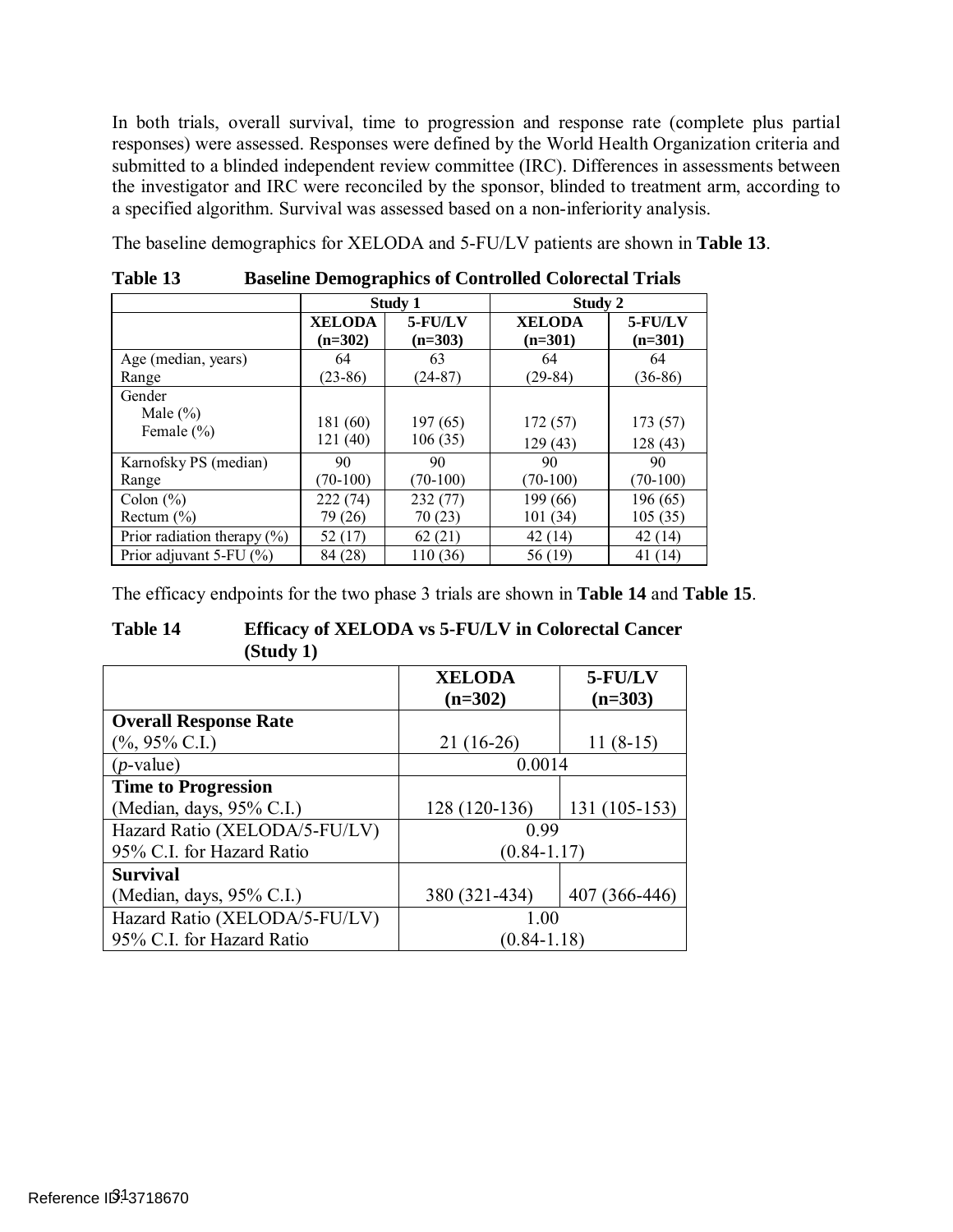|                               | <b>XELODA</b>   | 5-FU/LV       |
|-------------------------------|-----------------|---------------|
|                               | $(n=301)$       | $(n=301)$     |
| <b>Overall Response Rate</b>  |                 |               |
| $(\%$ , 95% C.I.)             | $21(16-26)$     | $14(10-18)$   |
| $(p$ -value)                  | 0.027           |               |
| <b>Time to Progression</b>    |                 |               |
| (Median, days, 95% C.I.)      | 137 (128-165)   | 131 (102-156) |
| Hazard Ratio (XELODA/5-FU/LV) | 0.97            |               |
| 95% C.I. for Hazard Ratio     | $(0.82 - 1.14)$ |               |
| <b>Survival</b>               |                 |               |
| (Median, days, 95% C.I.)      | 404 (367-452)   | 369 (338-430) |
| Hazard Ratio (XELODA/5-FU/LV) | 0.92            |               |
| 95% C.I. for Hazard Ratio     | $(0.78 - 1.09)$ |               |

#### <span id="page-31-0"></span>**Table 15 Efficacy of XELODA vs 5-FU/LV in Colorectal Cancer (Study 2)**

#### <span id="page-31-1"></span>**Figure 3 Kaplan-Meier Curve for Overall Survival of Pooled Data (Studies 1 and 2)**



 XELODA was superior to 5-FU/LV for objective response rate in Study 1 and Study 2. The similarity of XELODA and 5-FU/LV in these studies was assessed by examining the potential difference between the two treatments. In order to assure that XELODA has a clinically meaningful survival effect, statistical analyses were performed to determine the percent of the survival effect of 5-FU/LV that was retained by XELODA. The estimate of the survival effect of 5-FU/LV was derived from a meta-analysis of ten randomized studies from the published literature comparing 5-FU to regimens of 5-FU/LV that were similar to the control arms used in these Studies 1 and 2. The method for comparing the treatments was to examine the worst case (95% confidence upper bound) for the difference between 5-FU/LV and XELODA, and to show that loss of more than 50% of the 5-FU/LV survival effect was ruled out. It was demonstrated that the percent of the survival effect of 5-FU/LV maintained was at least 61% for Study 2 and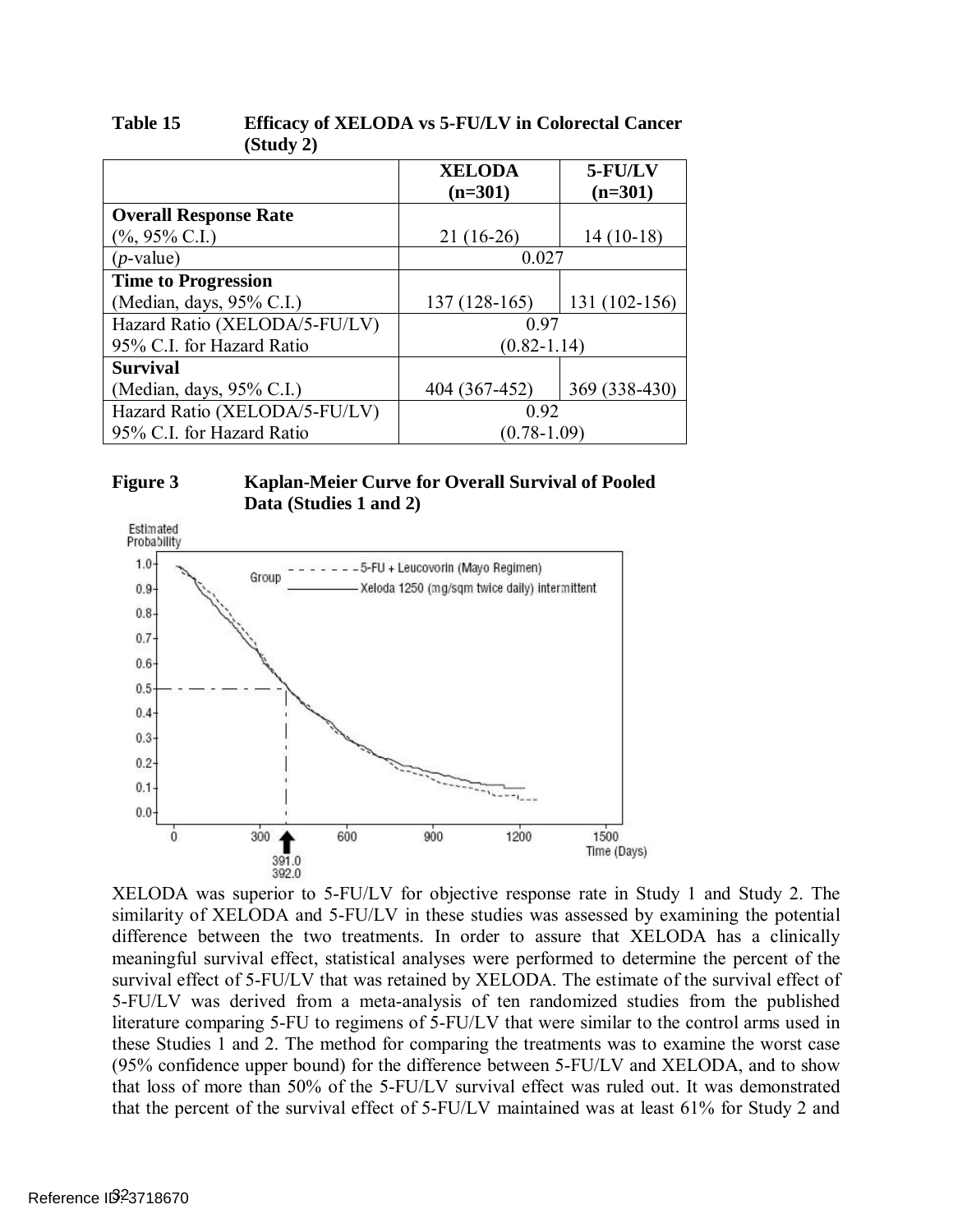10% for Study 1. The pooled result is consistent with a retention of at least 50% of the effect of 5-FU/LV. It should be noted that these values for preserved effect are based on the upper bound of the 5-FU/LV vs XELODA difference. These results do not exclude the possibility of true equivalence of XELODA to 5-FU/LV (see **[Table 14](#page-30-1)**, **[Table 15](#page-31-0)**, and **[Figure 3](#page-31-1)**).

## **14.3 Breast Cancer**

XELODA has been evaluated in clinical trials in combination with docetaxel (Taxotere®) and as monotherapy.

### In Combination With Docetaxel

 The dose of XELODA used in the phase 3 clinical trial in combination with docetaxel was based on the results of a phase 1 study, where a range of doses of docetaxel administered in 3-week cycles in combination with an intermittent regimen of XELODA (14 days of treatment, followed by a 7-day rest period) were evaluated. The combination dose regimen was selected based on the tolerability profile of the 75 mg/m<sup>2</sup> administered in 3-week cycles of docetaxel in combination with  $1250$  mg/m<sup>2</sup> twice daily for 14 days of XELODA administered in 3-week cycles. The approved dose of 100 mg/m<sup>2</sup> of docetaxel administered in 3-week cycles was the control arm of the phase 3 study.

 XELODA in combination with docetaxel was assessed in an open-label, multicenter, randomized trial in 75 centers in Europe, North America, South America, Asia, and Australia. A total of 511 patients with metastatic breast cancer resistant to, or recurring during or after an anthracycline- containing therapy, or relapsing during or recurring within 2 years of completing an anthracycline-containing adjuvant therapy were enrolled. Two hundred and fifty-five (255) patients were randomized to receive XELODA 1250 mg/m<sup>2</sup> twice daily for 14 days followed by 1 week without treatment and docetaxel 75 mg/m<sup>2</sup> as a 1-hour intravenous infusion administered in 3-week cycles. In the monotherapy arm, 256 patients received docetaxel 100 mg/m<sup>2</sup> as a 1- hour intravenous infusion administered in 3-week cycles. Patient demographics are provided in **[Table 16](#page-33-0)**.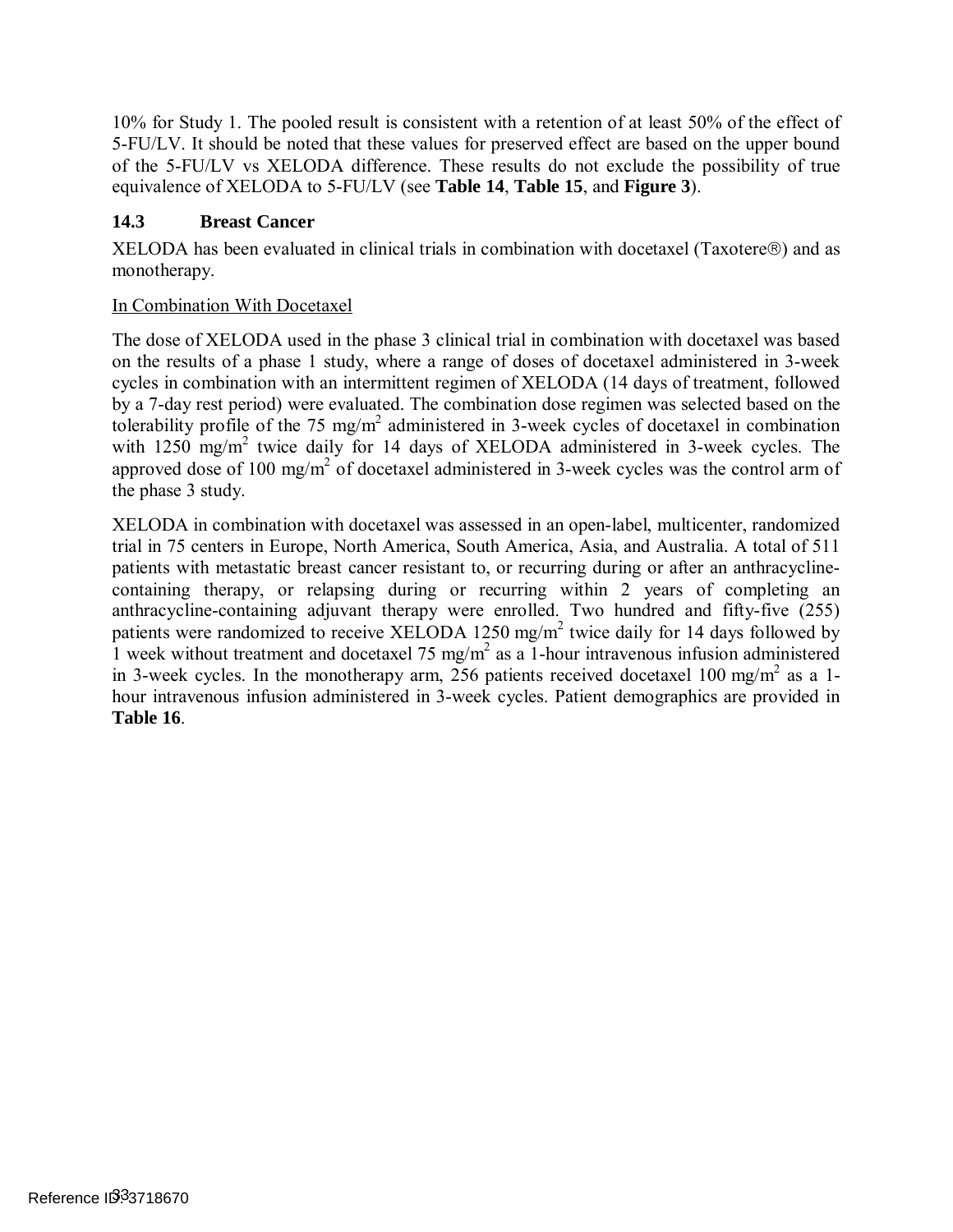| $\overline{51}$<br>Age (median, years)<br>52<br>$\overline{90}$<br>Karnofsky PS (median)<br>90<br><b>Site of Disease</b><br>Lymph nodes<br>121 (47%)<br>125 (49%)<br>116 (45%)<br>Liver<br>122 (48%)<br>107(42%)<br>Bone<br>119 (46%)<br>95 (37%)<br>99 (39%)<br>Lung<br>Skin<br>73 (29%)<br>73 (29%)<br><b>Prior Chemotherapy</b><br>Anthracycline <sup>1</sup><br>255 (100%)<br>256 (100%)<br>$5-FU$<br>196 (77%)<br>189 (74%)<br>Paclitaxel<br>$25(10\%)$<br>22(9%)<br><b>Resistance to an Anthracycline</b><br>No resistance<br>19(7%)<br>19(7%)<br>Progression on anthracycline therapy<br>65 (26%)<br>73 (29%)<br>Stable disease after 4 cycles of anthracycline<br>therapy<br>41 $(16%)$<br>40 $(16%)$<br>Relapsed within 2 years of completion of<br>anthracycline-adjuvant therapy<br>78 (31%)<br>74 (29%)<br>Experienced a brief response to anthracycline<br>therapy, with subsequent progression while<br>on therapy or within 12 months after last dose<br>50 (20%)<br>51 (20%)<br>No. of Prior Chemotherapy Regimens for<br><b>Treatment of Metastatic Disease</b><br>$\theta$<br>89 (35%)<br>80 (31%)<br>1<br>123 (48%)<br>135 (53%)<br>$\overline{c}$<br>39 (15%)<br>43 (17%)<br>$\overline{3}$<br>$0(0\%)$<br>2(1%) | <b>XELODA + Docetaxel</b><br>$(n=255)$ | <b>Docetaxel</b><br>$(n=256)$ |
|--------------------------------------------------------------------------------------------------------------------------------------------------------------------------------------------------------------------------------------------------------------------------------------------------------------------------------------------------------------------------------------------------------------------------------------------------------------------------------------------------------------------------------------------------------------------------------------------------------------------------------------------------------------------------------------------------------------------------------------------------------------------------------------------------------------------------------------------------------------------------------------------------------------------------------------------------------------------------------------------------------------------------------------------------------------------------------------------------------------------------------------------------------------------------------------------------------------------------------------|----------------------------------------|-------------------------------|
|                                                                                                                                                                                                                                                                                                                                                                                                                                                                                                                                                                                                                                                                                                                                                                                                                                                                                                                                                                                                                                                                                                                                                                                                                                      |                                        |                               |
|                                                                                                                                                                                                                                                                                                                                                                                                                                                                                                                                                                                                                                                                                                                                                                                                                                                                                                                                                                                                                                                                                                                                                                                                                                      |                                        |                               |
|                                                                                                                                                                                                                                                                                                                                                                                                                                                                                                                                                                                                                                                                                                                                                                                                                                                                                                                                                                                                                                                                                                                                                                                                                                      |                                        |                               |
|                                                                                                                                                                                                                                                                                                                                                                                                                                                                                                                                                                                                                                                                                                                                                                                                                                                                                                                                                                                                                                                                                                                                                                                                                                      |                                        |                               |
|                                                                                                                                                                                                                                                                                                                                                                                                                                                                                                                                                                                                                                                                                                                                                                                                                                                                                                                                                                                                                                                                                                                                                                                                                                      |                                        |                               |
|                                                                                                                                                                                                                                                                                                                                                                                                                                                                                                                                                                                                                                                                                                                                                                                                                                                                                                                                                                                                                                                                                                                                                                                                                                      |                                        |                               |
|                                                                                                                                                                                                                                                                                                                                                                                                                                                                                                                                                                                                                                                                                                                                                                                                                                                                                                                                                                                                                                                                                                                                                                                                                                      |                                        |                               |
|                                                                                                                                                                                                                                                                                                                                                                                                                                                                                                                                                                                                                                                                                                                                                                                                                                                                                                                                                                                                                                                                                                                                                                                                                                      |                                        |                               |
|                                                                                                                                                                                                                                                                                                                                                                                                                                                                                                                                                                                                                                                                                                                                                                                                                                                                                                                                                                                                                                                                                                                                                                                                                                      |                                        |                               |
|                                                                                                                                                                                                                                                                                                                                                                                                                                                                                                                                                                                                                                                                                                                                                                                                                                                                                                                                                                                                                                                                                                                                                                                                                                      |                                        |                               |
|                                                                                                                                                                                                                                                                                                                                                                                                                                                                                                                                                                                                                                                                                                                                                                                                                                                                                                                                                                                                                                                                                                                                                                                                                                      |                                        |                               |
|                                                                                                                                                                                                                                                                                                                                                                                                                                                                                                                                                                                                                                                                                                                                                                                                                                                                                                                                                                                                                                                                                                                                                                                                                                      |                                        |                               |
|                                                                                                                                                                                                                                                                                                                                                                                                                                                                                                                                                                                                                                                                                                                                                                                                                                                                                                                                                                                                                                                                                                                                                                                                                                      |                                        |                               |
|                                                                                                                                                                                                                                                                                                                                                                                                                                                                                                                                                                                                                                                                                                                                                                                                                                                                                                                                                                                                                                                                                                                                                                                                                                      |                                        |                               |
|                                                                                                                                                                                                                                                                                                                                                                                                                                                                                                                                                                                                                                                                                                                                                                                                                                                                                                                                                                                                                                                                                                                                                                                                                                      |                                        |                               |
|                                                                                                                                                                                                                                                                                                                                                                                                                                                                                                                                                                                                                                                                                                                                                                                                                                                                                                                                                                                                                                                                                                                                                                                                                                      |                                        |                               |
|                                                                                                                                                                                                                                                                                                                                                                                                                                                                                                                                                                                                                                                                                                                                                                                                                                                                                                                                                                                                                                                                                                                                                                                                                                      |                                        |                               |
|                                                                                                                                                                                                                                                                                                                                                                                                                                                                                                                                                                                                                                                                                                                                                                                                                                                                                                                                                                                                                                                                                                                                                                                                                                      |                                        |                               |
|                                                                                                                                                                                                                                                                                                                                                                                                                                                                                                                                                                                                                                                                                                                                                                                                                                                                                                                                                                                                                                                                                                                                                                                                                                      |                                        |                               |
|                                                                                                                                                                                                                                                                                                                                                                                                                                                                                                                                                                                                                                                                                                                                                                                                                                                                                                                                                                                                                                                                                                                                                                                                                                      |                                        |                               |
|                                                                                                                                                                                                                                                                                                                                                                                                                                                                                                                                                                                                                                                                                                                                                                                                                                                                                                                                                                                                                                                                                                                                                                                                                                      |                                        |                               |
|                                                                                                                                                                                                                                                                                                                                                                                                                                                                                                                                                                                                                                                                                                                                                                                                                                                                                                                                                                                                                                                                                                                                                                                                                                      |                                        |                               |
|                                                                                                                                                                                                                                                                                                                                                                                                                                                                                                                                                                                                                                                                                                                                                                                                                                                                                                                                                                                                                                                                                                                                                                                                                                      |                                        |                               |
|                                                                                                                                                                                                                                                                                                                                                                                                                                                                                                                                                                                                                                                                                                                                                                                                                                                                                                                                                                                                                                                                                                                                                                                                                                      |                                        |                               |
|                                                                                                                                                                                                                                                                                                                                                                                                                                                                                                                                                                                                                                                                                                                                                                                                                                                                                                                                                                                                                                                                                                                                                                                                                                      |                                        |                               |
|                                                                                                                                                                                                                                                                                                                                                                                                                                                                                                                                                                                                                                                                                                                                                                                                                                                                                                                                                                                                                                                                                                                                                                                                                                      |                                        |                               |
|                                                                                                                                                                                                                                                                                                                                                                                                                                                                                                                                                                                                                                                                                                                                                                                                                                                                                                                                                                                                                                                                                                                                                                                                                                      |                                        |                               |

#### <span id="page-33-0"></span>**Table 16 Baseline Demographics and Clinical Characteristics XELODA and Docetaxel Combination vs Docetaxel in Breast Cancer Trial**

<sup>1</sup>Includes 10 patients in combination and 18 patients in monotherapy arms treated with an anthracenedione

 XELODA in combination with docetaxel resulted in statistically significant improvement in time to disease progression, overall survival and objective response rate compared to monotherapy with docetaxel as shown in **[Table 17](#page-34-0)**, **[Figure 4](#page-34-1)**, and **[Figure 5](#page-35-0)**.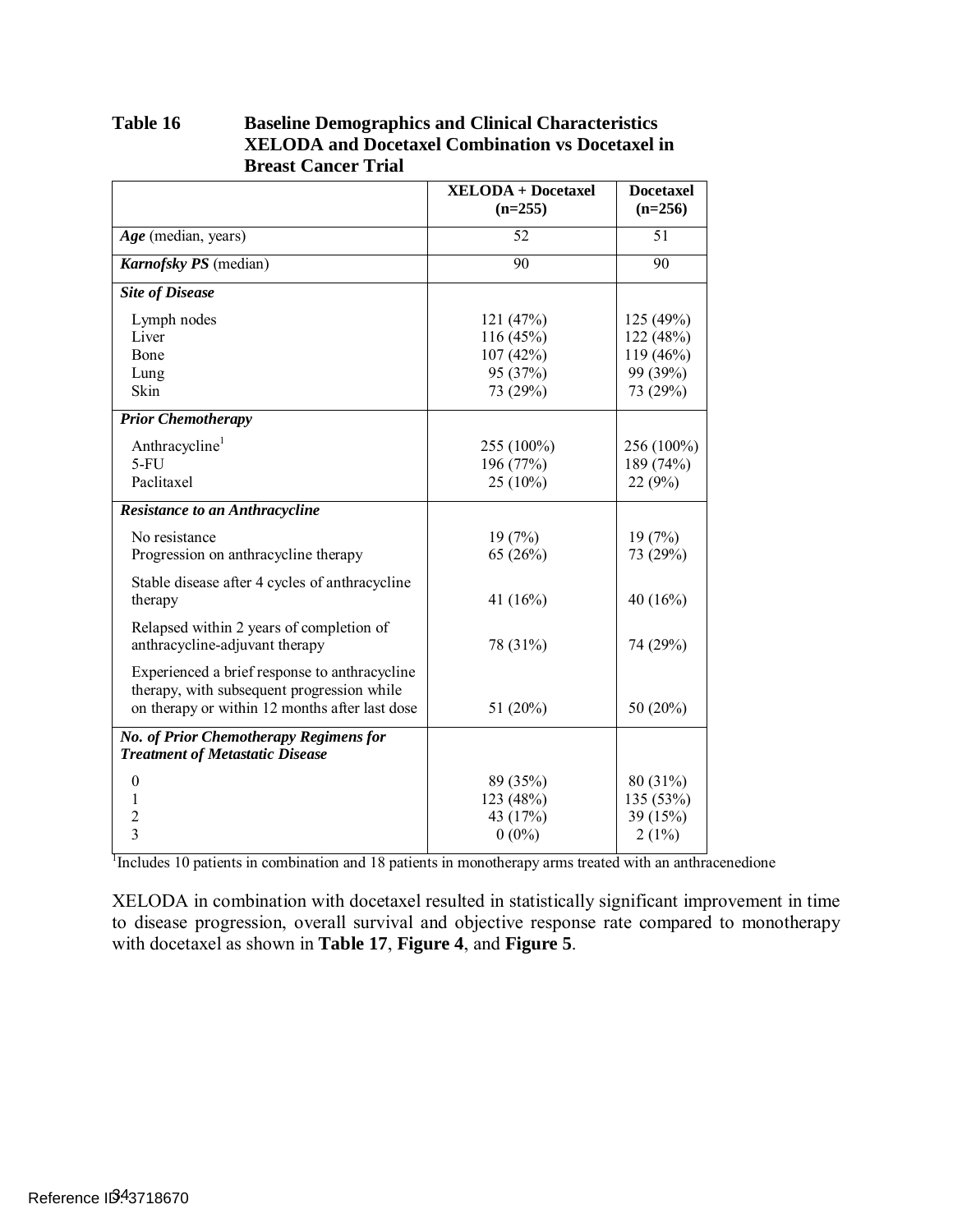| <b>Efficacy Parameter</b>                    | <b>Therapy</b> | <b>Combination</b> Monotherapy | p-value | <b>Hazard</b><br>Ratio |
|----------------------------------------------|----------------|--------------------------------|---------|------------------------|
| <b>Time to Disease</b><br><b>Progression</b> |                |                                |         |                        |
| <b>Median Days</b>                           | 186            | 128                            | 0.0001  | 0.643                  |
| 95% C.I.                                     | $(165-198)$    | $(105-136)$                    |         |                        |
| <b>Overall Survival</b>                      |                |                                |         |                        |
| <b>Median Days</b>                           | 442            | 352                            | 0.0126  | 0.775                  |
| 95% C.I.                                     | $(375-497)$    | $(298-387)$                    |         |                        |
| Response Rate                                | 32%            | 22%                            | 0.009   | $NA^2$                 |

#### <span id="page-34-0"></span>**Table 17 Efficacy of XELODA and Docetaxel Combination vs Docetaxel Monotherapy**

<sup>1</sup> The response rate reported represents a reconciliation of the investigator and IRC assessments performed by the sponsor according to a predefined algorithm.

 $2^2$  NA = Not Applicable

#### <span id="page-34-1"></span>**Figure 4 Kaplan-Meier Estimates for Time to Disease Progression XELODA and Docetaxel vs Docetaxel**

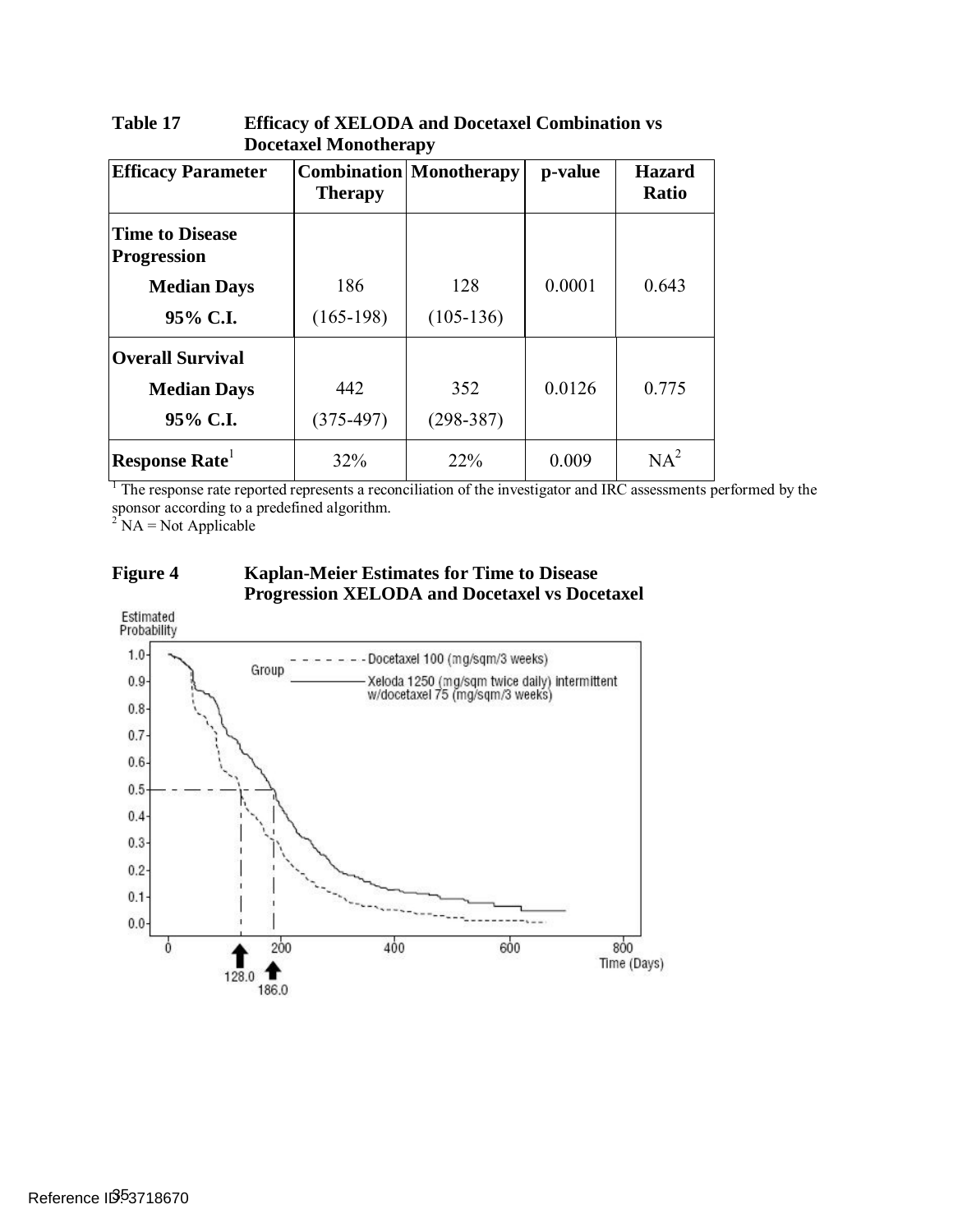

#### <span id="page-35-0"></span>**Figure 5 Kaplan-Meier Estimates of Survival XELODA and Docetaxel vs Docetaxel**

Monotherapy

Monotherapy<br>The antitumor activity of XELODA as a monotherapy was evaluated in an open-label single-arm trial conducted in 24 centers in the US and Canada. A total of 162 patients with stage IV breast cancer were enrolled. The primary endpoint was tumor response rate in patients with measurable disease, with response defined as a ≥50% decrease in sum of the products of the perpendicular diameters of bidimensionally measurable disease for at least 1 month. XELODA was administered at a dose of 1255 mg/m<sup>2</sup> twice daily for 2 weeks followed by a 1-week rest period and given as 3-week cycles. The baseline demographics and clinical characteristics for all patients (n=162) and those with measurable disease (n=135) are shown in **[Table 18](#page-36-0)**. Resistance was defined as progressive disease while on treatment, with or without an initial response, or relapse within 6 months of completing treatment with an anthracycline-containing adjuvant chemotherapy regimen.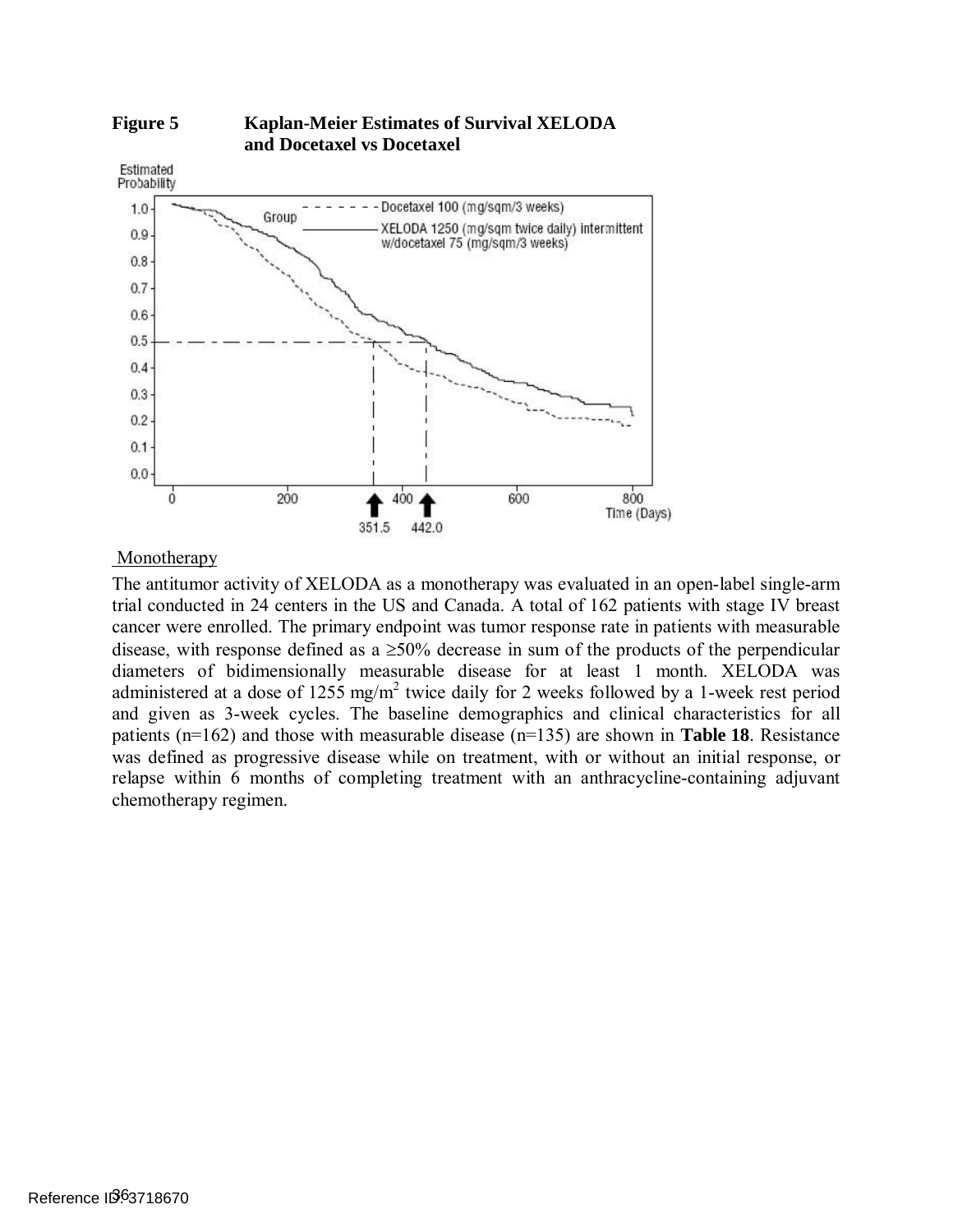|                                                                                                     | <b>Patients With</b><br><b>Measurable Disease</b><br>$(n=135)$ | <b>All Patients</b><br>$(n=162)$ |
|-----------------------------------------------------------------------------------------------------|----------------------------------------------------------------|----------------------------------|
| <i>Age</i> (median, years)                                                                          | 55                                                             | 56                               |
| <b>Karnofsky PS</b>                                                                                 | 90                                                             | 90                               |
| <b>No. Disease Sites</b>                                                                            |                                                                |                                  |
| $1 - 2$                                                                                             | 43 (32%)                                                       | 60(37%)                          |
| $3 - 4$                                                                                             | 63 $(46%)$                                                     | 69 (43%)                         |
| >5                                                                                                  | 29 (22%)                                                       | 34 (21%)                         |
| <b>Dominant Site of Disease</b>                                                                     |                                                                |                                  |
| Visceral <sup>1</sup>                                                                               | 101(75%)                                                       | 110(68%)                         |
| <b>Soft Tissue</b>                                                                                  | 30(22%)                                                        | 35(22%)                          |
| Bone                                                                                                | 4(3%)                                                          | $17(10\%)$                       |
| <b>Prior Chemotherapy</b>                                                                           |                                                                |                                  |
| Paclitaxel                                                                                          | 135 (100%)                                                     | $162(100\%)$                     |
| Anthracycline <sup>2</sup>                                                                          | 122 (90%)                                                      | 147 (91%)                        |
| $5-FU$                                                                                              | 110 (81%)                                                      | 133 (82%)                        |
| <b>Resistance to Paclitaxel</b>                                                                     | 103(76%)                                                       | 124 (77%)                        |
| Resistance to an Anthracycline <sup>2</sup>                                                         | 55 (41%)                                                       | 67(41%)                          |
| Resistance to both Paclitaxel                                                                       |                                                                |                                  |
| and an Anthracycline <sup>2</sup>                                                                   | 43 (32%)                                                       | 51 (31%)                         |
| Lung, pleura, liver, peritoneum<br><sup>2</sup> Includes 2 patients treated with an anthracenedione |                                                                |                                  |

<span id="page-36-0"></span>**Table 18 Table 18 Baseline Demographics and Clinical Characteristics Single-Arm Breast Cancer Trial** 

 Antitumor responses for patients with disease resistant to both paclitaxel and an anthracycline are shown in **[Table 19](#page-36-1)**.

<span id="page-36-1"></span>

| Table 19 | <b>Response Rates in Doubly-Resistant Patients Single-Arm</b> |
|----------|---------------------------------------------------------------|
|          | <b>Breast Cancer Trial</b>                                    |

|                                                     | <b>Resistance to Both Paclitaxel and</b><br>an Anthracycline<br>$(n=43)$ |  |
|-----------------------------------------------------|--------------------------------------------------------------------------|--|
| <b>CR</b>                                           |                                                                          |  |
| PR <sup>T</sup>                                     | 11                                                                       |  |
| $CR + PR1$                                          |                                                                          |  |
| Response Rate                                       | 25.6%                                                                    |  |
| $(95\% \text{ C.I.})$                               | (13.5, 41.2)                                                             |  |
| Duration of Response,                               |                                                                          |  |
| Median in days <sup>2</sup>                         | 154                                                                      |  |
| (Range)                                             | $(63-233)$                                                               |  |
| Includes 2 patients treated with an anthracenedione |                                                                          |  |
| <sup>2</sup> From date of first response            |                                                                          |  |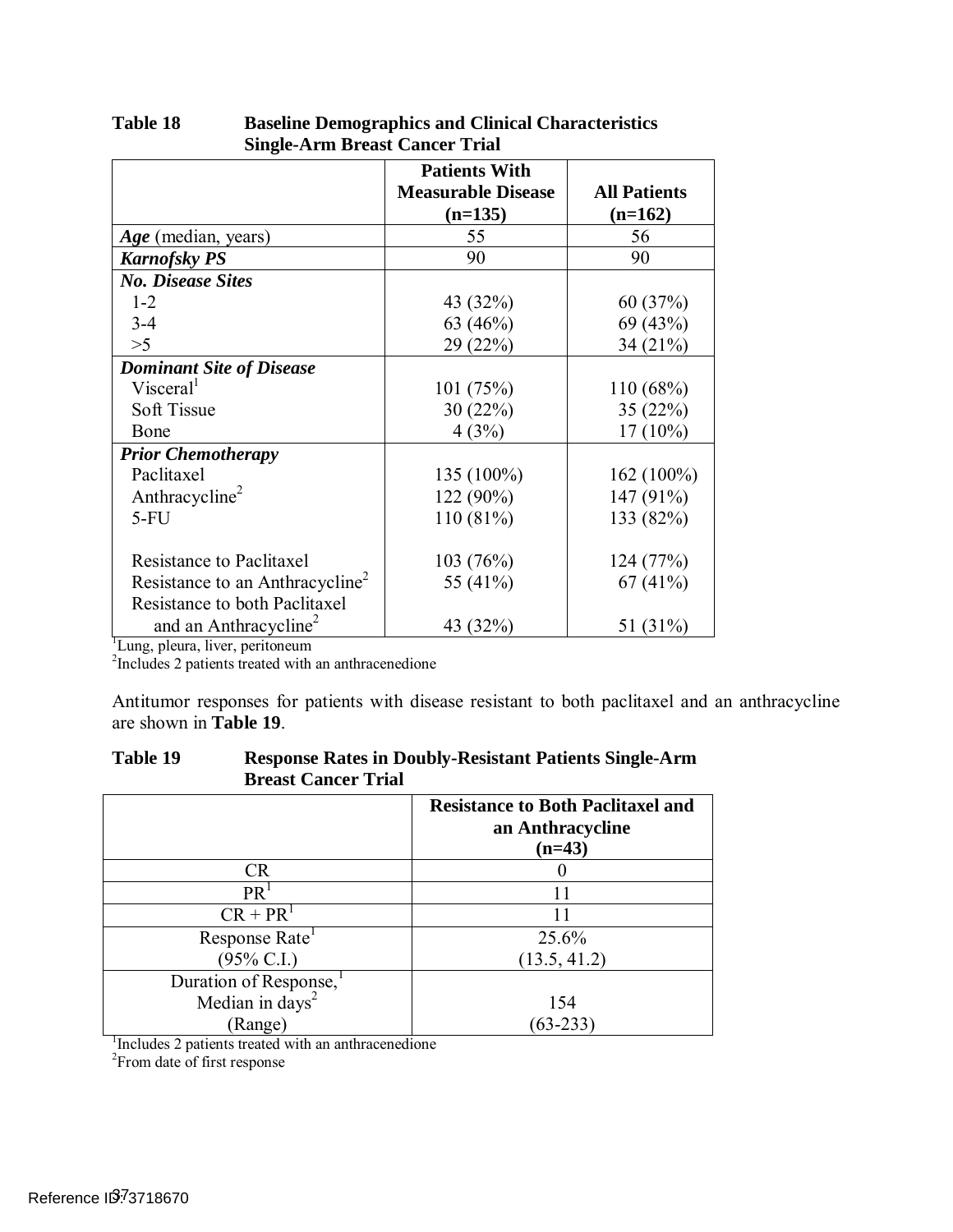For the subgroup of 43 patients who were doubly resistant, the median time to progression was 102 days and the median survival was 255 days. The objective response rate in this population was supported by a response rate of 18.5% (1 CR, 24 PRs) in the overall population of 135 patients with measurable disease, who were less resistant to chemotherapy (see **[Table 18](#page-36-0)**). The median time to progression was 90 days and the median survival was 306 days.

## **15 REFERENCES**

- 1. NIOSH Alert: Preventing occupational exposures to antineoplastic and other hazardous drugs in healthcare settings. 2004. U.S. Department of Health and Human Services, Public Health Service, Centers for Disease Control and Prevention, National Institute for Occupational Safety and Health, DHHS (NIOSH) Publication No. 2004-165.
- 2. OSHA Technical Manual, TED 1-0.15A, Section VI: Chapter 2. Controlling Occupational Exposure to Hazardous Drugs. OSHA, 1999. http://www.osha.gov/dts/osta/otm/otm\_vi/otm\_vi\_2.html
- 3. American Society of Health-System Pharmacists. ASHP Guidelines on Handling Hazardous Drugs: *Am J Health-Syst Pharm*. 2006;63:1172-1193.
- 4. Polovich M., White JM, Kelleher LO (eds). Chemotherapy and biotherapy guidelines and recommendations for practice (2nd ed.) 2005. Pittsburgh, PA: Oncology Nursing Society.

### **16 HOW SUPPLIED/STORAGE AND HANDLING**

#### **150 mg**

 Engraving: XELODA on one side and 150 on the other 150 mg tablets are packaged in bottles of 60 (NDC 0004-1100-20). Color: Light peach

### **500 mg**

 Engraving: XELODA on one side and 500 on the other 500 mg tablets are packaged in bottles of 120 (NDC 0004-1101-50). Color: Peach

### **Storage and Handling**

 Store at 25°C (77°F); excursions permitted to 15° to 30°C (59° to 86°F). [See USP Controlled Room Temperature]. KEEP TIGHTLY CLOSED.

 Care should be exercised in the handling of XELODA. XELODA tablets should not be cut or crushed. considered. Any unused product should be disposed of in accordance with local requirements, or drug take back programs. Several guidelines on the subject have been published.<sup>1-4</sup> Procedures for the proper handling and disposal of anticancer drugs should be

## <span id="page-37-0"></span>**17 PATIENT COUNSELING INFORMATION**

## **Information for Patients (see FDA-approved Patient Labeling)**

 Patients and patients' caregivers should be informed of the expected adverse effects of XELODA, particularly nausea, vomiting, diarrhea, and hand-and-foot syndrome, and should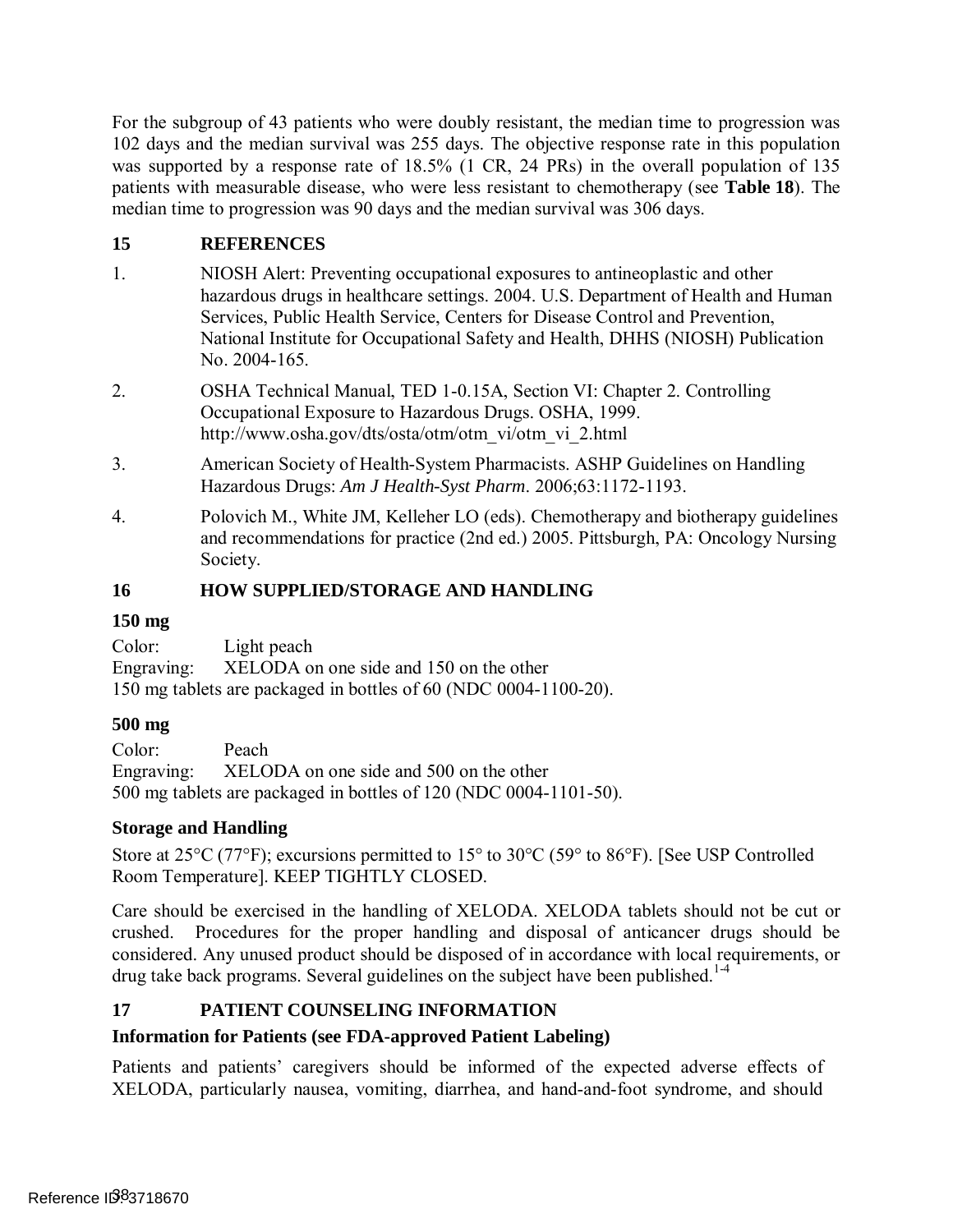be made aware that patient-specific dose adaptations during therapy are expected and necessary *[see Dosage and Administration [\(2.2\)\]](#page-3-2)*. As described below, patients taking XELODA should be informed of the need to interrupt treatment and to call their physician immediately if moderate or severe toxicity occurs. Patients should be encouraged to recognize the common grade 2 toxicities associated with XELODA treatment See FDA-approved patient labeling (Patient Information).

#### Dihydropyrimidine Dehydrogenase Deficiency

 Patients should be advised to notify their healthcare provider if they have a known DPD deficiency. Advise patients if they have complete or near complete absence of DPD activity they are at an increased risk of acute early-onset of toxicity and severe, life-threatening, or fatal adverse reactions caused by XELODA (e.g., mucositis, diarrhea, neutropenia, and neurotoxicity) *[see Warnings and Precautions (5.4)]*.

#### Diarrhea

 Patients experiencing grade 2 diarrhea (an increase of 4 to 6 stools/day or nocturnal stools) or greater or experiencing severe bloody diarrhea with severe abdominal pain and fever should be instructed to stop taking XELODA and to call their physician immediately. Standard antidiarrheal treatments (eg, loperamide) are recommended.

#### Dehydration

Dehydration<br>Patients experiencing grade 2 or higher dehydration should be instructed to stop taking XELODA immediately and the dehydration corrected. Treatment should not be restarted until the patient is rehydrated and any precipitating causes have been corrected or controlled.

#### Nausea

 Patients experiencing grade 2 nausea (food intake significantly decreased but able to eat intermittently) or greater should be instructed to stop taking XELODA immediately. Initiation of symptomatic treatment is recommended.

#### Vomiting

 Patients experiencing grade 2 vomiting (2 to 5 episodes in a 24-hour period) or greater should be instructed to stop taking XELODA immediately. Initiation of symptomatic treatment is recommended.

#### Hand-and-Foot Syndrome

 Patients experiencing grade 2 hand-and-foot syndrome (painful erythema and swelling of the hands and/or feet and/or discomfort affecting the patients' activities of daily living) or greater should be instructed to stop taking XELODA immediately. Initiation of symptomatic treatment is recommended.

#### **Stomatitis**

 Patients experiencing grade 2 stomatitis (painful erythema, edema or ulcers of the mouth or tongue, but able to eat) or greater should be instructed to stop taking XELODA immediately and to call their physician. Initiation of symptomatic treatment is recommended.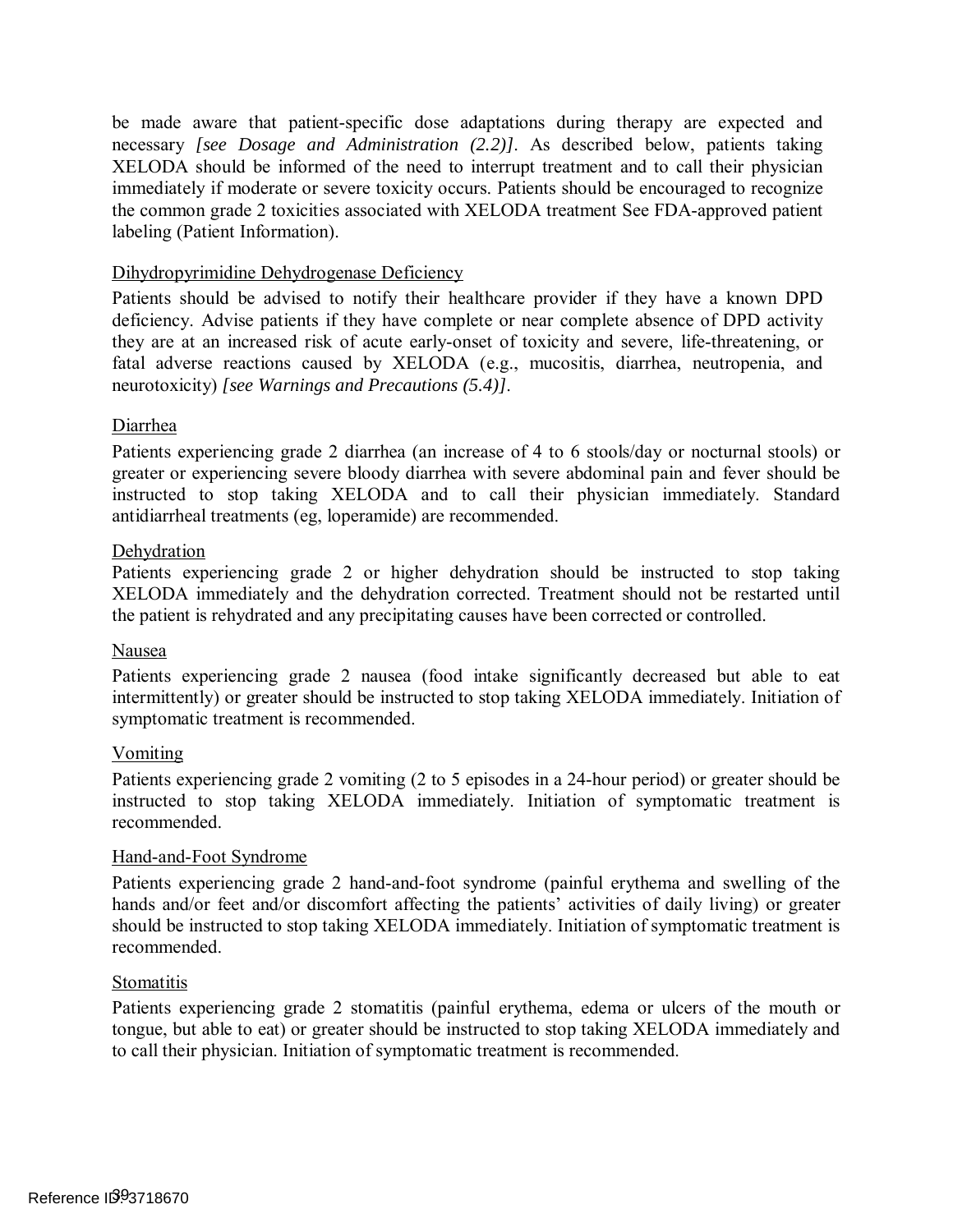#### Fever and Neutropenia

Patients who develop a fever of 100.5°F or greater or other evidence of potential infection should be instructed to call their physician immediately.

Distributed by:

**Genentech USA, Inc.**<br>A Member of the Roche Group<br>1 DNA Way<br>South San Francisco, CA 94080-4990

 $XELODA<sup>®</sup>$  is a registered trademark of Hoffmann-La Roche, Inc.

© 2015 Genentech, Inc. All rights reserved.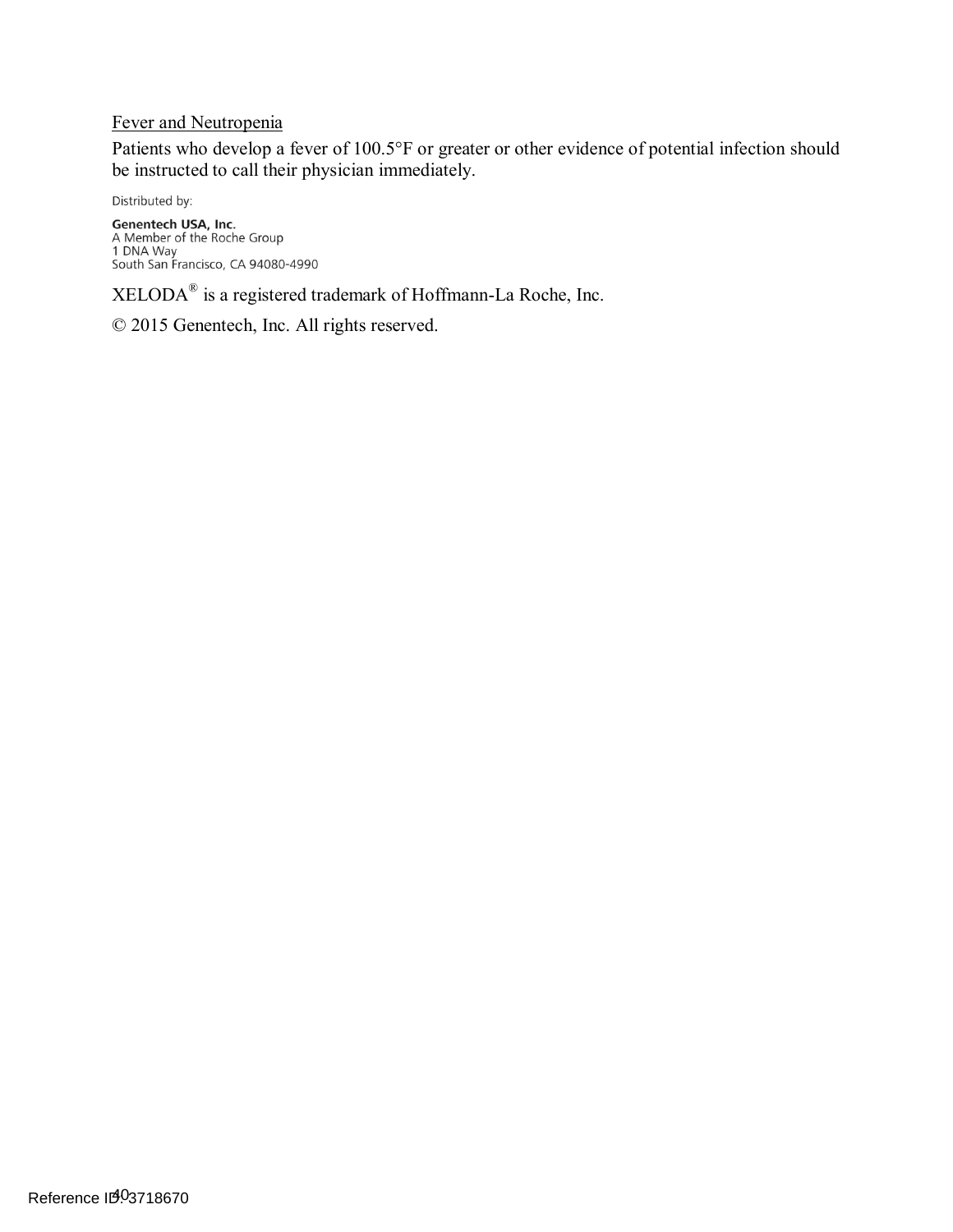# **Patient Information XELODA (zeh-LOE-duh) (capecitabine) Tablets, Film Coated**

### **What is the most important information I should know about XELODA?**

XELODA can cause serious side effects, including:

- XELODA can interact with blood thinner medicines, such as warfarin (COUMADIN<sup>®</sup>). Taking XELODA with these medicines can cause changes in how fast your blood clots, and can cause bleeding that can lead to death. This can happen as soon as a few days after you start taking XELODA, or later during treatment, and possibly even within 1 month after you stop taking XELODA. Your risk may be higher because you have cancer, and if you are over 60 years of age.
	- Before taking XELODA, tell your doctor if you are taking warfarin (COUMADIN) or another blood thinner-medicine.
	- warfarin (COUMADIN) during treatment with XELODA, your doctor should do • If you take warfarin (COUMADIN) or another blood thinner that is like blood tests often, to check how fast your blood clots during and after you stop treatment with XELODA. Your doctor may change your dose of the blood thinner medicine if needed.

See **"What are the possible side effects of XELODA?"** for more information about side effects.

## **What is XELODA?**

XELODA is a prescription medicine used to treat people with:

- cancer of the colon that has spread to lymph nodes in the area close to the colon (Dukes' C stage), after they have surgery.
- cancer of the colon or rectum (colorectal) that has spread to other parts of the body (metastatic).
- breast cancer that has spread to other parts of the body (metastatic) together with another medicine called docetaxel after treatment with certain other anticancer medicines have not worked.
- cannot receive any more treatment with certain anti-cancer medicines. • breast cancer that has spread to other parts of the body and has not improved after treatment with paclitaxel and certain other anti-cancer medicines, or who

It is not known if XELODA is safe and effective in children.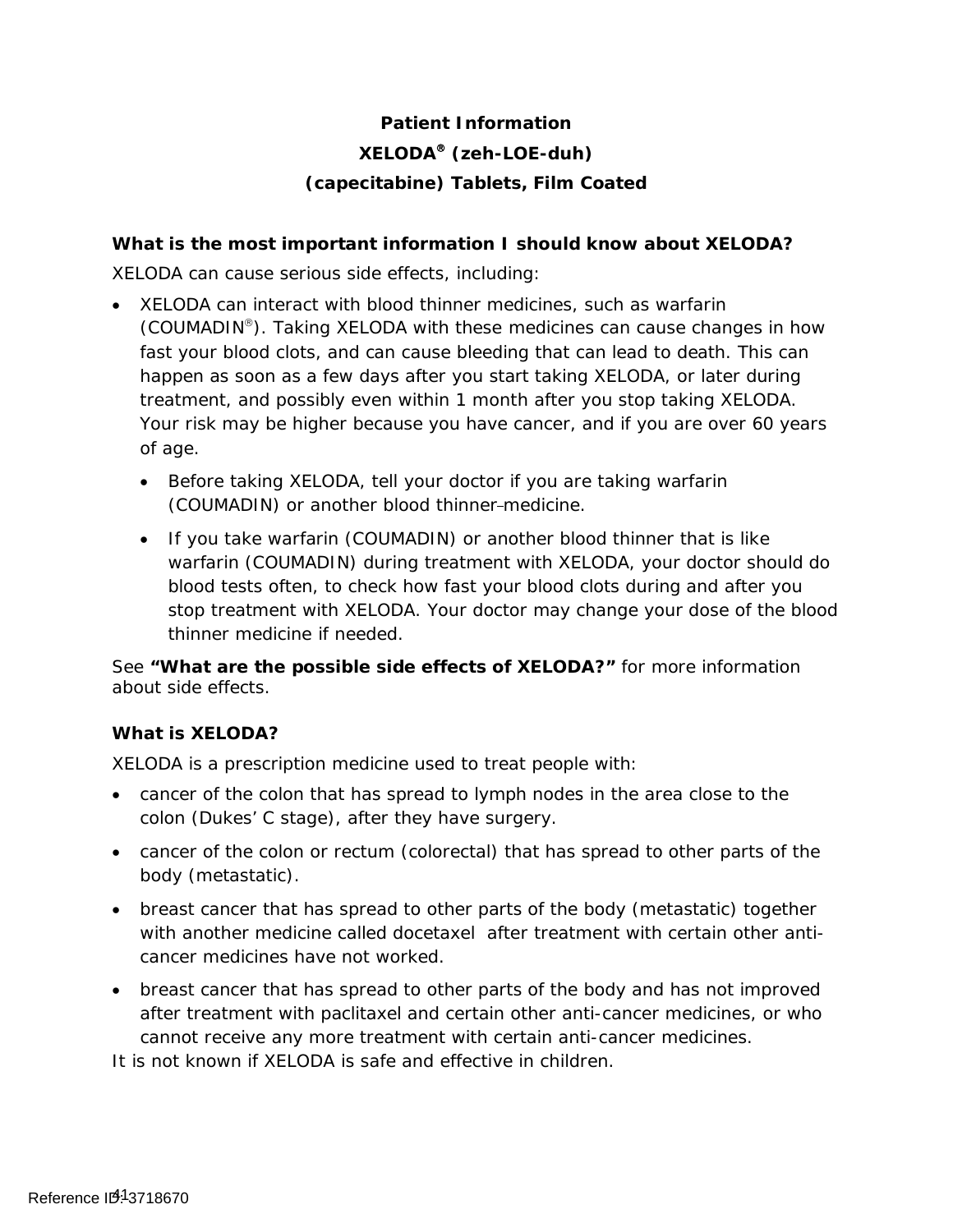#### **Who should not take XELODA?**

Do not take XELODA if you:

- have severe kidney problems.
- are allergic to capecitabine, 5-fluorouracil, or any of the ingredients in XELODA. See the end of this leaflet for a complete list of ingredients in XELODA.

Talk to your doctor before taking XELODA if you are not sure if you have any of the conditions listed above.

### **What should I tell my doctor before taking XELODA?**

#### See "**What is the most important information I should know about XELODA**?".

Before you take XELODA, tell your doctor if you:

- have had heart problems.
- have kidney or liver problems.
- have been told that you lack the enzyme DPD (dihydropyrimidine dehydrogenase)
- have any other medical conditions.
- are pregnant or plan to become pregnant. XELODA can harm your unborn baby. You should not become pregnant during treatment with XELODA. Talk to your doctor about birth control choices that may be right for you during treatment with XELODA.
- are breastfeeding or plan to breastfeed. It is not known if XELODA passes into your breast milk. You and your doctor should decide if you will take XELODA or breastfeed. You should not do both.

Tell your doctor about all the medicines you take, including prescription and overthe-counter medicines, vitamins, and herbal supplements. XELODA may affect the way other medicines work, and other medicines may affect the way XELODA works.

 Know the medicines you take. Keep a list of them to show your doctor and pharmacist when you get a new medicine.

#### **How should I take XELODA?**

- Take XELODA exactly as your doctor tells you to take it.
- Your doctor will tell you how much XELODA to take and when to take it.
- Take XELODA 2 times a day, 1 time in the morning and 1 time in the evening.
- Take XELODA within 30 minutes after finishing a meal. Swallow XELODA tablets whole with water. Do not crush or cut XELODA tablets.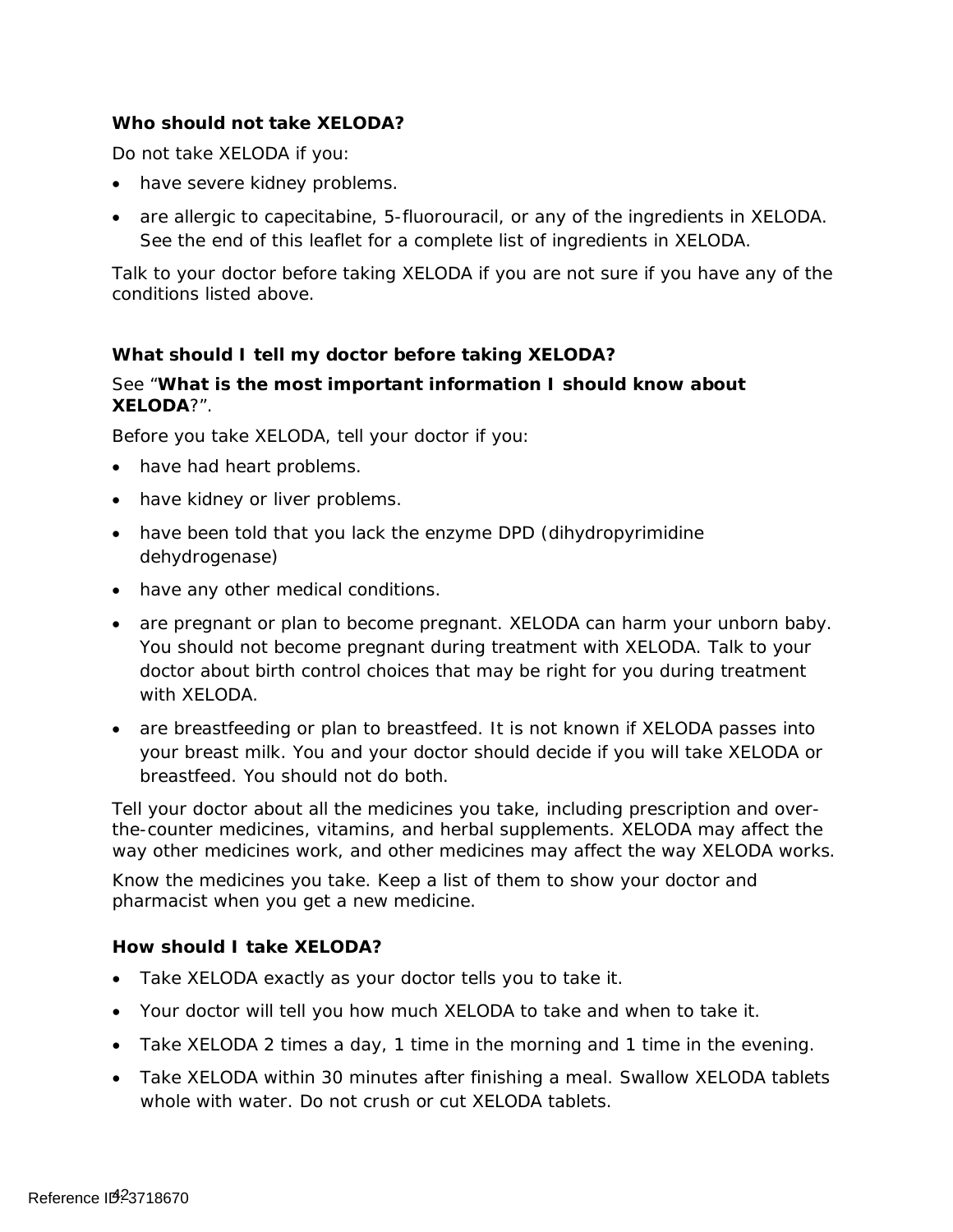- Ask your healthcare provider or pharmacist how to safely throw away any unused XELODA.
- If you have side effects with XELODA, if needed your doctor may decide to:
	- change your dose of XELODA
	- treat you with XELODA less often
	- tell you to stop taking XELODA until certain side effects get better or go away
	- stop your treatment with XELODA if you have certain side effects and they are severe
- room right away. • If you take too much XELODA, call your doctor or go to the nearest emergency

### **What are the possible side effects of XELODA?**

XELODA may cause serious side effects including:

#### See **"What is the most important information I should know about XELODA?".**

- • **diarrhea.** Diarrhea is common with XELODA and can sometimes be severe. Stop taking XELODA and call your doctor right away if the number of bowel movements you have in a day increases by 4 or more than is usual for you. Ask your doctor about what medicines you can take to treat your diarrhea. If you have severe bloody diarrhea with severe abdominal pain and fever, call your doctor or go to the nearest emergency room right away.
- **heart problems.** XELODA can cause heart problems including: heart attack and decreased blood flow to the heart, chest pain, irregular heartbeats, changes in the electrical activity of your heart seen on an electrocardiogram (ECG), problems with your heart muscle, heart failure, and sudden death. Stop taking XELODA and call your doctor right away if you get any of the following symptoms:
	- o chest pain
	- o shortness of breath
	- o feeling faint
	- o irregular heartbeats or skipping beats
	- o sudden weight gain
	- o swollen ankles or legs
- • **unexplained tiredness**
- • **loss of too much body fluid (dehydration) and kidney failure.**  Dehydration can happen with XELODA and may cause sudden kidney failure that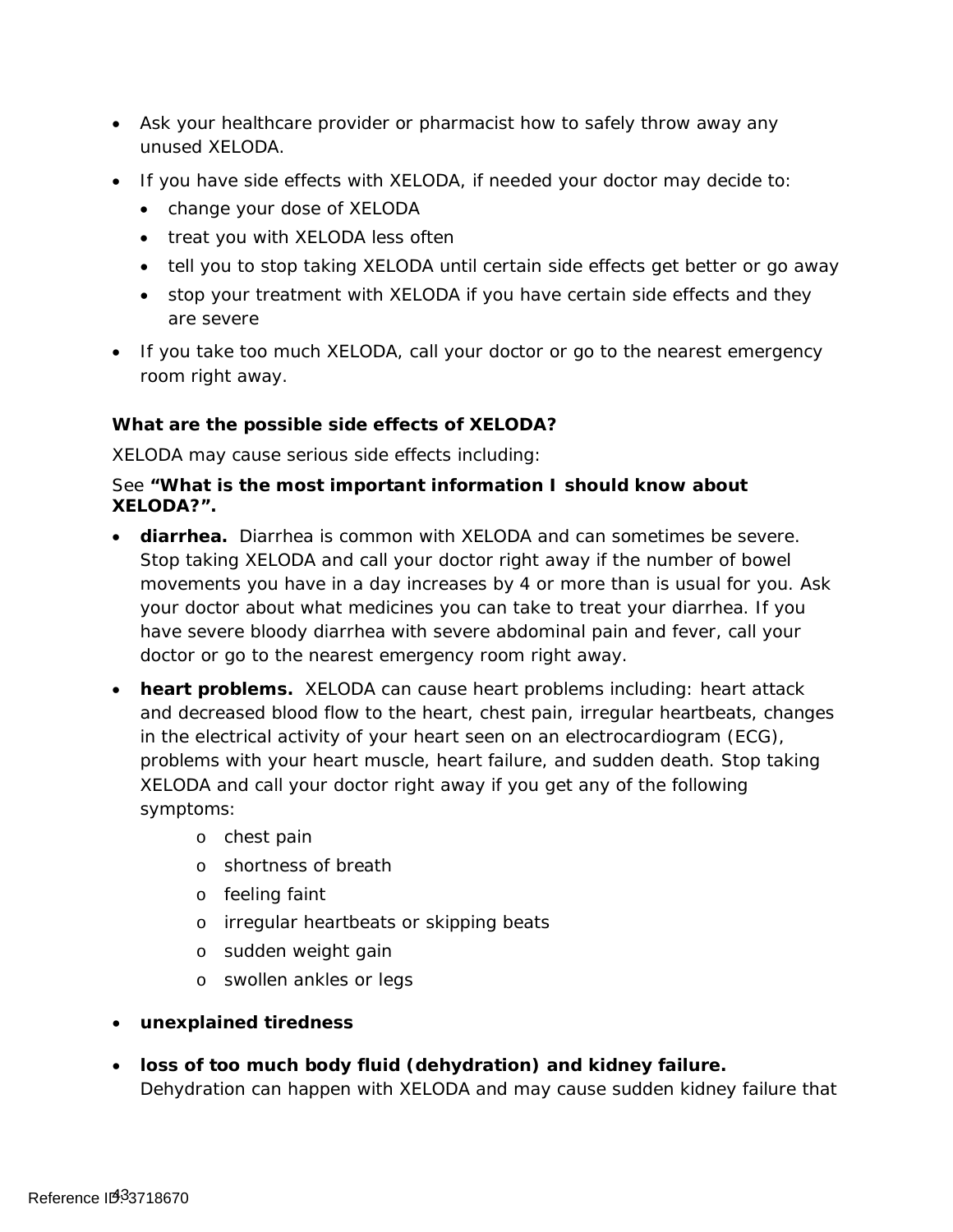can lead to death**.** You are at higher risk if you have kidney problems before taking XELODA and also take other medicines that can cause kidney problems.

 Nausea, and vomiting are common with XELODA. If you lose your appetite, feel weak, and have nausea, vomiting, or diarrhea, you can quickly become dehydrated.

Stop taking XELODA and call your doctor right away if you:

- vomit 2 or more times in a day.
- are only able to eat or drink a little now and then, or not at all due to nausea.
- have diarrhea. See "diarrhea" above.

#### • **serious skin and mouth reactions.**

- doctor right away if you develop a skin rash, blisters and peeling of your skin. • XELODA can cause serious skin reactions that may lead to death. Tell your Your doctor may tell you to stop taking XELODA if you have a serious skin reaction. Do not take XELODA again if this happens.
- is common with XELODA and can cause you to have numbness and changes hands and feet. Stop taking XELODA and call your doctor right away if you • XELODA can also cause "hand and foot syndrome." Hand and foot syndrome in sensation in your hands and feet, or cause redness, pain, swelling of your have any of these symptoms and you are not able to do your usual activities.
- you may get sores in your mouth or on your tongue when taking XELODA. Stop taking XELODA and call your doctor if you get painful redness, swelling, or ulcers in your mouth and tongue, or if you are having problems eating. Tell your doctor if you have any side effect that bothers you or that does not go away.
- • **increased level of bilirubin in your blood and liver problems.** Increased bilirubin in your blood is common with XELODA**.** Your doctor will check you for these problems during treatment with XELODA.
- • **decreased white blood cells, platelets, and red blood cell counts.** Your doctor will do blood tests during treatment with XELODA to check your blood cell counts.

If your white blood cell count is very low, you are at increased risk for infection. If your white blood cell count is very low, you are at increased risk for infection.<br>Call your doctor right away if you develop a fever of 100.5°F or greater or have other signs and symptoms of infection.

People 80 years of age or older may be more likely to develop severe or serious side effects with XELODA.

#### **The most common side effects of XELODA include:**

• diarrhea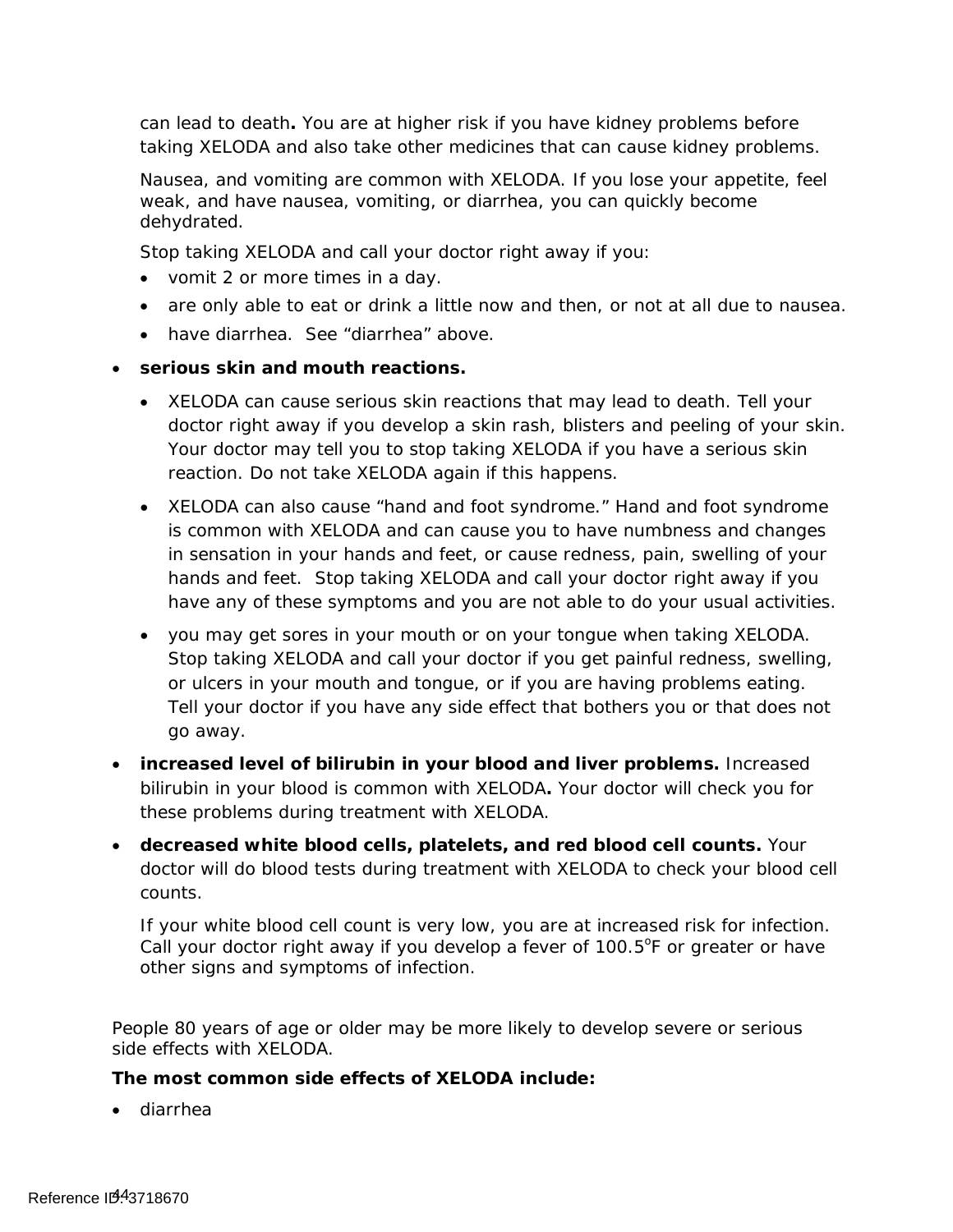- hand and foot syndrome
- nausea
- vomiting
- stomach-area (abdominal) pain
- tiredness
- weakness
- increased amounts of red blood cell breakdown products (bilirubin) in your blood

These are not all the possible side effects of XELODA. For more information, ask your doctor or pharmacist.

Call your doctor for medical advice about side effects. You may report side effects to FDA at 1-800-FDA-1088.

#### **How should I store XELODA?**

- Store XELODA at room temperature between 68°F to 77°F (20°C to 25°C).
- Keep XELODA in a tightly closed container.
- Keep XELODA and all medicines out of the reach of children.

#### **General information about the safe and effective use of XELODA.**

Medicines are sometimes prescribed for conditions that are not mentioned in patient information leaflets. Do not use XELODA for a condition for which it was not prescribed. Do not give XELODA to other people, even if they have the same symptoms you have. It may harm them.

You can ask your pharmacist or doctor for information about XELODA that is written for health professionals.

For more information, go to http://www.gene.com/patients/medicines/xeloda or call 1-877-436-3683.

#### **What are the ingredients in XELODA?**

Active ingredient: capecitabine

Inactive ingredients: anhydrous lactose, croscarmellose sodium, hydroxypropyl methylcellulose, microcrystalline cellulose, magnesium stearate and purified water. The peach or light peach film coating contains hydroxypropyl methylcellulose, talc, titanium dioxide, and synthetic yellow and red iron oxides.

This Patient Information has been approved by the U.S. Food and Drug Administration.

Distributed by:

Genentech USA, Inc. A Member of the Roche Group 1 DNA Way South San Francisco, CA 94080-4990